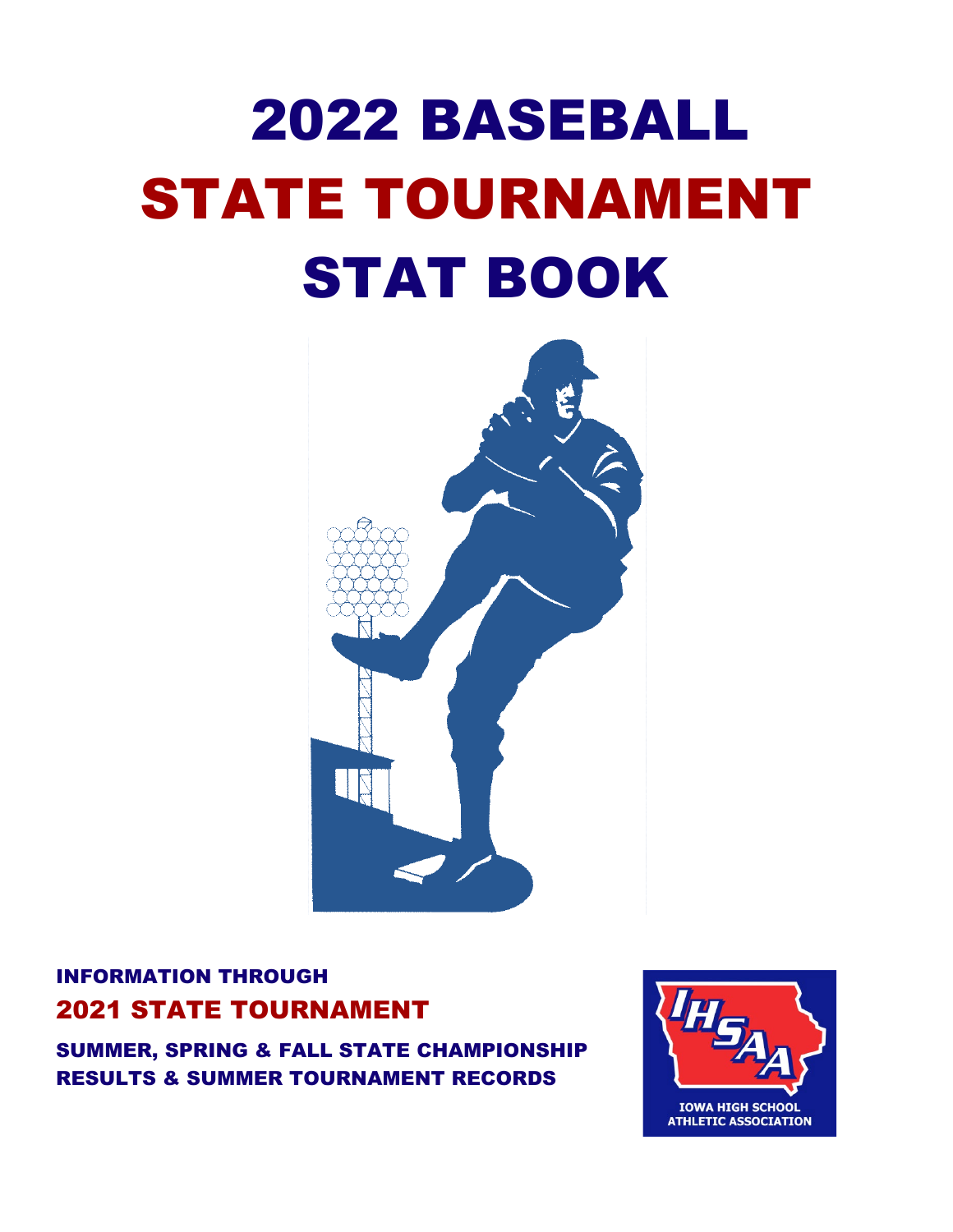## **TABLE OF CONTENTS**

## **IHSAA MISSION & PURPOSE**

*MISSION*

"The Iowa High School Athletic Association serves its member schools and students by providing leadership and support for education based interscholastic athletics that enrich the educational experience of the student athlete."

## *PURPOSE*

"To promote, develop, direct, protect, and regulate amateur interscholastic athletic relationships between member schools and to stimulate fair play, friendly rivalry, and good sportsmanship among contestants, schools, and communities throughout the state."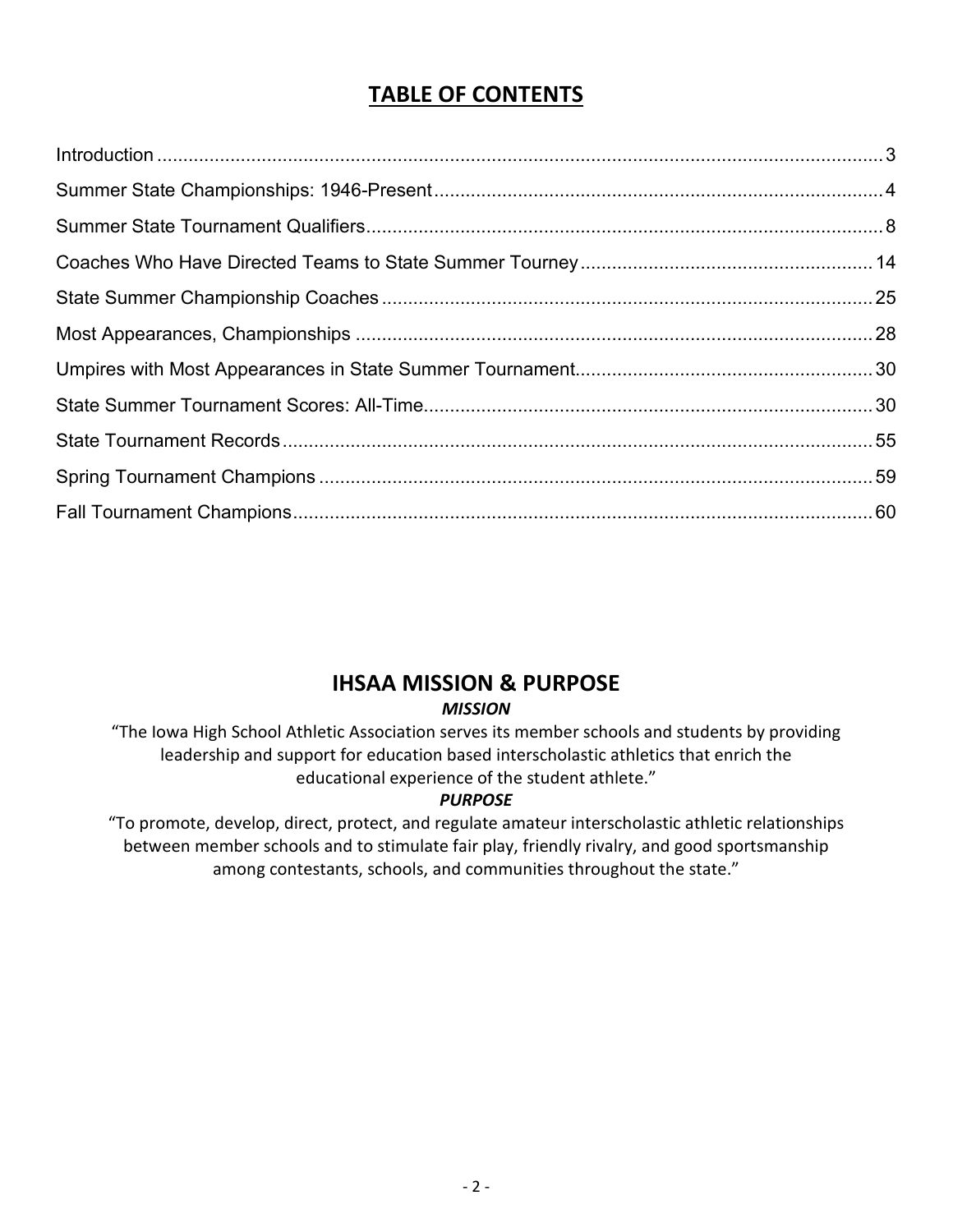## **INTRODUCTION**

Changes in this Stat Book continue to be made. Users should note the date of new material and information on the cover. Additional information that was previously omitted, in error, or incomplete has been resolved and is included. Media, coaches and fans can help us by sending corrections/information to Chris Cuellar at the IHSAA: ccuellar@iahsaa.org.

Iowa's high school baseball legacy is proud and extensive. It includes the Spring State Tournament from 1928 through 1972; the State Fall Championships from 1939 to 1985, and the Summer State Championships since 1946.

The compiling and maintaining of the lists is a daunting task especially since they were constructed from scratch starting in 2002. All-time best performances have not always been in demand. However, it has been the philosophy of the IHSAA for over 100 years that student-athletes and their programs are important. We view the work accomplished by those students, coaches, schools and communities as a vital component of the rich heritage of high school athletics in Iowa.

As you read the information presented, please feel free to contact us, if you feel there is an error. We are especially concerned about correct spellings and we will remain diligent in "getting it right."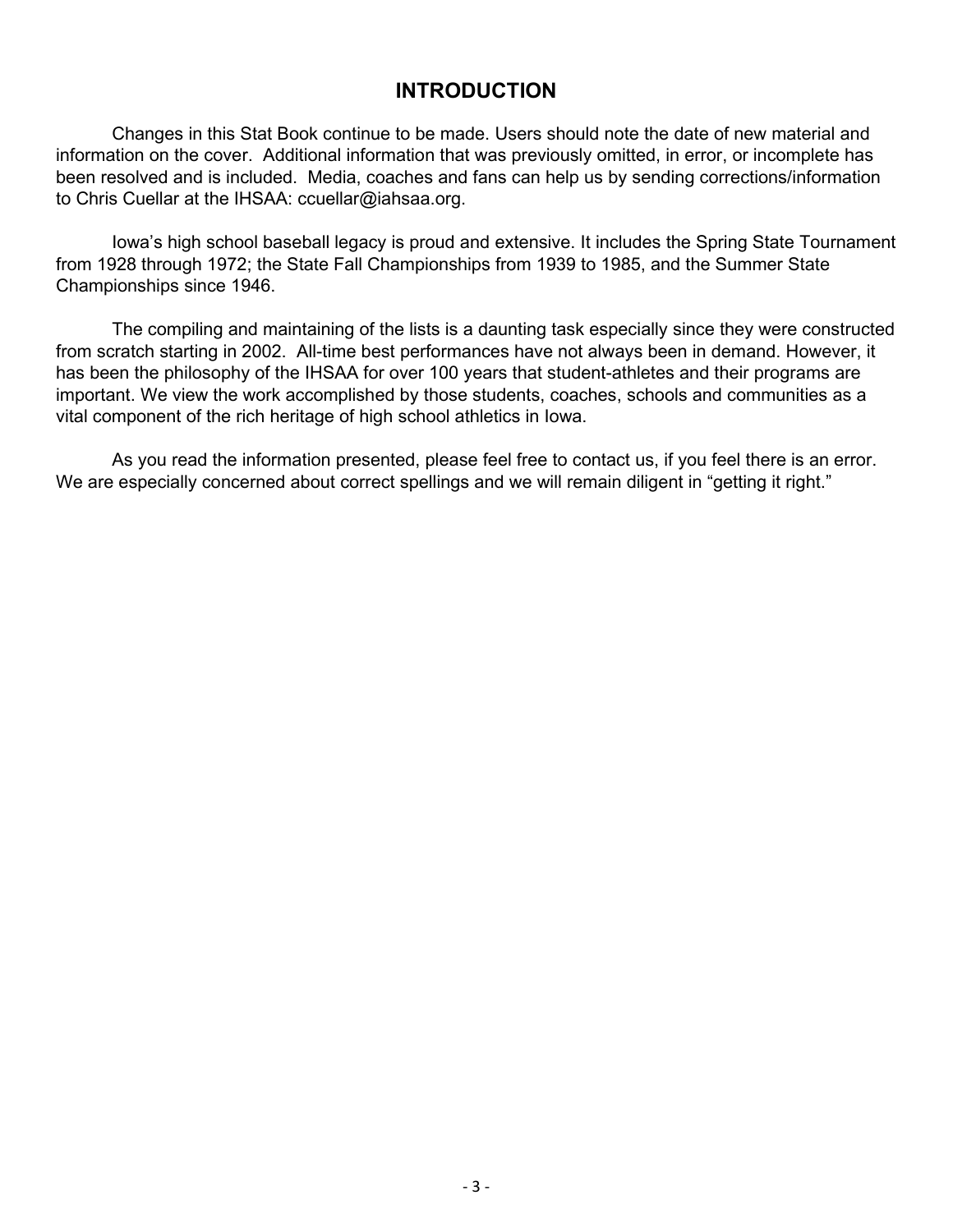## **SUMMER STATE CHAMPIONSHIPS, SINCE 1946**

#### *The IHSAA was the first State Association in the nation to hold a state baseball championship in the summer.* **FIGURES IN ( ) ARE FINAL SEASON RECORDS; Innings other than 7 in [ ]**

| Year |           | Champion                                | <b>Runner-up</b>                              | <b>Score</b> |
|------|-----------|-----------------------------------------|-----------------------------------------------|--------------|
| 1946 |           | Burlington (16-2)                       |                                               | $7 - 2$      |
| 1947 |           | Cedar Rapids, Wilson (22-2)             |                                               | $2 - 1$      |
| 1948 |           | Cedar Rapids, Wilson (21-1)             |                                               | $5-3$        |
| 1949 |           | Cedar Rapids, Franklin (17-7)           |                                               | $9-5$        |
| 1950 |           | Cedar Rapids, Wilson (15-3-2)           | Whittemore, Presentation Academy (14-1) [9]   | $2 - 1$      |
| 1951 |           | Exira (18-2)                            |                                               | $13 - 11$    |
| 1952 |           | Colesburg (15-2)                        |                                               | $9-5$        |
| 1953 |           | Co. Bluffs, Thomas Jefferson (18-0)     |                                               | $9-5$        |
| 1954 |           | Dubuque                                 |                                               | $7 - 1$      |
| 1955 |           | West Des Moines (20-5)                  |                                               | $2 - 0$      |
| 1956 |           | Muscatine (20-2)                        | Council Bluffs, Thomas Jefferson (17-7)       | $7 - 3$      |
| 1957 |           | Muscatine (21-0)                        |                                               | $7 - 2$      |
| 1958 |           | Muscatine (20-2)                        |                                               | $2 - 0$      |
| 1959 |           | Council Bluffs, Thomas Jefferson (20-2) |                                               | $2 - 0$      |
| 1960 |           | Council Bluffs, Thomas Jefferson (23-0) |                                               | $3-0$        |
| 1961 |           | Ames (19-1)                             |                                               | $3 - 1$      |
| 1962 |           | Council Bluffs, Thomas Jefferson (18-0) |                                               | $2 - 0$      |
| 1963 |           | Clinton, St. Mary's (24-9)              | Council Bluffs, Thomas Jefferson (23-2)  [12] | $2 - 1$      |
| 1964 |           | <b>Clinton (24-2)</b>                   | Council Bluffs, Thomas Jefferson (19-6)       | $7 - 2$      |
| 1965 |           | Boone (21-6)                            |                                               | $2 - 0$      |
| 1966 |           | Cedar Rapids, Washington (19-1)         | Council Bluffs, Thomas Jefferson (22-2)       | $5-4$        |
| 1967 |           | Boone (28-1)                            |                                               | $4 - 3$      |
| 1968 |           | Beckman Catholic, Dyersville (21-0)     |                                               | $5-4$        |
| 1969 |           | Fort Dodge (24-6)                       |                                               | $8 - 4$      |
| 1970 |           | Decorah (25-1)                          |                                               | $2 - 0$      |
| 1971 |           | Benton, Van Horne (26-4)                |                                               | $3-0$        |
| 1972 |           | Mason City (29-3)                       |                                               | $3-2$        |
| 1973 | 2A        | Council Bluffs, Thomas Jefferson (38-6) |                                               | $16 - 2$     |
|      | 1Α        | Kee, Lansing (47-0)                     |                                               | $5 - 2$      |
| 1974 | 2A        | Dubuque, Hempstead (25-5)               |                                               | $2 - 1$      |
|      | 1A        | Spalding Catholic, Granville (30-3)     |                                               | $4 - 1$      |
|      |           |                                         |                                               |              |
| 1975 | 2A        | Burlington (46-8)                       |                                               | $6-4$        |
|      | 1Α        | Spalding Catholic, Granville (30-3)     |                                               | $1 - 0$      |
| 1976 | 2A        | Marshalltown (31-11)                    |                                               | $1 - 0$      |
|      | <b>1A</b> | MFL, Monona (43-6)                      |                                               | $8-6$        |
|      |           |                                         |                                               |              |
| 1977 | 2A        | Davenport, West (38-12)                 |                                               | $6 - 2$      |
|      | <b>1A</b> | Johnston (25-7)                         |                                               | $5-0$        |
|      |           |                                         |                                               |              |
| 1978 | 2A        | Dubuque, Hempstead (29-4)               |                                               | $6 - 3$      |
|      | <b>1A</b> | Don Bosco, Gilbertville (24-8)          |                                               | $4 - 3$      |
| 1979 | 2A        | Davenport, Central (32-7)               |                                               | $2 - 1$      |
|      | 1A        | Independence, St John (34-6)            |                                               | $7 - 0$      |
|      |           |                                         |                                               |              |
| 1980 | 2A        | Des Moines, East (24-8)                 |                                               | $4 - 2$      |
|      | 1A        | Kee, Lansing (51-4)                     |                                               | $4 - 3$      |
|      |           |                                         |                                               |              |
| 1981 | 4A        | Marshalltown (27-12)                    |                                               | $3 - 1$      |
|      | 3Α        | St. Albert, Council Bluffs (29-17)      |                                               | $6 - 3$      |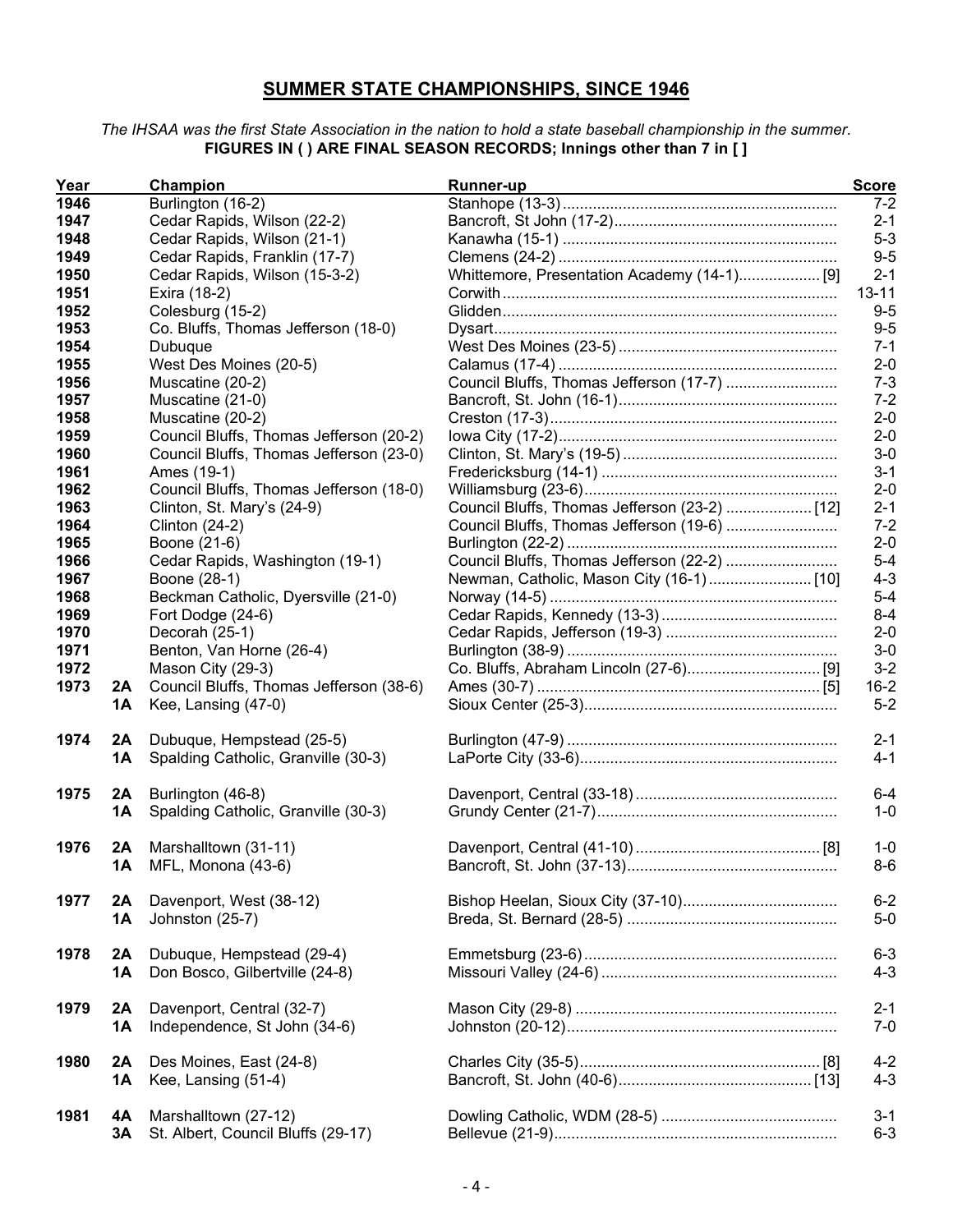|      | ZA<br>1Α             | Kee, Lansing (53-9)<br>Norway (39-6)                                                                                          |
|------|----------------------|-------------------------------------------------------------------------------------------------------------------------------|
| 1982 | 4Α<br>3Α<br>2A<br>1A | Assumption, Davenport (29-12)<br>Norwalk (23-3)<br>Notre Dame, Burlington (22-6)<br>Norway (32-4)                             |
| 1983 | 4Α<br>3A<br>2A<br>1Α | Dubuque, Hempstead (25-9)<br>Maquoketa (33-4)<br>St. Mary's, Remsen (37-6)<br>Norway (34-3)                                   |
| 1984 | 4Α<br>3Α<br>2A<br>1Α | Dubuque, Hempstead (30-3)<br>Forest City (28-2)<br>St. Mary's, Remsen (39-4)<br>Norway (34-6)                                 |
| 1985 | 4А<br>3Α<br>2A<br>1Α | Marshalltown (35-7)<br>Turkey Valley, Jackson Jct. (29-3)<br>St. Mary's, Remsen (37-1)<br>Bancroft, St. John (28-2)           |
| 1986 | 4А<br>3Α<br>2A<br>1Α | Marshalltown (25-11)<br>Beckman Catholic, Dyersville (23-9)<br>Kee, Lansing (49-4)<br>Bancroft, St. John (21-6)               |
| 1987 | 4Α<br>3Α<br>2A<br>1Α | Davenport, West (40-9)<br>Camanche (29-11)<br>Tri-Center, Neola (23-6)<br>Norway (37-8)                                       |
| 1988 | 4Α<br>3A<br>2A<br>1Α | Dowling Catholic WDM (39-3)<br>Centerville (32-7)<br>Lynnville-Sully (25-8)<br>Norway (35-9)                                  |
| 1989 | 4A<br>3А<br>2A<br>1Α | Dowling Catholic, WDM (38-5)<br>Central Lee, Donnellson (29-6)<br>Kee, Lansing (35-12)<br>Spalding Catholic, Granville (25-5) |
| 1990 | 4Α<br>3A<br>2A<br>1A | Decorah (37-1)<br>Spencer (24-7)<br>Kee, Lansing (45-2)<br>Norway (33-7)                                                      |
| 1991 | 4Α<br>3Α<br>2A<br>1Α | Waterloo, West (41-4)<br>Decorah (35-4)<br>Kee, Lansing (46-1)<br>Norway (30-12)                                              |
| 1992 | 4А<br>3Α<br>2A<br>1Α | Ankeny (31-15)<br>Assumption, Davenport (41-5)<br>Postville (23-8)<br>Kee, Lansing (46-1)                                     |
| 1993 | 4А<br>3Α             | Council Bluffs, Thomas Jefferson (41<br>Assumption, Davenport (38-2)                                                          |

|      | 2A        | Kee, Lansing (53-9)                     | $5-2$    |
|------|-----------|-----------------------------------------|----------|
|      | 1A        | Norway (39-6)                           | $5-2$    |
| 1982 | 4A        | Assumption, Davenport (29-12)           | $6 - 4$  |
|      | 3Α        | Norwalk (23-3)                          | $9 - 8$  |
|      | 2A        | Notre Dame, Burlington (22-6)           | $6-5$    |
|      | <b>1A</b> | Norway (32-4)                           | $8 - 1$  |
| 1983 | 4А        | Dubuque, Hempstead (25-9)               | $6 - 1$  |
|      | 3Α        | Maquoketa (33-4)                        | $12 - 1$ |
|      | 2A        | St. Mary's, Remsen (37-6)               | $10 - 4$ |
|      | <b>1A</b> | Norway (34-3)                           | $11 - 0$ |
| 1984 | 4А        | Dubuque, Hempstead (30-3)               | $4 - 3$  |
|      | 3Α        | Forest City (28-2)                      | $7-6$    |
|      | 2A        | St. Mary's, Remsen (39-4)               | $4 - 3$  |
|      | 1A        | Norway (34-6)                           | $4 - 1$  |
| 1985 | 4A        | Marshalltown (35-7)                     | $4 - 3$  |
|      | 3Α        | Turkey Valley, Jackson Jct. (29-3)      | $5 - 1$  |
|      | 2A        | St. Mary's, Remsen (37-1)               | $3 - 2$  |
|      | 1A        | Bancroft, St. John (28-2)               | $10-1$   |
| 1986 | 4А        | Marshalltown (25-11)                    | $6 - 2$  |
|      | 3Α        | Beckman Catholic, Dyersville (23-9)     | $8-6$    |
|      | 2A        | Kee, Lansing (49-4)                     | $16 - 4$ |
|      | <b>1A</b> | Bancroft, St. John (21-6)               | $7 - 1$  |
| 1987 | 4A        | Davenport, West (40-9)                  | $5-0$    |
|      | 3A        | Camanche (29-11)                        | $8-0$    |
|      | 2A        | Tri-Center, Neola (23-6)                | $3 - 1$  |
|      | <b>1A</b> | Norway (37-8)                           | $9-6$    |
| 1988 | 4A        | Dowling Catholic WDM (39-3)             | $9-8$    |
|      | 3A        | Centerville (32-7)                      | $13 - 5$ |
|      | 2A        | Lynnville-Sully (25-8)                  | $10 - 0$ |
|      | <b>1A</b> | Norway (35-9)                           | $7 - 4$  |
| 1989 | 4Α        | Dowling Catholic, WDM (38-5)            | $8-5$    |
|      | 3А        | Central Lee, Donnellson (29-6)          | $5-2$    |
|      | 2A        | Kee, Lansing (35-12)                    | $9-6$    |
|      | 1A        | Spalding Catholic, Granville (25-5)     | $5 - 1$  |
| 1990 | 4A        | Decorah (37-1)                          | $11 - 2$ |
|      | 3Α        | Spencer (24-7)                          | $4 - 3$  |
|      | 2A        | Kee, Lansing (45-2)                     | $12 - 4$ |
|      | 1A        | Norway (33-7)                           | $4 - 3$  |
| 1991 | 4A        | Waterloo, West (41-4)                   | $5 - 3$  |
|      | 3Α        | Decorah (35-4)                          | $7 - 3$  |
|      | 2A        | Kee, Lansing (46-1)                     | $7 - 1$  |
|      | 1A        | Norway (30-12)                          | $7 - 4$  |
| 1992 | 4A        | Ankeny (31-15)                          | $9-8$    |
|      | 3Α        | Assumption, Davenport (41-5)            | $4 - 0$  |
|      | 2A        | Postville (23-8)                        | $7 - 1$  |
|      | 1A        | Kee, Lansing (46-1)                     | $8-0$    |
| 1993 | 4A        | Council Bluffs, Thomas Jefferson (41-3) | $8 - 1$  |
|      | 3Α        | Assumption, Davenport (38-2)            | $6-0$    |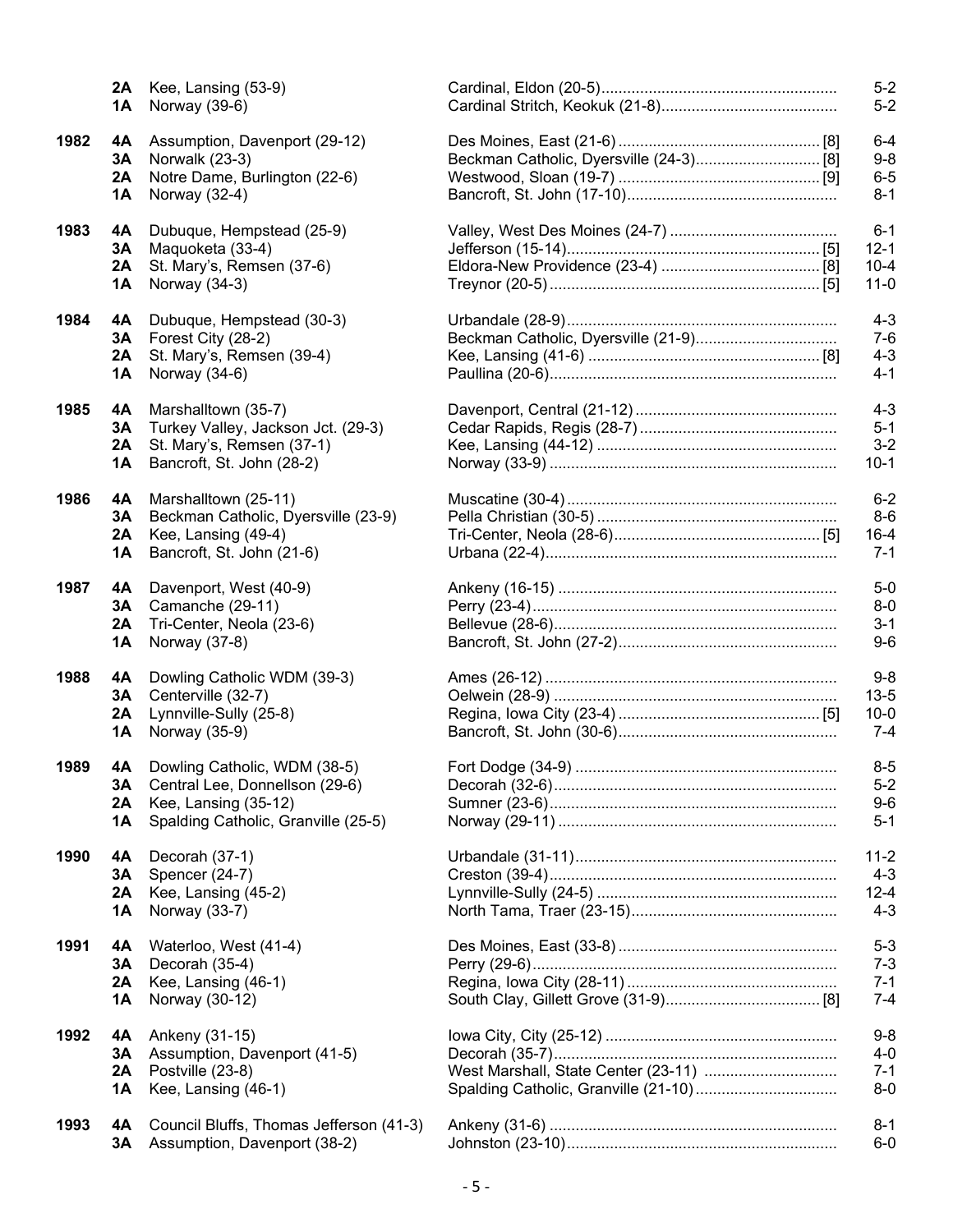|      | 2A<br>1Α             | Wilton (21-8)<br>St. Mary, Storm Lake (31-4)                                                                                         |
|------|----------------------|--------------------------------------------------------------------------------------------------------------------------------------|
| 1994 | 4A<br>3Α<br>2A<br>1Α | Cedar Rapids, Washington (21-15)<br>Denison (31-9)<br>Pella Christian (25-8)<br>Lisbon (26-6)                                        |
| 1995 | 4Α<br>3Α<br>2A<br>1Α | Valley, WDM, (29-11)<br>Assumption, Davenport (42-3)<br>Sumner (25-9)<br>Gehlen Catholic, LeMars (31-3)                              |
| 1996 | 4A<br>3A<br>2A<br>1A | Ottumwa (28-11)<br>Harlan Community (32-6)<br>St. Albert, Council Bluffs (23-8)<br>North Kossuth, Swea City (35-2)                   |
| 1997 | 4A<br>3A<br>2A<br>1Α | Ottumwa (32-12)<br>Spencer (32-5)<br>Mount Vernon (33-8)<br>North Kossuth, Swea City (31-7)                                          |
| 1998 | 4A<br>3Α<br>2A<br>1A | Des Moines, Lincoln (35-4)<br>Vinton (37-9)<br>lowa Falls (20-9)<br>Newman Catholic Mason City (37-4)                                |
| 1999 | 4A<br>3A<br>2A<br>1Α | Dowling Catholic, WDM (33-13)<br>Assumption, Davenport (38-8)<br>St. Albert, Council Bluffs (24-6)<br>Gehlen Catholic, LeMars (30-5) |
| 2000 | 4Α<br>3Α<br>2A<br>1Α | Urbandale (32-13)<br>Fort Madison (33-9)<br>Beckman Catholic, Dyersville (30-9)<br>Spalding Catholic Granville (31-10)               |
| 2001 | 4А<br>3А<br>2A<br>1Α | Dowling Catholic, WDM (42-3)<br>Bishop Heelan, Sioux City (32-14)<br>Emmetsburg (30-2)<br>Spalding Catholic Granville (35-5)         |
| 2002 | 4Α<br>3Α<br>2A<br>1Α | Marshalltown (37-6)<br>Knoxville (37-5)<br>Eagle Grove (31-3)<br>Newman Catholic, Mason City (42-2)                                  |
| 2003 | 4Α<br>3А<br>2A<br>1A | Valley, West Des Moines (38-7)<br>Harlan Community (29-7)<br>Carlisle (32-5)<br>Van Meter (29-5)                                     |
| 2004 | 4Α<br>3Α<br>2A<br>1Α | Valley, WDM (36-10)<br>Assumption, Davenport (34-7)<br>Mid-Prairie, Wellman (31-10)<br>Martensdale-St. Marys (35-3)                  |
| 2005 | 4А<br>3Α             | Valley, WDM (38-3)<br>Bishop Heelan, Sioux City (42-4)                                                                               |

|      | 1A       | <b>2A</b> Wilton (21-8)<br>St. Mary, Storm Lake (31-4)       |                                          | $5 - 1$<br>$16 - 3$ |
|------|----------|--------------------------------------------------------------|------------------------------------------|---------------------|
| 1994 | 4A       | Cedar Rapids, Washington (21-15)                             |                                          | $8 - 7$             |
|      | 3Α       | Denison (31-9)                                               |                                          | $4 - 3$             |
|      | 2A       | Pella Christian (25-8)                                       |                                          | $9-8$               |
|      | 1A       | Lisbon (26-6)                                                |                                          | $10-3$              |
| 1995 | 4A       | Valley, WDM, (29-11)                                         |                                          | $6-5$               |
|      | 3A       | Assumption, Davenport (42-3)                                 |                                          | $8 - 2$             |
|      | 2A       | Sumner (25-9)                                                |                                          | $3-2$               |
|      | 1A       | Gehlen Catholic, LeMars (31-3)                               |                                          | $6-5$               |
| 1996 | 4A       | Ottumwa (28-11)                                              |                                          | $3 - 2$             |
|      | 3Α<br>2A | Harlan Community (32-6)<br>St. Albert, Council Bluffs (23-8) |                                          | $7 - 3$<br>$5-2$    |
|      | 1Α       | North Kossuth, Swea City (35-2)                              |                                          | $7 - 5$             |
| 1997 | 4A       | Ottumwa (32-12)                                              |                                          | $8 - 4$             |
|      | 3A       | Spencer (32-5)                                               |                                          | $2 - 0$             |
|      | 2A       | Mount Vernon (33-8)                                          |                                          | $14 - 7$            |
|      | 1A       | North Kossuth, Swea City (31-7)                              |                                          | $7 - 3$             |
| 1998 | 4A       | Des Moines, Lincoln (35-4)                                   |                                          | $3 - 2$             |
|      | 3A       | Vinton (37-9)                                                |                                          | $10 - 0$            |
|      | 2A       | lowa Falls (20-9)                                            |                                          | $2 - 0$             |
|      | 1A       | Newman Catholic Mason City (37-4)                            |                                          | $13 - 1$            |
| 1999 | 4A       | Dowling Catholic, WDM (33-13)                                |                                          | $6 - 1$             |
|      | 3A       | Assumption, Davenport (38-8)                                 |                                          | $9 - 2$             |
|      | 2A       | St. Albert, Council Bluffs (24-6)                            |                                          | $2 - 0$             |
|      | 1Α       | Gehlen Catholic, LeMars (30-5)                               | Southeast Warren, Liberty Center (26-13) | $6 - 2$             |
| 2000 | 4A       | Urbandale (32-13)                                            |                                          | $5-4$               |
|      | 3A       | Fort Madison (33-9)                                          |                                          | $3 - 2$             |
|      | 2A       | Beckman Catholic, Dyersville (30-9)                          |                                          | $4-0$               |
|      | 1A       | Spalding Catholic Granville (31-10)                          |                                          | $7 - 2$             |
| 2001 | 4Α       | Dowling Catholic, WDM (42-3)                                 |                                          | $13 - 2$            |
|      | 3Α       | Bishop Heelan, Sioux City (32-14)                            | West Delaware, Manchester (28-15)        | $5 - 1$             |
|      | 2A       | Emmetsburg (30-2)                                            |                                          | $7-6$               |
|      | 1A       | Spalding Catholic Granville (35-5)                           |                                          | $5-0$               |
| 2002 | 4A       | Marshalltown (37-6)                                          |                                          | $9-6$               |
|      | 3Α       | Knoxville (37-5)                                             |                                          | $10-3$              |
|      | 2A       | Eagle Grove (31-3)                                           |                                          | $4-0$               |
|      | 1Α       | Newman Catholic, Mason City (42-2)                           |                                          | $18-5$              |
| 2003 | 4A       | Valley, West Des Moines (38-7)                               |                                          | $13 - 3$            |
|      | 3A       | Harlan Community (29-7)                                      |                                          | $4 - 3$             |
|      | 2A       | Carlisle (32-5)                                              | Beckman Catholic, Dyersville (31-15)     | $6-2$               |
|      | 1Α       | Van Meter (29-5)                                             |                                          | $4 - 3$             |
| 2004 | 4A       | Valley, WDM (36-10)                                          |                                          | $1 - 0$             |
|      | 3A       | Assumption, Davenport (34-7)                                 |                                          | $8 - 1$             |
|      | 2A       | Mid-Prairie, Wellman (31-10)                                 |                                          | $7 - 3$             |
|      | 1Α       | Martensdale-St. Marys (35-3)                                 | Newman Catholic, Mason City (32-9)       | $6-0$               |
| 2005 | 4A       | Valley, WDM (38-3)                                           |                                          | $8-6$               |
|      | 3A       | Bishop Heelan, Sioux City (42-4)                             |                                          | $4 - 3$             |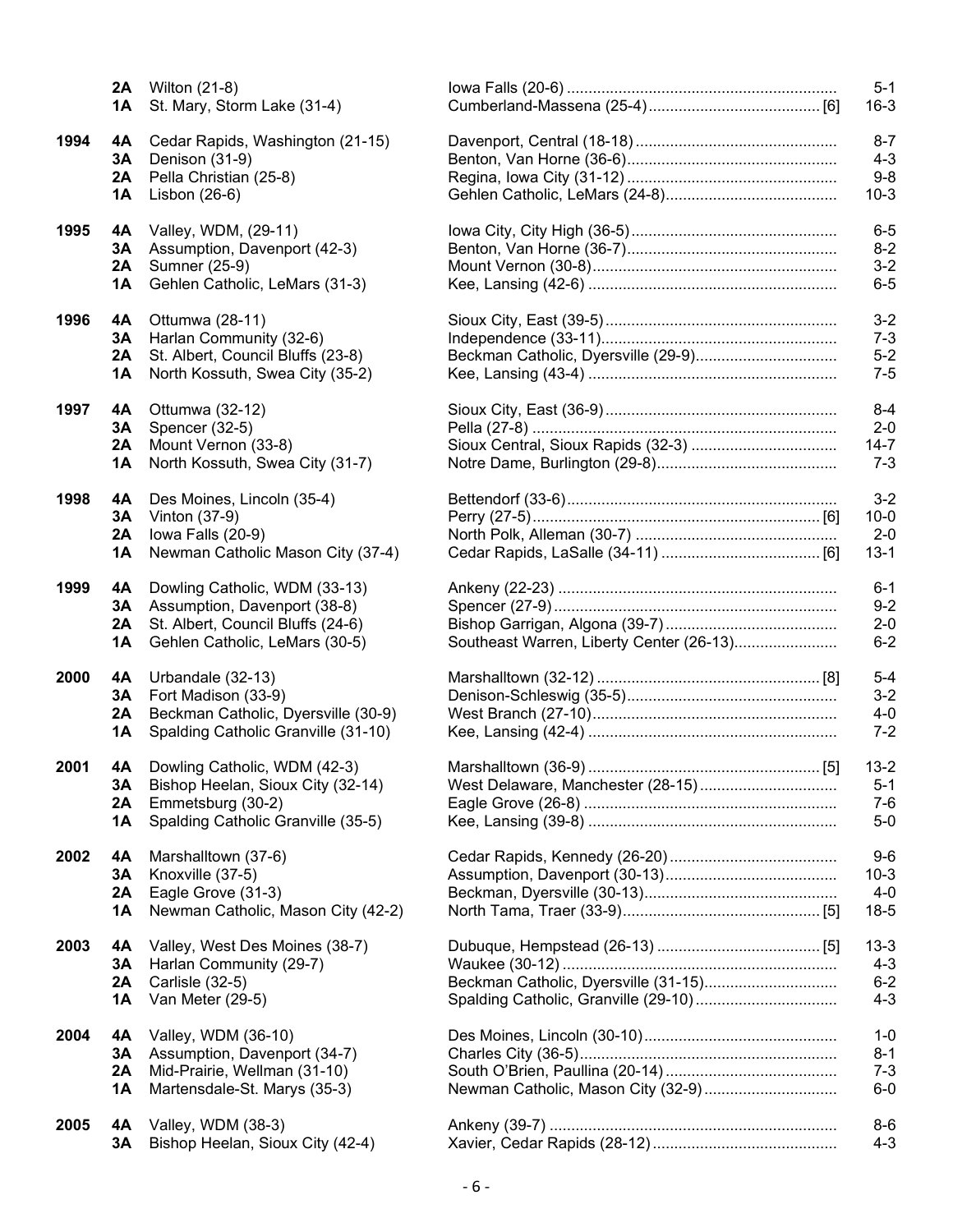|      | 2A        | Wilton (42-0)                        |                                      | $8 - 3$  |
|------|-----------|--------------------------------------|--------------------------------------|----------|
|      | 1A        | Kee, Lansing (42-3)                  |                                      | $10 - 0$ |
| 2006 | 4A        | Valley, WDM (38-8)                   |                                      | $13 - 0$ |
|      | 3Α        | Xavier, Cedar Rapids (28-12)         |                                      | $10 - 2$ |
|      | 2A        | Assumption, Davenport (38-6)         |                                      | $8-6$    |
|      | 1Α        | Lenox (28-5)                         |                                      | $10 - 5$ |
| 2007 | 4A        | Urbandale (36-8)                     |                                      | $4 - 2$  |
|      | 3A        | West Delaware, Manchester (39-3)     |                                      | $8 - 0$  |
|      | 2A        | Cherokee, Washington (31-2)          |                                      | $5-4$    |
|      | 1A        | Iowa Mennonite School, Kalona (28-3) |                                      | $10 - 0$ |
| 2008 | 4A        | Johnston (40-0)                      |                                      | $6 - 2$  |
|      | 3A        | Centerville (32-7)                   |                                      | $1 - 0$  |
|      | 2A        | Assumption, Davenport (35-8)         |                                      | $4 - 2$  |
|      | <b>1A</b> | North Sentral Kossuth (36-6)         |                                      | $6 - 1$  |
| 2009 | 4A        | Sioux City, North (36-7)             |                                      | $4 - 0$  |
|      | 3Α        | Norwalk (28-13)                      |                                      | $7 - 0$  |
|      | 2A        | St. Edmond, Fort Dodge (35-3)        | Beckman Catholic, Dyersville (33-11) | $11 - 8$ |
|      | <b>1A</b> | Newman Catholic, Mason City (37-1)   |                                      | $11 - 1$ |
| 2010 | 4А        | Cedar Rapids, Kennedy (32-10)        |                                      | $11 - 1$ |
|      | 3Α        | Glenwood (30-7)                      |                                      | $4 - 1$  |
|      | 2A        | Solon (41-2)                         |                                      | $5 - 2$  |
|      | 1A        | Martensdale-St. Marys (43-0)         |                                      | $3-0$    |
| 2011 | 4A        | Dowling Catholic, WDM (36-7)         |                                      | $6 - 1$  |
|      | 3Α        | Solon (39-4)                         |                                      | $6 - 1$  |
|      | 2A        | Davis County, Bloomfield (33-4)      |                                      | $2 - 0$  |
|      | 1A        | Martensdale-St. Marys (44-0)         |                                      | $8 - 3$  |
| 2012 | 4A        | Ankeny (43-2)                        |                                      | $10 - 0$ |
|      | 3A        | Dallas Center-Grimes (38-2)          |                                      | $13-0$   |
|      | 2A        | Beckman Catholic, Dyersville (38-7)  |                                      | $3 - 1$  |
|      | <b>1A</b> | Martensdale-St. Marys (40-5)         | Newman Catholic, Mason City (35-5)   | $1 - 0$  |
| 2013 | 4А        | Johnston (29-12)                     |                                      | $9 - 3$  |
|      | 3A        | Clear Lake (38-3)                    |                                      | $6 - 2$  |
|      | 2A        | Beckman Catholic, Dyersville (36-6)  |                                      | $2 - 1$  |
|      | <b>1A</b> | Newman Catholic, Mason City (29-6)   |                                      | $6 - 2$  |
| 2014 | 4A        | Southeast Polk (32-13)               |                                      | $2 - 0$  |
|      | 3A        | Assumption, Davenport (26-15)        |                                      | $1 - 0$  |
|      | 2A        | North Polk, Alleman (32-5)           | Beckman Catholic, Dyersville (29-14) | $2 - 0$  |
|      | 1A        | Twin Cedars, Bussey (36-0)           | Newman Catholic, Mason City (36-4)   | $8 - 2$  |
| 2015 | 4A        | Southeast Polk (33-13)               |                                      | $6 - 2$  |
|      | 3Α        | Waverly-Shell Rock (35-4)            |                                      | $11 - 1$ |
|      | 2A        | Clear Lake (30-11)                   |                                      | $11 - 1$ |
|      | 1A        | Newman Catholic, Mason City (39-4)   |                                      | $10 - 0$ |
| 2016 | 4A        | Prairie, Cedar Rapids (38-6)         |                                      | $12 - 3$ |
|      | 3A        | Harlan (30-5                         |                                      | $12 - 4$ |
|      | 2A        | Clear Lake (31-7)                    |                                      | $8 - 1$  |
|      | 1Α        | St. Mary's, Remsen (33-5)            |                                      | $8 - 5$  |
| 2017 | 4A        | Johnston (41-3)                      |                                      | $5-0$    |
|      | 3Α        | Assumption, Davenport (41-5)         |                                      | $10-1$   |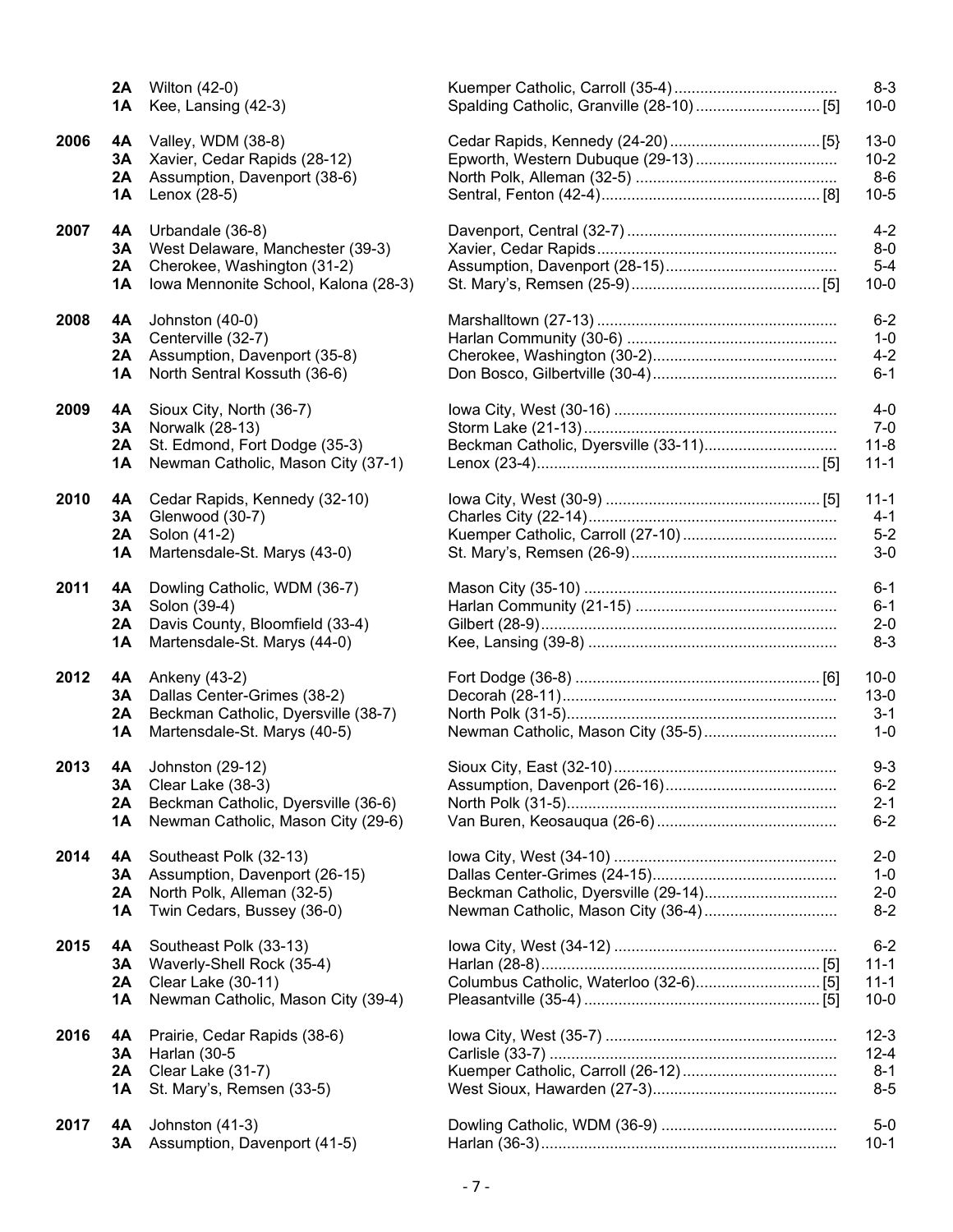|      | 2A | Beckman Catholic, Dyersville (32-11) |                                    | $9-6$    |
|------|----|--------------------------------------|------------------------------------|----------|
|      | 1Α | Newman Catholic, Mason City (35-3)   |                                    | $8 - 3$  |
| 2018 | 4A | Urbandale (36-6)                     |                                    | $3-0$    |
|      | 3А | Assumption, Davenport (34-10)        |                                    | 11-1     |
|      | 2A | Centerville (27-7)                   |                                    | $4 - 3$  |
|      | 1Α | Newman Catholic, Mason City (40-1)   |                                    | $9 - 5$  |
| 2019 | 4A | Urbandale (31-14)                    |                                    | $8 - 2$  |
|      | 3А | Xavier, Cedar Rapids (41-2)          |                                    | $8 - 1$  |
|      | 2Α | Van Meter (34-3)                     |                                    | $6-0$    |
|      | 1Α | Newman Catholic, Mason City (38-3)   |                                    | $11 - 1$ |
| 2020 | 4A | Johnston (24-3)                      |                                    | $11 - 8$ |
|      | 3А | Norwalk (20-5)                       |                                    | $8-6$    |
|      | 2A | Van Meter (23-2)                     |                                    | $6-0$    |
|      | 1Α | Don Bosco, Gilbertville (20-1)       | Newman Catholic, Mason City (19-6) | 19-6     |
| 2021 | 4A | Pleasant Valley (37-4)               |                                    | $14-5$   |
|      | 3А | Marion (37-6)                        |                                    | $7-6$    |
|      | 2Α | Van Meter (31-7)                     |                                    | $10 - 2$ |
|      | 1Α | St. Albert, Council Bluffs (35-9)    |                                    | $7 - 5$  |

## STATE SUMMER BASEBALL TOURNAMENT QUALIFYING TEAMS

NOTES: 1. IHSAA SUMMER POSTSEASON BEGAN IN 1946; 2. ASTERISK INDICATES SCHOOL NO LONGER COMPETING VIA CLOSURE, CONSOLIDATION, SHARING AGREEMENT, OR REORGANIZATION.

| <b>School, Years Qualified</b>                                                         | <b>Trips</b> | W-L       |
|----------------------------------------------------------------------------------------|--------------|-----------|
|                                                                                        |              | $(0-1)$   |
|                                                                                        |              | $(0-1)$   |
|                                                                                        |              | $(0-5)$   |
|                                                                                        |              | $(0-2)$   |
|                                                                                        |              | $(1-1)$   |
|                                                                                        |              | $(0-1)$   |
|                                                                                        |              | $(1-2)$   |
|                                                                                        |              | $(3-3)$   |
|                                                                                        |              | $(0-3)$   |
|                                                                                        |              | $(0-1)$   |
|                                                                                        |              | $(1-1)$   |
|                                                                                        |              | $(0-3)$   |
|                                                                                        |              | $(4-4)$   |
| Ankeny 1987-2nd, 92-1st, 93-2nd, 94, 99-2nd, 2004, 05-2nd, 07, 08, 10,                 |              |           |
|                                                                                        |              | $(16-13)$ |
|                                                                                        |              | $(1-2)$   |
|                                                                                        |              | $(0-1)$   |
| Assumption, Davenport 1982-1st, 92-1st, 93-1st, 95-1st, 97, 99-1st, 2002-2nd,          |              |           |
| 03, 04-1st, 06-1st, 07-2nd, 08-1st, 13-2nd, 14-1st, 17-1st,                            |              |           |
|                                                                                        |              | $(38-6)$  |
|                                                                                        |              | $(0-2)$   |
|                                                                                        |              |           |
|                                                                                        |              | $(0-2)$   |
| * Bancroft, St. John 1946, 47-2nd, 57-2nd, 75-3rd, 76-2nd, 77, 79-3rd, 80-2nd, 82-2nd, |              |           |
|                                                                                        |              | $(16-13)$ |
| Beckman Catholic, Dyersville 1968-1st, 82-2nd, 84-2nd, 86-1st, 96-2nd 98, 2000-1st,    |              |           |
|                                                                                        |              | $(30-12)$ |
|                                                                                        |              | $(2-3)$   |
|                                                                                        |              | $(6-9)$   |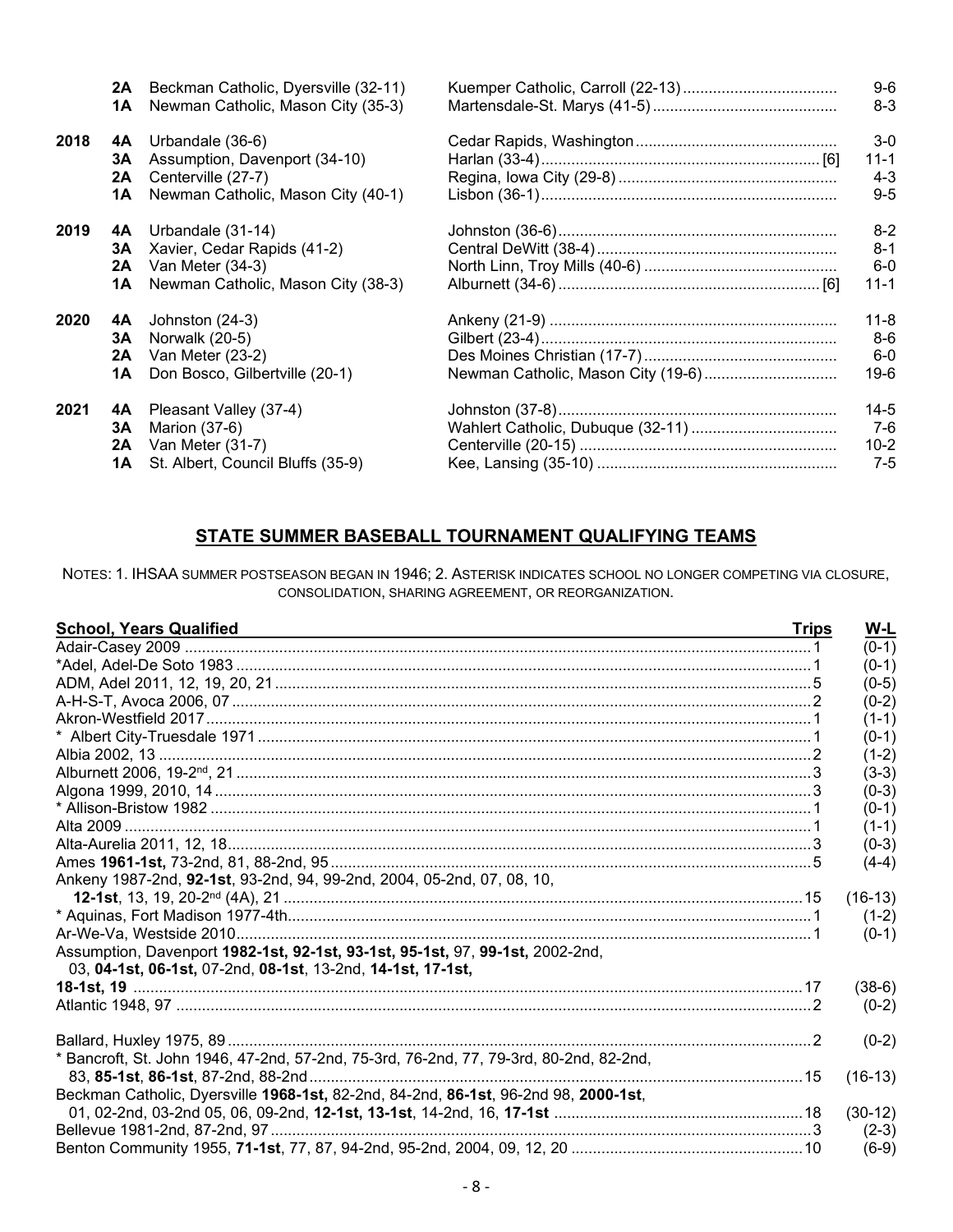|                                                                                                | $(2-3)$   |
|------------------------------------------------------------------------------------------------|-----------|
|                                                                                                | $(0-1)$   |
|                                                                                                | $(3-2)$   |
| Bishop Heelan Catholic, Sioux City 1968, 70, 77-2nd, 80, 85, 96, 98, 2000, 01-1st, 03, 04,     |           |
|                                                                                                | $(16-17)$ |
|                                                                                                | $(1-4)$   |
|                                                                                                | $(7-10)$  |
|                                                                                                | $(0-1)$   |
|                                                                                                | $(2-2)$   |
|                                                                                                | $(11-10)$ |
|                                                                                                | $(1-1)$   |
|                                                                                                | $(0-1)$   |
|                                                                                                | $(0-1)$   |
|                                                                                                | $(3-2)$   |
|                                                                                                | $(1-1)$   |
|                                                                                                | $(1-2)$   |
|                                                                                                | $(8-8)$   |
|                                                                                                | $(1-1)$   |
|                                                                                                | $(1-4)$   |
|                                                                                                | $(0-2)$   |
|                                                                                                | $(2-0)$   |
|                                                                                                | $(3-9)$   |
| Cedar Rapids, Kennedy 1969-2nd, 80, 83, 93, 2000, 01, 02-2nd, 03, 06-2nd, 07, 08, 10-1st,      |           |
|                                                                                                | $(12-15)$ |
|                                                                                                | $(2-3)$   |
|                                                                                                | $(1-1)$   |
|                                                                                                | $(7-6)$   |
|                                                                                                | $(6-0)$   |
|                                                                                                | $(1-2)$   |
|                                                                                                | $(11-5)$  |
|                                                                                                | $(0-1)$   |
|                                                                                                | $(4-4)$   |
|                                                                                                | $(2-2)$   |
|                                                                                                | $(0-3)$   |
|                                                                                                | $(7-8)$   |
|                                                                                                | $(0-1)$   |
|                                                                                                | $(7-8)$   |
|                                                                                                | $(0-1)$   |
|                                                                                                | $(1-5)$   |
|                                                                                                | $(0-1)$   |
|                                                                                                | $(10-2)$  |
|                                                                                                | $(1-1)$   |
|                                                                                                | $(3-4)$   |
|                                                                                                | $(1-1)$   |
|                                                                                                | $(1-0)$   |
|                                                                                                | $(0-1)$   |
|                                                                                                | $(0-3)$   |
|                                                                                                | $(0-1)$   |
|                                                                                                | $(2-6)$   |
|                                                                                                | $(1-2)$   |
|                                                                                                | $(1-3)$   |
|                                                                                                | $(3-5)$   |
|                                                                                                | $(6-4)$   |
| Council Bluffs, Thomas Jefferson 1953-1st, 54, 56-2nd, 59-1st, 60-1st, 62-1st, 63-2nd, 64-2nd, |           |
|                                                                                                | $(8-9)$   |
|                                                                                                | $(1-4)$   |
|                                                                                                | $(1-1)$   |
|                                                                                                |           |
|                                                                                                | $(7-7)$   |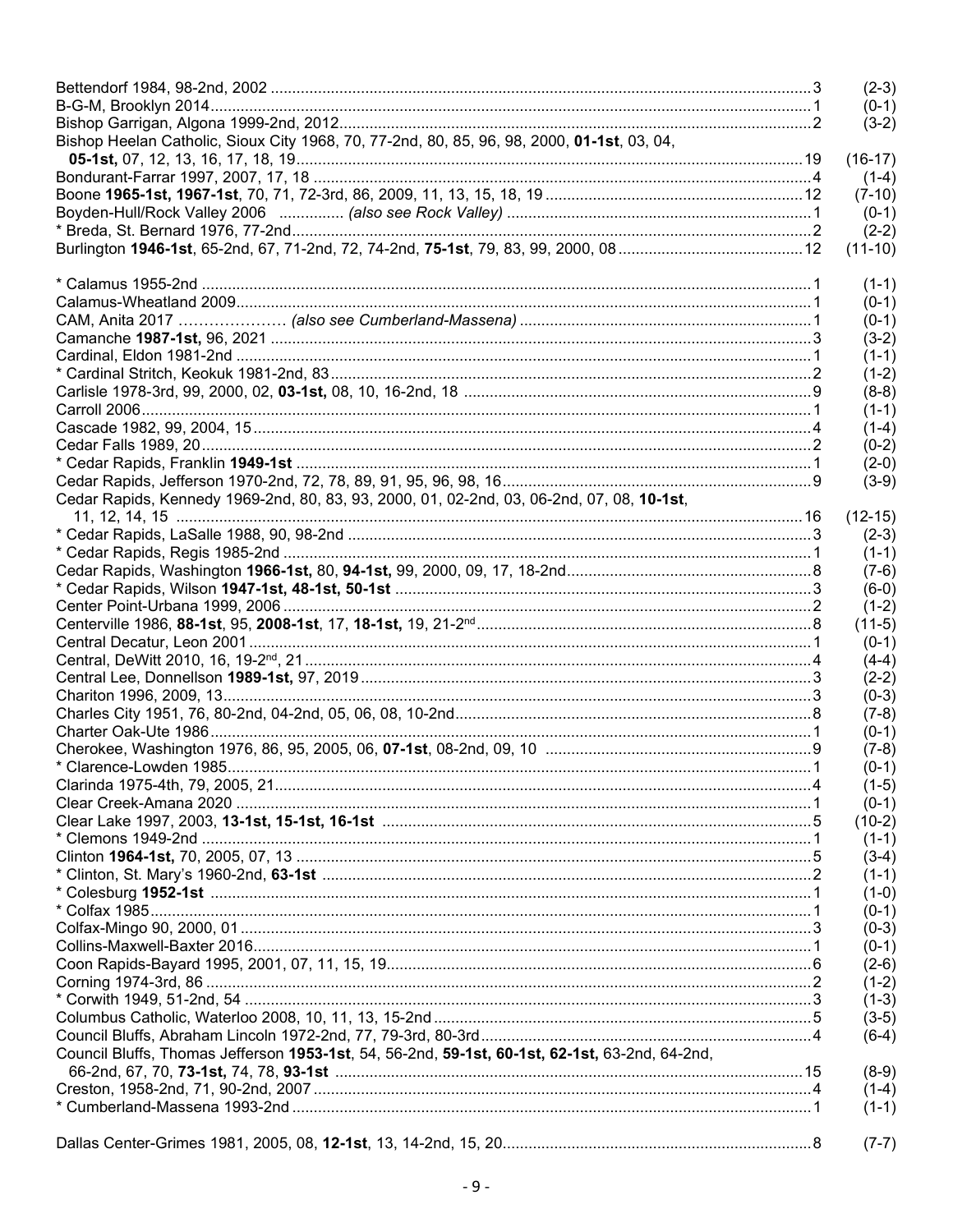|                                                                                         | $(0-1)$   |
|-----------------------------------------------------------------------------------------|-----------|
| Davenport, Central 1975-2nd, 76-2nd, 79-1st, 85-2nd, 88, 93, 94-2nd (85), 95, 2006,     |           |
|                                                                                         | $(13-11)$ |
|                                                                                         | $(0-4)$   |
|                                                                                         | $(7-6)$   |
|                                                                                         | $(6-4)$   |
|                                                                                         | $(11-8)$  |
|                                                                                         | $(3-1)$   |
|                                                                                         | $(2-2)$   |
|                                                                                         | $(0-5)$   |
|                                                                                         | $(3-2)$   |
|                                                                                         | $(6-5)$   |
|                                                                                         | $(6-4)$   |
|                                                                                         | $(2-4)$   |
|                                                                                         | $(0-1)$   |
|                                                                                         | $(11-8)$  |
| Dowling Catholic, WDM 1975-3rd, 77, 79-4th, 81-2nd, 87, 88-1st, 89-1st, 92, 94, 99-1st, |           |
|                                                                                         | $(20-16)$ |
| Dubuque, Hempstead 1974-1st, 78-1st, 83-1st, 84-1st, 86, 88, 96, 99, 2002,              |           |
|                                                                                         | $(15-11)$ |
|                                                                                         | $(4-2)$   |
|                                                                                         | $(0-4)$   |
|                                                                                         | $(0-1)$   |
|                                                                                         |           |
|                                                                                         | $(5-2)$   |
|                                                                                         | $(0-1)$   |
|                                                                                         | $(0-1)$   |
|                                                                                         | $(0-1)$   |
|                                                                                         | $(1-4)$   |
|                                                                                         | $(0-2)$   |
|                                                                                         | $(0-1)$   |
|                                                                                         | $(1-1)$   |
|                                                                                         | $(0-5)$   |
|                                                                                         | $(5-1)$   |
|                                                                                         | $(0-1)$   |
|                                                                                         | $(4-5)$   |
|                                                                                         | $(0-1)$   |
|                                                                                         | $(0-3)$   |
|                                                                                         | $(2-0)$   |
|                                                                                         |           |
|                                                                                         | $(0-2)$   |
|                                                                                         | $(2-1)$   |
|                                                                                         | $(10-13)$ |
|                                                                                         | $(3-1)$   |
|                                                                                         | $(0-2)$   |
|                                                                                         |           |
|                                                                                         | $(9-4)$   |
|                                                                                         | $(4-3)$   |
|                                                                                         | $(0-3)$   |
|                                                                                         | $(3-0)$   |
|                                                                                         | $(0-3)$   |
|                                                                                         | $(0-1)$   |
|                                                                                         | $(0-1)$   |
|                                                                                         | $(0-1)$   |
|                                                                                         | $(0-1)$   |
|                                                                                         | $(0-1)$   |
|                                                                                         | $(2-4)$   |
|                                                                                         | $(0-1)$   |
|                                                                                         |           |

Harlan 1969, 75, 95, 96-1st, 99, 2002, 03-1st, 04, 05, 08-2nd, 11-2nd, 12, 13, 14,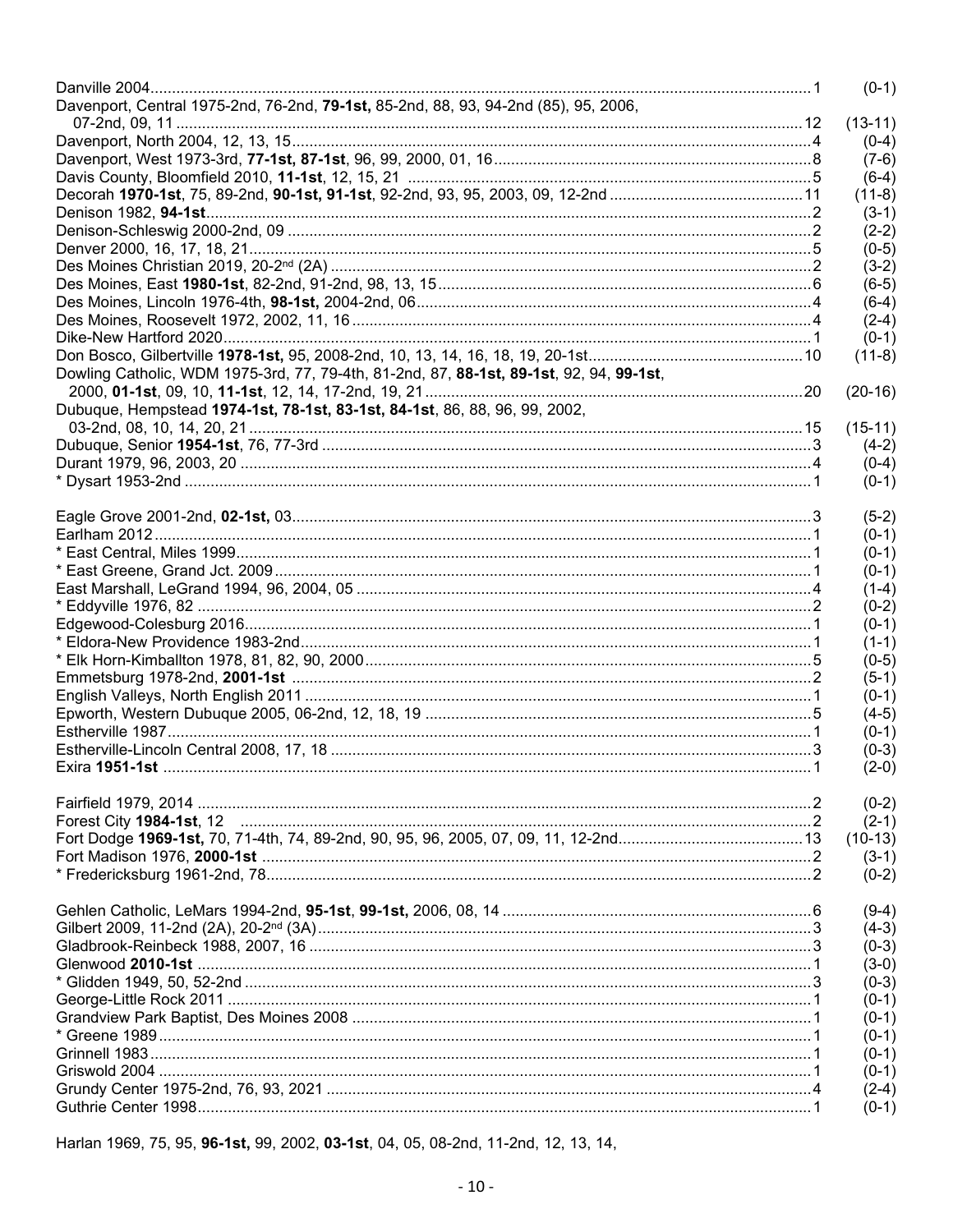|                                                                                       | $(23-15)$            |
|---------------------------------------------------------------------------------------|----------------------|
|                                                                                       | $(2-3)$              |
|                                                                                       | $(0-2)$              |
|                                                                                       | $(1-3)$              |
|                                                                                       | $(0-4)$              |
|                                                                                       | $(0-5)$              |
|                                                                                       |                      |
|                                                                                       | $(2-2)$              |
|                                                                                       | $(3-0)$              |
|                                                                                       | $(1-3)$              |
|                                                                                       | $(0-4)$              |
|                                                                                       | $(5-6)$              |
| lowa City, West 1981, 2004, 05, 09-2nd, 10-2nd, 11, 12, 14-2nd, 15-2nd, 16-2nd,       |                      |
|                                                                                       | $(14-12)$<br>$(6-3)$ |
|                                                                                       | $(4-1)$              |
|                                                                                       | $(0-1)$              |
|                                                                                       |                      |
|                                                                                       | $(2-2)$              |
|                                                                                       | $(2-3)$              |
| Johnston 1977-1st, 79-2nd, 84, 85, 92, 93-2nd, 95, 97, 98, 2008-1st, 09, 13-1st, 14,  |                      |
|                                                                                       | $(26-14)$            |
|                                                                                       |                      |
|                                                                                       | $(1-1)$              |
| Kee, Lansing 1973-1st, 80-1st, 81-1st, 84-2nd, 85-2nd, 86-1st, 89-1st,                |                      |
| 90-1st, 91-1st, 92-1st, 95-2nd, 96-2nd, 2000-2nd, 01-2nd, 02, 05-1st,                 |                      |
|                                                                                       | $(34-11)$            |
|                                                                                       | $(0-1)$              |
|                                                                                       | $(2-4)$              |
|                                                                                       | $(7-8)$              |
|                                                                                       | $(13-9)$             |
|                                                                                       |                      |
|                                                                                       |                      |
|                                                                                       | $(1-2)$              |
|                                                                                       | $(0-1)$              |
|                                                                                       | $(0-1)$              |
|                                                                                       | $(6-7)$              |
|                                                                                       | $(2-4)$              |
|                                                                                       | $(0-6)$              |
|                                                                                       | $(5-7)$              |
|                                                                                       | $(1-2)$              |
|                                                                                       | $(4-3)$<br>$(0-1)$   |
|                                                                                       |                      |
|                                                                                       | $(1-2)$              |
|                                                                                       | $(0-1)$              |
|                                                                                       | $(2-0)$              |
|                                                                                       | $(6-5)$              |
| Marshalltown 1975, 76-1st, 81-1st, 85-1st, 86-1st, 95, 2000-2nd, 01-2nd,              |                      |
|                                                                                       | $(18-7)$             |
| Martensdale-St. Marys 1978, 87, 92, 94, 2002, 03, 04-1st, 10-1st, 11-1st, 12-1st, 13, |                      |
|                                                                                       | $(17-13)$            |
|                                                                                       | $(10-11)$            |
|                                                                                       | $(0-1)$              |
|                                                                                       | $(6-4)$              |
|                                                                                       | $(2-1)$              |
|                                                                                       | $(0-2)$              |
|                                                                                       | $(5-2)$              |
|                                                                                       | $(0-1)$              |
|                                                                                       | $(1-2)$<br>$(0-1)$   |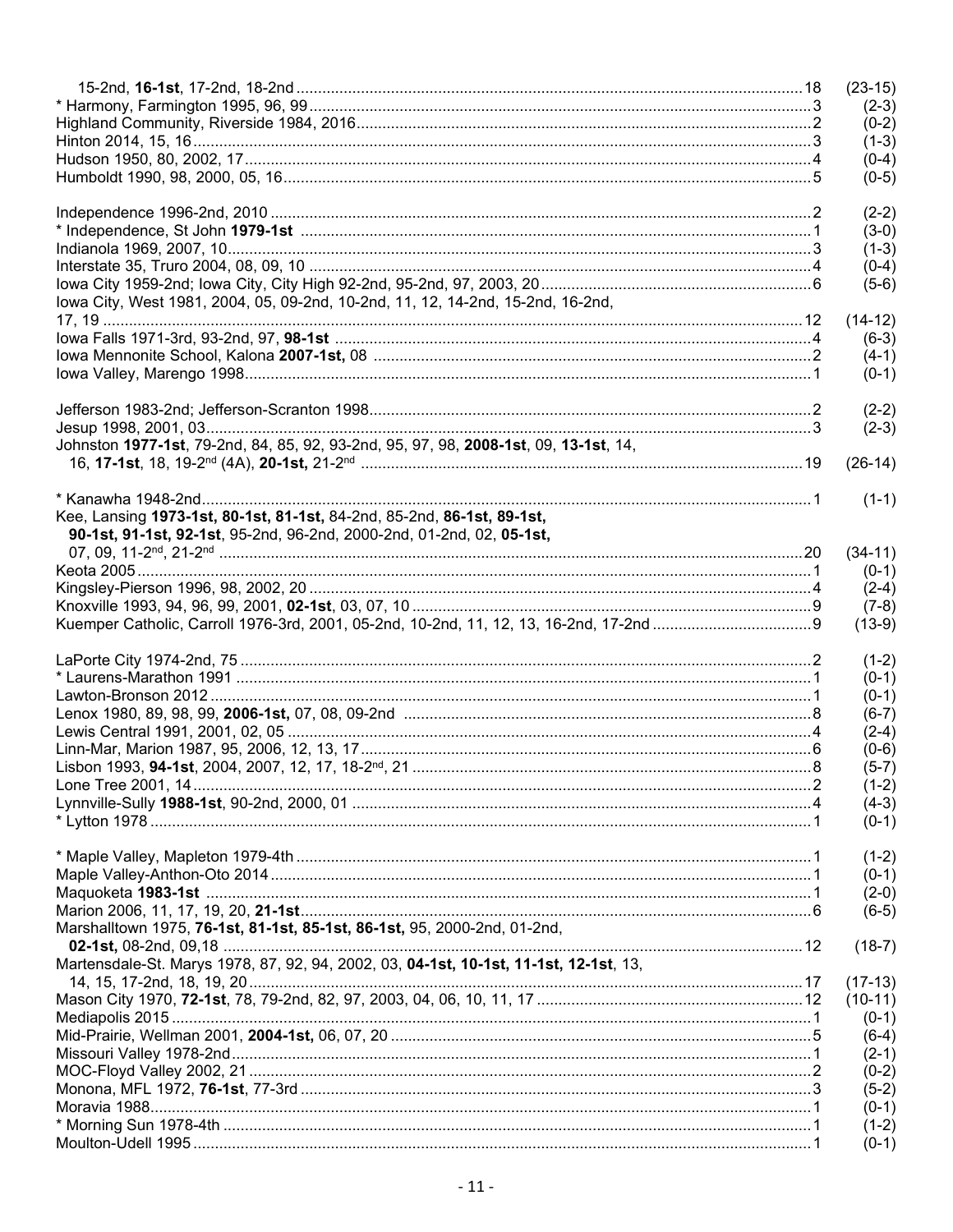|                                                                                                                                                                | $(0-1)$            |
|----------------------------------------------------------------------------------------------------------------------------------------------------------------|--------------------|
|                                                                                                                                                                | $(3-4)$            |
|                                                                                                                                                                | $(6-3)$            |
|                                                                                                                                                                | $(6-5)$            |
|                                                                                                                                                                | $(0-2)$            |
|                                                                                                                                                                |                    |
|                                                                                                                                                                | $(0-2)$            |
|                                                                                                                                                                | $(1-2)$            |
| Newman Catholic, Mason City 1967-2nd, 77, 79, 87, 95, 98-1st, 2001, 02-1st, 04-2nd, 05,<br>06, 08, 09-1st, 10, 11, 12-2nd, 13-1st, 14-2nd, 15-1st, 16, 17-1st, |                    |
|                                                                                                                                                                | $(38-16)$          |
|                                                                                                                                                                | $(0-2)$            |
|                                                                                                                                                                | $(0-1)$            |
|                                                                                                                                                                | $(0-1)$            |
|                                                                                                                                                                | $(0-1)$            |
|                                                                                                                                                                | $(1-1)$            |
|                                                                                                                                                                | $(2-4)$            |
|                                                                                                                                                                | $(0-1)$            |
|                                                                                                                                                                | $(7-2)$            |
|                                                                                                                                                                | $(5-5)$            |
|                                                                                                                                                                | $(1-1)$            |
| North Polk 1973-3rd, 89, 91, 95, 96, 98-2nd, 2003, 05, 06-2nd, 11, 12-2nd, 13-2nd                                                                              |                    |
|                                                                                                                                                                | $(15-13)$          |
|                                                                                                                                                                | $(1-4)$            |
| * North Sentral Kossuth 2007, 08-1st  (also See North Kossuth, Swea City & Sentral, Fenton) 2                                                                  | $(3-1)$            |
|                                                                                                                                                                | $(4-6)$            |
|                                                                                                                                                                | $(0-2)$            |
|                                                                                                                                                                | $(6-7)$            |
|                                                                                                                                                                | $(8-3)$            |
| * Norway 1968-2nd, 69, 74-4th, 75, 81-1st, 82-1st, 83-1st, 84-1st(1A), 85-2nd,                                                                                 |                    |
|                                                                                                                                                                | $(19-7)$           |
|                                                                                                                                                                | $(3-6)$            |
|                                                                                                                                                                | $(1-2)$            |
|                                                                                                                                                                | $(0-2)$            |
|                                                                                                                                                                | $(0-1)$            |
|                                                                                                                                                                | $(0-1)$            |
|                                                                                                                                                                | $(1-2)$            |
|                                                                                                                                                                | $(0-2)$            |
|                                                                                                                                                                | $(7-6)$            |
|                                                                                                                                                                |                    |
|                                                                                                                                                                | $(1-3)$            |
|                                                                                                                                                                | $(0-1)$            |
|                                                                                                                                                                | $(1-1)$            |
|                                                                                                                                                                | $(0-1)$            |
|                                                                                                                                                                | $(0-1)$            |
|                                                                                                                                                                | $(4-3)$            |
|                                                                                                                                                                | $(3-3)$            |
|                                                                                                                                                                | $(5-6)$            |
|                                                                                                                                                                | $(3-3)$            |
|                                                                                                                                                                | $(4-5)$            |
|                                                                                                                                                                | $(2-1)$            |
|                                                                                                                                                                | $(4-)$             |
|                                                                                                                                                                | $(0-3)$            |
|                                                                                                                                                                | $(1-2)$            |
|                                                                                                                                                                |                    |
|                                                                                                                                                                | $(6-8)$            |
|                                                                                                                                                                | $(1-6)$            |
|                                                                                                                                                                |                    |
|                                                                                                                                                                | $(0-1)$<br>$(2-4)$ |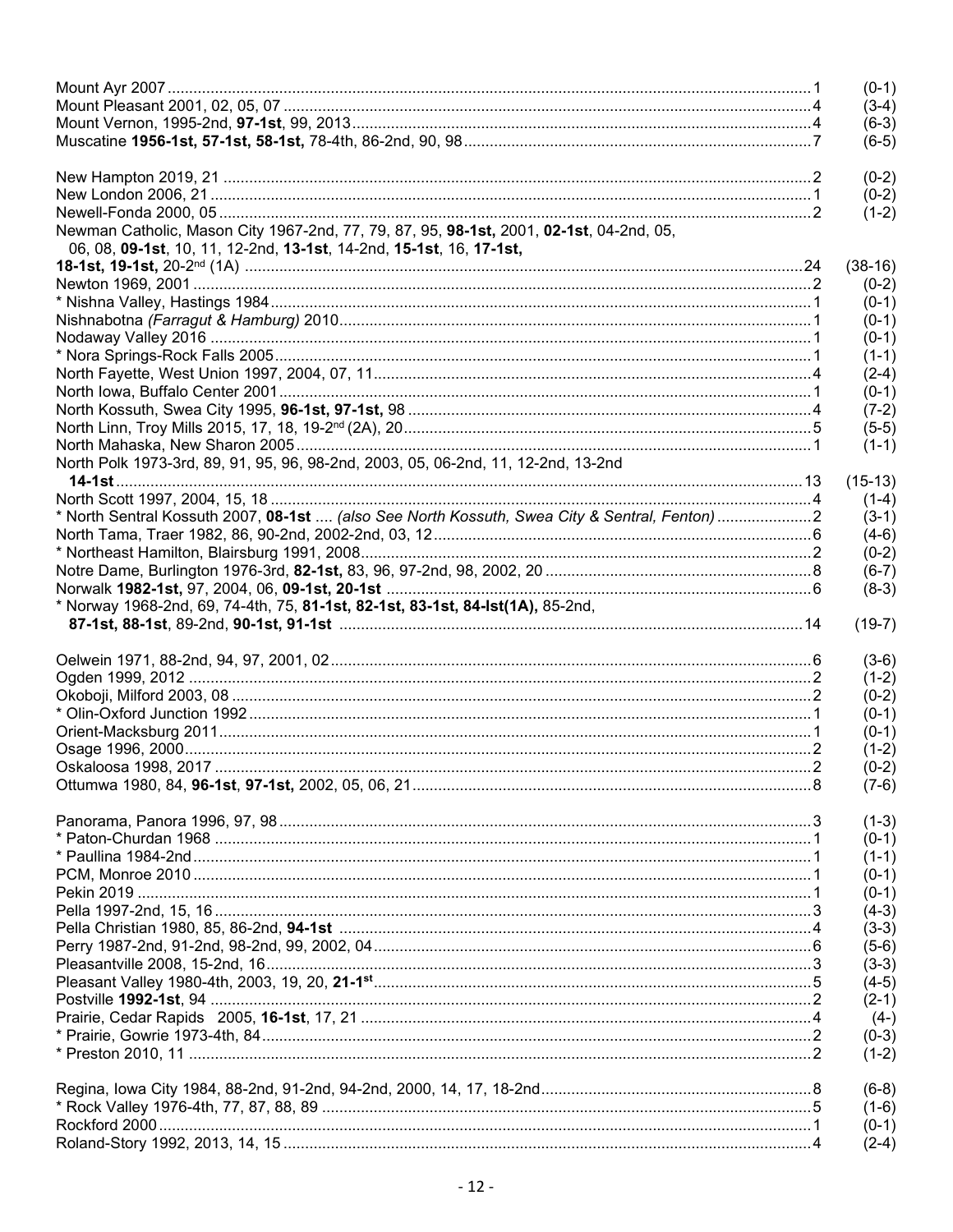|                                                                                                      | $(1-2)$            |
|------------------------------------------------------------------------------------------------------|--------------------|
|                                                                                                      | $(1-4)$            |
|                                                                                                      | $(0-1)$            |
|                                                                                                      | $(2-2)$            |
|                                                                                                      | $(1-5)$            |
|                                                                                                      | $(1-2)$            |
|                                                                                                      | $(0-4)$            |
|                                                                                                      | $(0-3)$            |
|                                                                                                      | $(0-1)$            |
|                                                                                                      | $(0-1)$            |
|                                                                                                      | $(1-3)$            |
|                                                                                                      | $(3-4)$            |
|                                                                                                      | $(6-6)$            |
|                                                                                                      | $(4-6)$            |
|                                                                                                      | $(0-1)$            |
|                                                                                                      | $(0-1)$            |
|                                                                                                      | $(0-1)$            |
|                                                                                                      | $(9-5)$            |
|                                                                                                      | $(1-1)$            |
|                                                                                                      | $(2-1)$            |
|                                                                                                      | $(0-1)$            |
|                                                                                                      | $(0-3)$            |
|                                                                                                      | $(6-3)$            |
|                                                                                                      | $(4-5)$            |
|                                                                                                      |                    |
| * Spalding Catholic, Granville 1972-4th, 74-1st, 75-1st, 81, 85, 89-1st, 92-2nd,                     |                    |
|                                                                                                      | $(20-8)$           |
|                                                                                                      | $(7-1)$            |
|                                                                                                      | $(0-1)$            |
| St. Albert, Council Bluffs 1977, 80-4th, 81-1st, 95, 96-1st, 98, 99-1st, 2009, 11, 18, 20, 21-1st 12 | $(13-9)$           |
|                                                                                                      | $(5-4)$            |
| St. Mary's, Remsen 1979, 81, 83-1st, 84-1st, 85-1st, 07-2nd, 10-2nd, 13, 16-1st,                     |                    |
|                                                                                                      | $(17-10)$          |
|                                                                                                      | $(4-2)$            |
|                                                                                                      | $(1-1)$            |
|                                                                                                      | $(2-4)$            |
|                                                                                                      | $(4-1)$            |
|                                                                                                      | $(0-1)$            |
|                                                                                                      |                    |
|                                                                                                      | $(1-8)$            |
|                                                                                                      | $(3-5)$            |
|                                                                                                      | $(0-1)$            |
|                                                                                                      | $(2-1)$            |
|                                                                                                      | $(4-2)$            |
|                                                                                                      | $(0-1)$            |
|                                                                                                      |                    |
|                                                                                                      | $(0-2)$            |
|                                                                                                      | $(0-1)$            |
|                                                                                                      | $(2-2)$            |
|                                                                                                      | $(1-1)$            |
| Urbandale 1978, 84-2nd, 90-2nd, 96, 97, 2000-1st, 01, 02, 03, 06, 07-1st, 16,                        |                    |
|                                                                                                      | $(16-11)$          |
|                                                                                                      |                    |
| Valley, West Des Moines 1951, 54-2nd, 55-1st, 83-2nd, 95-1st, 96, 99, 2003-1st,                      |                    |
|                                                                                                      | $(21-8)$           |
|                                                                                                      | $(2-3)$            |
|                                                                                                      | $(15-5)$           |
|                                                                                                      |                    |
|                                                                                                      | $(0-1)$<br>$(4-4)$ |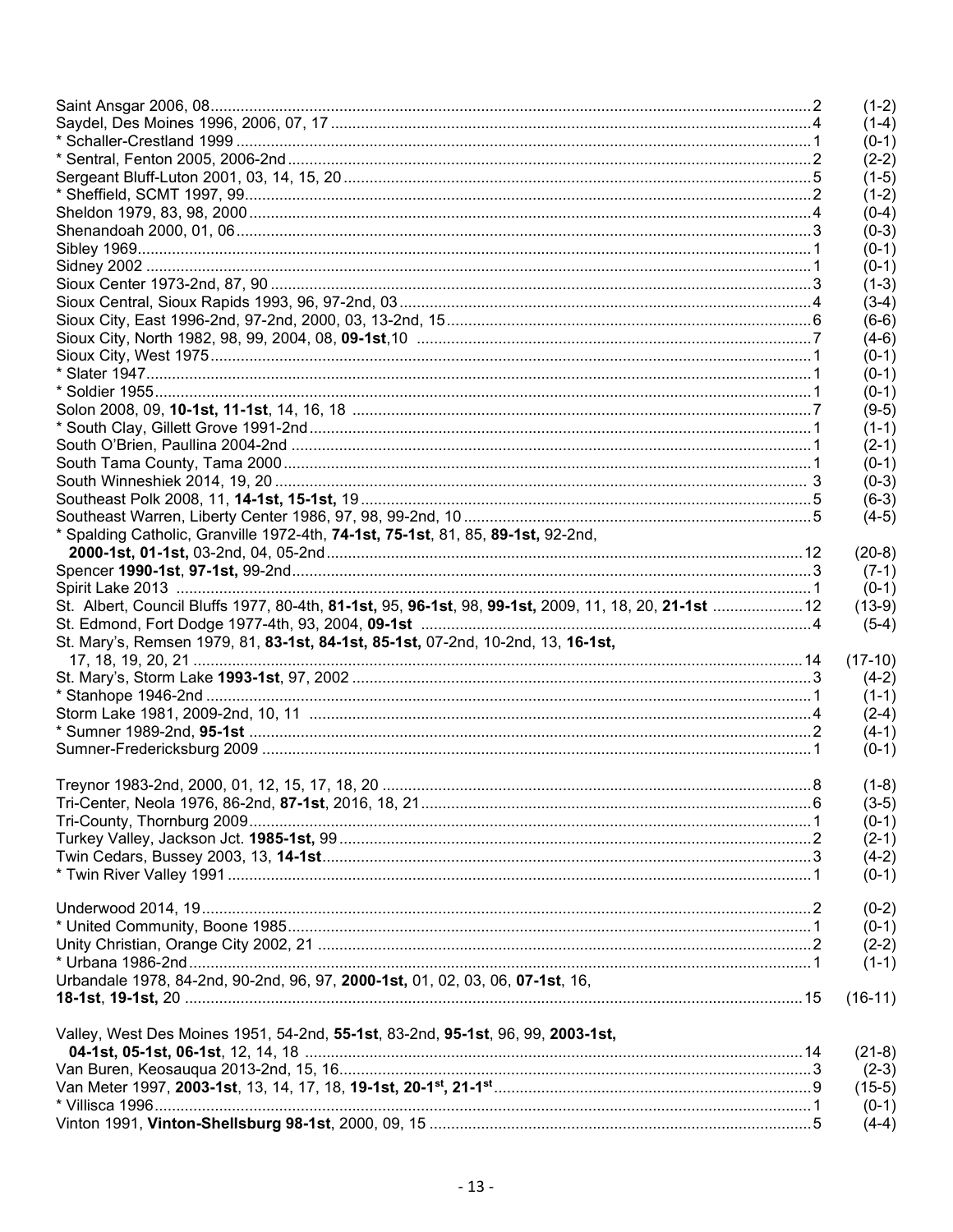| $(3-8)$  |
|----------|
| $(1-1)$  |
| $(1-4)$  |
| $(0-1)$  |
| $(2-3)$  |
| $(0-1)$  |
| $(1-7)$  |
| $(2-2)$  |
| $(5-9)$  |
| $(0-3)$  |
| $(0-1)$  |
| $(5-5)$  |
| $(0-3)$  |
| $(0-1)$  |
| $(2-3)$  |
| $(7-6)$  |
| $(0-3)$  |
| $(0-1)$  |
| $(4-7)$  |
| $(2-4)$  |
| $(3-5)$  |
| $(0-1)$  |
| $(1-3)$  |
| $(1-1)$  |
| $(1-3)$  |
| $(9-4)$  |
| $(0-3)$  |
| $(0-1)$  |
| $(0-3)$  |
|          |
| $(12-6)$ |

# <u>LEADING COMBINED SUMMER CHAMPIONSHIP & RUNNER-UP FINISHES</u><br>
Titles Runner-up Total

| 17<br>14<br>13<br>13<br>10<br>9<br>9<br>8<br>8<br>Dowling Catholic, West Des Moines5<br>6<br>6<br>5 | Titles | Runner-up | Tota |
|-----------------------------------------------------------------------------------------------------|--------|-----------|------|
|                                                                                                     |        |           |      |
|                                                                                                     |        |           |      |
|                                                                                                     |        |           |      |
|                                                                                                     |        |           |      |
|                                                                                                     |        |           |      |
|                                                                                                     |        |           |      |
|                                                                                                     |        |           |      |
|                                                                                                     |        |           |      |
|                                                                                                     |        |           |      |
|                                                                                                     |        |           |      |
|                                                                                                     |        |           |      |
|                                                                                                     |        |           |      |
|                                                                                                     |        |           |      |
|                                                                                                     |        |           |      |
|                                                                                                     |        |           |      |
|                                                                                                     |        |           |      |
|                                                                                                     |        |           |      |
|                                                                                                     |        |           |      |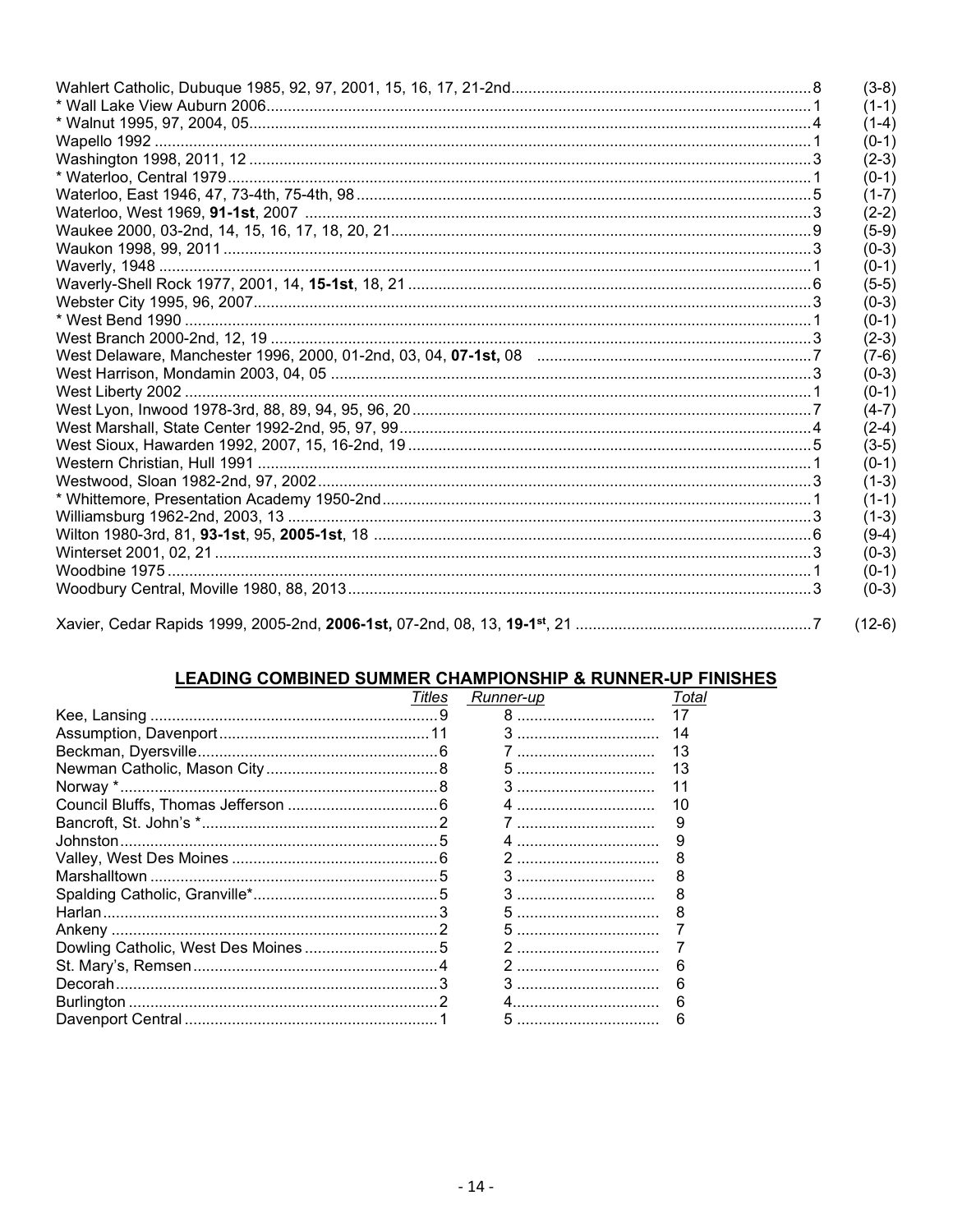## **COACHES WHO HAVE DIRECTED TEAMS TO STATE SUMMER TOURNEY**

| Hudson 2017                                       |
|---------------------------------------------------|
| Sioux Center 1987, 90                             |
| Knoxville 2003                                    |
| Carlisle 1999, 2000                               |
| Jesup 1998                                        |
| Ankeny 2019, 20-2 <sup>nd</sup> , 21              |
| Burlington 1979                                   |
| Johnston 2013-1st, 14, 16, 17-1st, 1              |
| $20-1^{st}$ , 21-2 <sup>nd</sup>                  |
| Bishop Garrigan, Algona (co-coach) 1              |
| Urbandale 1984-2nd, 90-2nd, 96, 97,               |
| 03, 06, 07-1st                                    |
| Chariton                                          |
| Albert City-Truesdale 1971                        |
| Prairie, Gowrie 1973-4th                          |
| Van Meter 2019-1st, 20-1 <sup>st</sup> (co), 21-1 |
| Davenport, West 2016                              |
| Alburnett 2006                                    |
| Cardinal Stritch, Keokuk 1981-2nd, 83             |
| Southeast Polk 2008, 11, 14-1st, 15-              |
| Creston 1990-2nd                                  |
| Lisbon 2017, 18-2nd                               |
| Soldier 1955                                      |
| St. Mary, Storm Lake 1997, 2002                   |
| Postville 1992-1st, 94                            |
| South Tama County, Tama 2000                      |
| Des Moines, Lincoln 1998-1st                      |
| Oelwein 1971                                      |
| Benton, Van Horne 2004                            |
| Harmony, Farmington 1995, 96                      |
| Iowa Mennonite School, Kalona 2008                |

Clemons, 1949-2nd Tri-Center 2016 Council Bluffs, Abraham Lincoln 1977, 79-3rd, 80-3rd **Newman Catholic, Mason City 2001, 02-1st, 04--2nd,**  05, 06, 08, **09-1st**, 10, 11, 12-2nd, **13-1st**, 14-2nd, co-coach **15-1st**, co-coach 16 Des Moines, Roosevelt 1972 Sergeant Bluff-Luton 2001, 03, 14, 15 Sioux City, North 2004; Bishop Heelan Cath., Sioux City 2007 Indianola 2007, 10 East Marshall, LeGrand 2004, 2005 Jefferson 1983-2nd Fairfield 2014 **Western Christian 1991** Benton Community 2012, 20 Lynnville-Sully 2001 Adair-Casey 2009 Antisdel, Ray ................................................................ (4) **Wilton** 1980-3rd, 81, **93-1st,** 95 Bishop Heelan Catholic, Sioux City 1970, 96, 98 **Assumption, Davenport** 2002-2nd, 03, 04-1st,  **06-1st,** 07-2nd, **08-1st**, 13-2nd, **14-1st, 17-1st, 18-1st** Independence 2010 Dubuque, Senior 1976 Regina, Iowa City 1988 Avery, Larry .................................................................. (2) **Central Lee, Donnellson 1989-1st**, 97 Hudson 2017 Sioux Center 1987, 90 Knoxville 2003 Carlisle 1999, 2000 Jesup 1998 Balkeny 2019, 20-2<sup>nd</sup>, 21 Burlington 1979 Barta, Michael .............................................................. (8) **Johnston 2013-1st**, 14, 16, **17-1st**, 18, 19-2nd, 20-1<sup>st</sup>, 21-2<sup>nd</sup> Bishop Garrigan, Algona (co-coach) 1999-2nd Barton, Denny ............................................................ (10) **Urbandale** 1984-2nd, 90-2nd, 96, 97, **2000-1st**, 01, 02, 03, 06, **07-1st** Albert City-Truesdale 1971 Prairie, Gowrie 1973-4<sup>th</sup> Van Meter 2019-1st, 20-1<sup>st</sup> (co), 21-1<sup>st</sup> Davenport, West 2016 Alburnett 2006 Gardinal Stritch, Keokuk 1981-2nd, 83 Belger, Scott................................................................. (4) **Southeast Polk** 2008, 11, **14-1st, 15-1st** Creston 1990-2nd Lisbon 2017. 18-2nd Soldier 1955 St. Mary, Storm Lake 1997, 2002 **Postville 1992-1st**, 94 South Tama County, Tama 2000 Des Moines, Lincoln 1998-1st Oelwein 1971 Benton, Van Horne 2004 Harmony, Farmington 1995, 96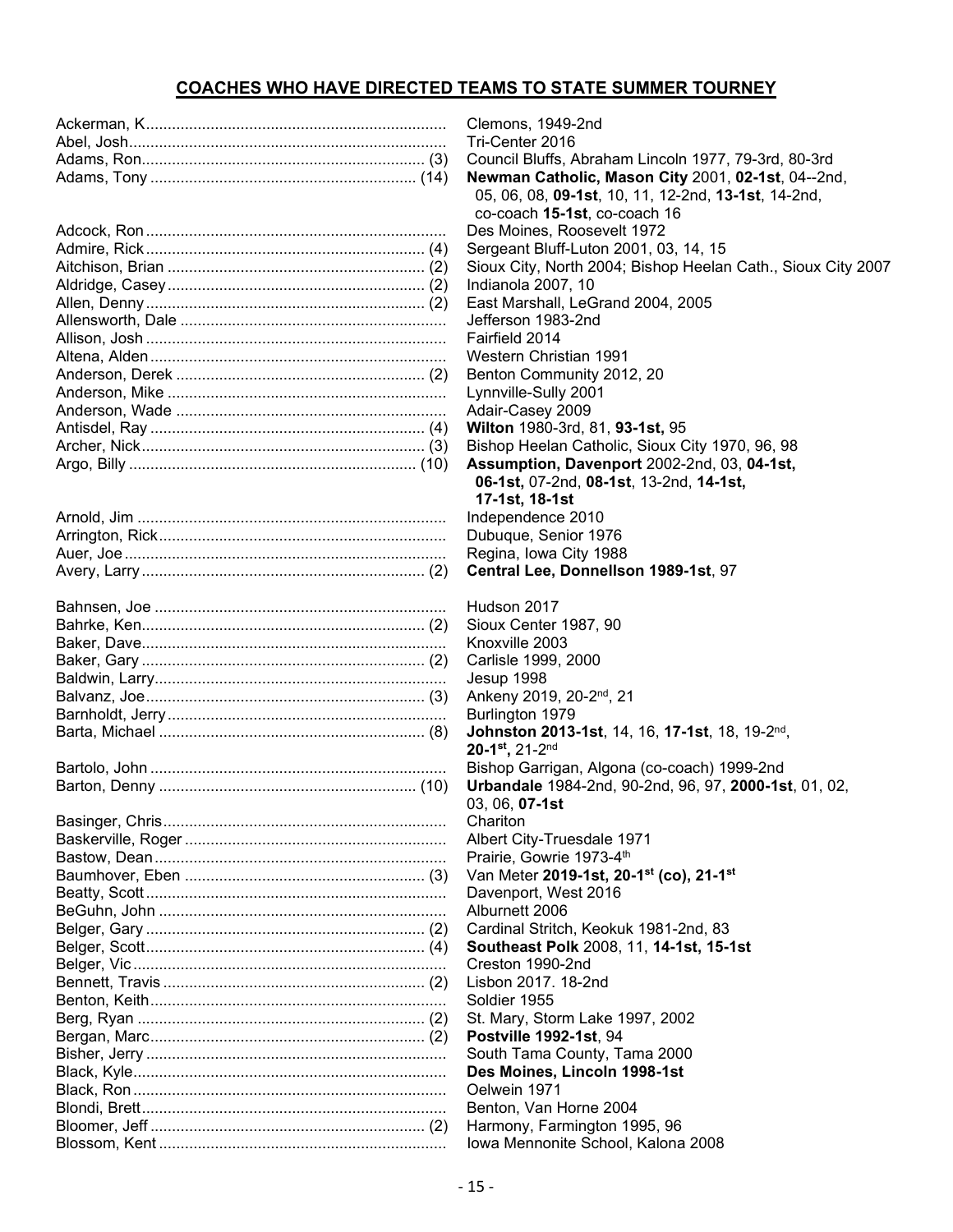| Eldora-New Providence 1983-2nd                        |
|-------------------------------------------------------|
| Norway 1968-2nd, 69                                   |
| Dubuque, Senior 1977-3rd                              |
| Newman Catholic, Mason City c                         |
| coach 17-1st, 18-1st, 19-1st, 20-2                    |
| Twin River Valley, Bode 1991                          |
| Camanche 1987-1st                                     |
| Walnut 1995, 97                                       |
| ADM, Adel 2019, 20, 21                                |
| <b>Bishop Heelan Catholic, Sioux 0</b>                |
| Preston 2010,11                                       |
| Dysart 1953-2nd                                       |
| Central Decatur, Leon 2001                            |
| Williamsburg 1962-2nd                                 |
| Woodbury Central, Moville 1988                        |
| Cedar Rapids, Jefferson 1970-2nd<br>Waukon 2011       |
| Woodbury Central 2013                                 |
| Emmetsburg 2001-1st                                   |
| Adel-De Soto 1983                                     |
| Lisbon 1993                                           |
| Albia 2002, 13                                        |
| Bellevue 1981-2nd, 87-2nd, 97                         |
| Mount Pleasant 2007                                   |
| Urbana 1986-2nd                                       |
| Grundy Center 2021                                    |
| Cedar Rapids, Washington 2017,                        |
| Lawton-Bronson 2012                                   |
| Epworth, Western Dubuque 2005,                        |
| Camanche 1996                                         |
| Fort Madison 2000-1st                                 |
| Twin Cedars, Bussey, 2003                             |
| Alta-Aurelia 2018                                     |
| B-G-M, Brooklyn 2014                                  |
| Slater 1947                                           |
| North Scott, Eldridge 2004                            |
|                                                       |
| Pleasantville 2008, 15-2nd (2A), 1                    |
| Don Bosco, Gilbertville 2008-2nd,                     |
| Spalding Catholic, Granville 1981                     |
| Center Point-Urbana 1999, 2006                        |
| Iowa City, West 1981                                  |
| Waverly-Shell Rock 2001<br>North Scott, Eldridge 1997 |
| Gladbrook-Reinbeck 2015                               |
| lowa City, City High 1992-2 <sup>nd</sup> (4A)        |
| Notre Dame, Burlington 2020                           |
| New London 2006                                       |
| Marshalltown 1981-1st, 85-1st, 8                      |
| Creston 1971                                          |
| Cedar Rapids, LaSalle 1988                            |
| Camanche 2021                                         |
| Ballard, Huxley 1975                                  |
| Missouri Valley 1978-2nd                              |
| St. Edmond, Fort Dodge 1993; lov                      |
| Algona 1999, 2010                                     |
| Benton, Van Horne 1987, 94-2nd,                       |
| Gladbrook-Reinbeck 1988                               |
| Valley, WDM 2005-1st, 2006-1st,                       |
| Dubuque, Hempstead 1974-1st,                          |

v 1968-2nd, 69 ue. Senior 1977-3rd an Catholic, Mason City co-coach 2015-1st, 16; coach **17-1st, 18-1st, 19-1st,** 20-2nd (1A) liver Valley, Bode 1991 าche 1987-1st Adel 2019, 20, 21 **B** Heelan Catholic, Sioux City 2003, 04, 05-1st n 2010,11<br>.1953-2nd Il Decatur, Leon 2001 nsburg 1962-2nd Bury Central, Moville 1988 Rapids, Jefferson 1970-2nd, 72 bury Central 2013 tsburg 2001-1st e Soto 1983<br>.1993 Je 1981-2nd, 87-2nd, 97 Pleasant 2007 a 1986-2nd V Center 2021 Rapids, Washington 2017, 18-2nd Bronson 2012. th, Western Dubuque 2005, 06, 12, 18, 19<br>ìche 1996 **adison 2000-1st** edars, Bussey, 2003<sup>.</sup> relia 2018 , Brooklyn 2014 Scott, Eldridge 2004 ntville 2008, 15-2nd (2A), 16 osco, Gilbertville 2008-2nd, 10 ng Catholic, Granville 1981 Point-Urbana 1999, 2006  $i$ ity, West 1981 ly-Shell Rock 2001 Scott, Eldridge 1997 ook-Reinbeck 2015  $\Sigma$ ity, City High 1992-2<sup>nd</sup> (4A), 95-2<sup>nd</sup> (4A), 97 Dame, Burlington 2020 ondon 2006 Clement, Brad .............................................................. (3) **Marshalltown 1981-1st, 85-1st, 86-1st** Rapids, LaSalle 1988 าche 2021 I, Huxley 1975 Iri Valley 1978-2nd Collison, Dave .............................................................. (3) St. Edmond, Fort Dodge 1993; I**owa Falls** 1997, **98-1st** 1999, 2010 l, Van Horne 1987, 94-2nd, 95-2nd ook-Reinbeck 1988 Cooley, Ryan................................................................ (3) **Valley, WDM 2005-1st, 2006-1st**, 12, 18 Core, Dick..................................................................... (8) **Dubuque, Hempstead 1974-1st, 78-1st, 83-1st, 84-1st**,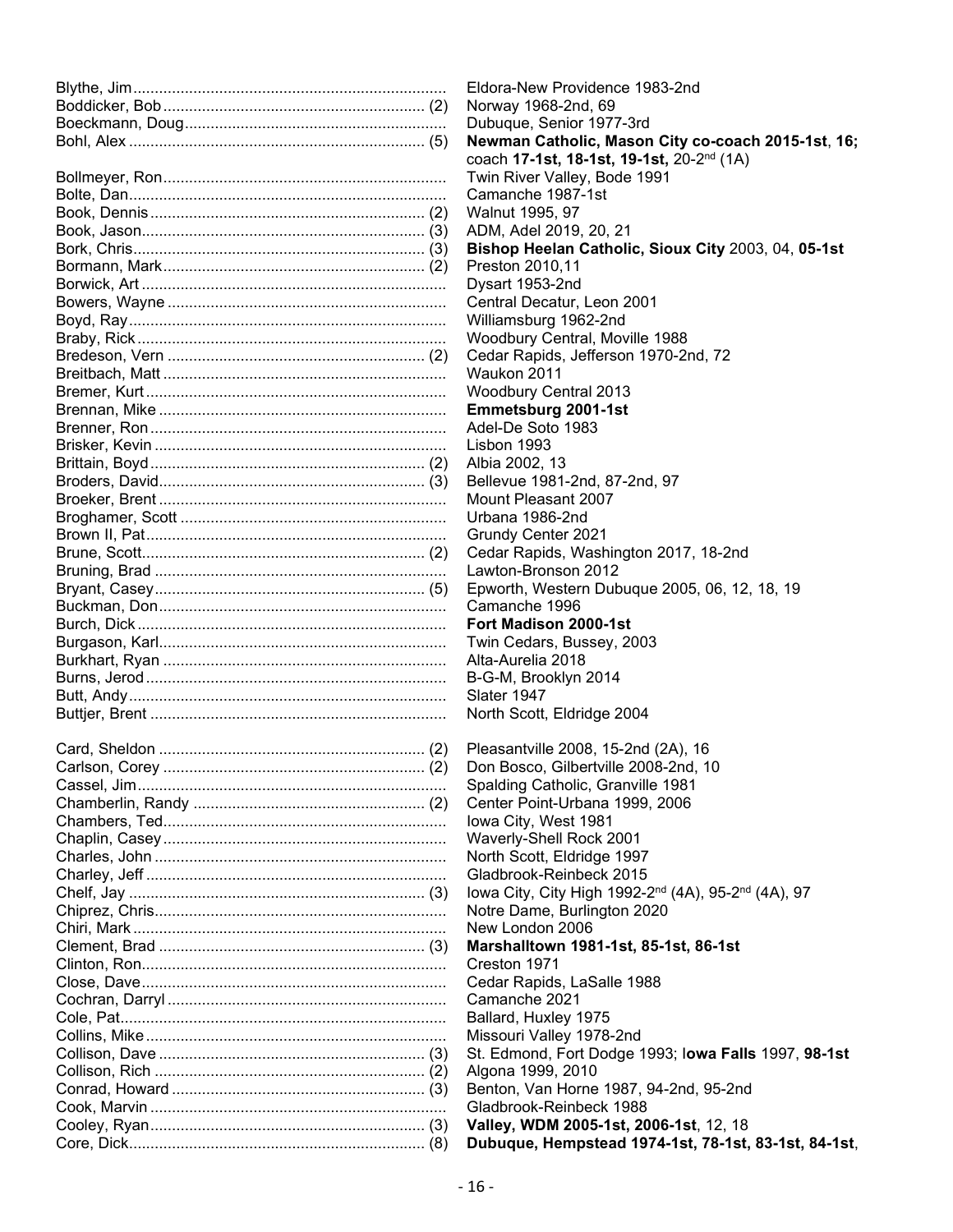| 86, 88, 96, 99                                             |
|------------------------------------------------------------|
| Atlantic 1948                                              |
| Glidden 1949, 50, 52-2nd; Newman Catholic, Mason           |
| City 1967-2nd                                              |
| Orient-Macksburg 2011                                      |
| Clinton 2013                                               |
| Highland 1984                                              |
|                                                            |
| Harlan Community 1995, 96-1st, 99, 2002, 03-1st,           |
| 04, 05, 08-2nd, 11-2nd, 12, 13, 14, 15-2nd,                |
| 16-1st, 17-2nd, 18-2nd                                     |
| CAM, Anita 2017                                            |
| St. Edmond, Fort Dodge 2004                                |
| Council Bluffs, Thomas Jefferson 1959-1st, 60-1st, 62-1st, |
| 63-2nd, 64-2nd, 66-2nd, 67                                 |
| Boone 1986, 2009, 11                                       |
| Shenandoah 2006                                            |
| Martensdale-Saint Marys 2010-1st, 11-1st, 12-1st           |
| Independence 1996-2nd                                      |
| Boyden-Hull/Rock Valley 2006                               |
| Waverly-Shell Rock 1977                                    |
| Kingsley-Pierson 1996, 98                                  |
| Durant 2020                                                |
| Treynor 1983-2nd                                           |
|                                                            |
| Carlisle 2002, 03-1st, 08, 10;                             |
| Waukee 2014, 15, 16, 17, 18, 20, 21                        |
| Colesburg 1952-1st                                         |
| Kingley-Pierson 2020                                       |
| Davenport, West 1977-1st                                   |
| Martensdale-St. Marys 1978, 87, 92, 93, 2002, 03, 04-1st   |
| Interstate 35, Truro 2004, 08, 09, 10                      |
| Maple Valley-Anthon-Nelson 2014                            |
| Cedar Rapids, Wilson 1950-1st                              |
| Sioux City, North 2008, 09-1st, 10                         |
| Cedar Rapids, Jefferson 1998                               |
| Muscatine 1978-4th                                         |
| Cedar Rapids, Wilson 1947-1st, 48-1st                      |
| Atlantic 1997                                              |
| Denver 2000                                                |
| Creston 1958-2nd                                           |
|                                                            |
| Whittemore, Presentation Academy 1950-2nd                  |
| Boone 2013, 15, 18, 19                                     |
| Clarinda 2005, 21                                          |
| Tri-County, Thornburg 2009                                 |
| Glenwood 2010-1st                                          |
| Lewis Central, Council Bluffs 1991                         |
| Gilbert 2020-2 <sup>nd</sup> (3A)                          |
| Mount Vernon 2013                                          |
| St. Edmond, Fort Dodge 1977-4th                            |
| Notre Dame, Burlington 1976-3rd                            |
| Fort Dodge 2005, 07, 09, 11, 12-2nd                        |
| Sentral, Fenton 2005, 06-2nd;                              |
| North Sentral Kossuth (co-coach) 2007, 08-1st;             |
| Algona 2014                                                |
| North Kossuth, Swea City 1995, 96-1st, 97-1st, 98          |
| West Sioux, Hawarden 2007, 15, 16-2 <sup>nd</sup> (1A), 19 |
| St. Mary's, Remsen 2007-2nd                                |
|                                                            |
| Estherville Lincoln Central 2017, 18                       |
| Newton 1969                                                |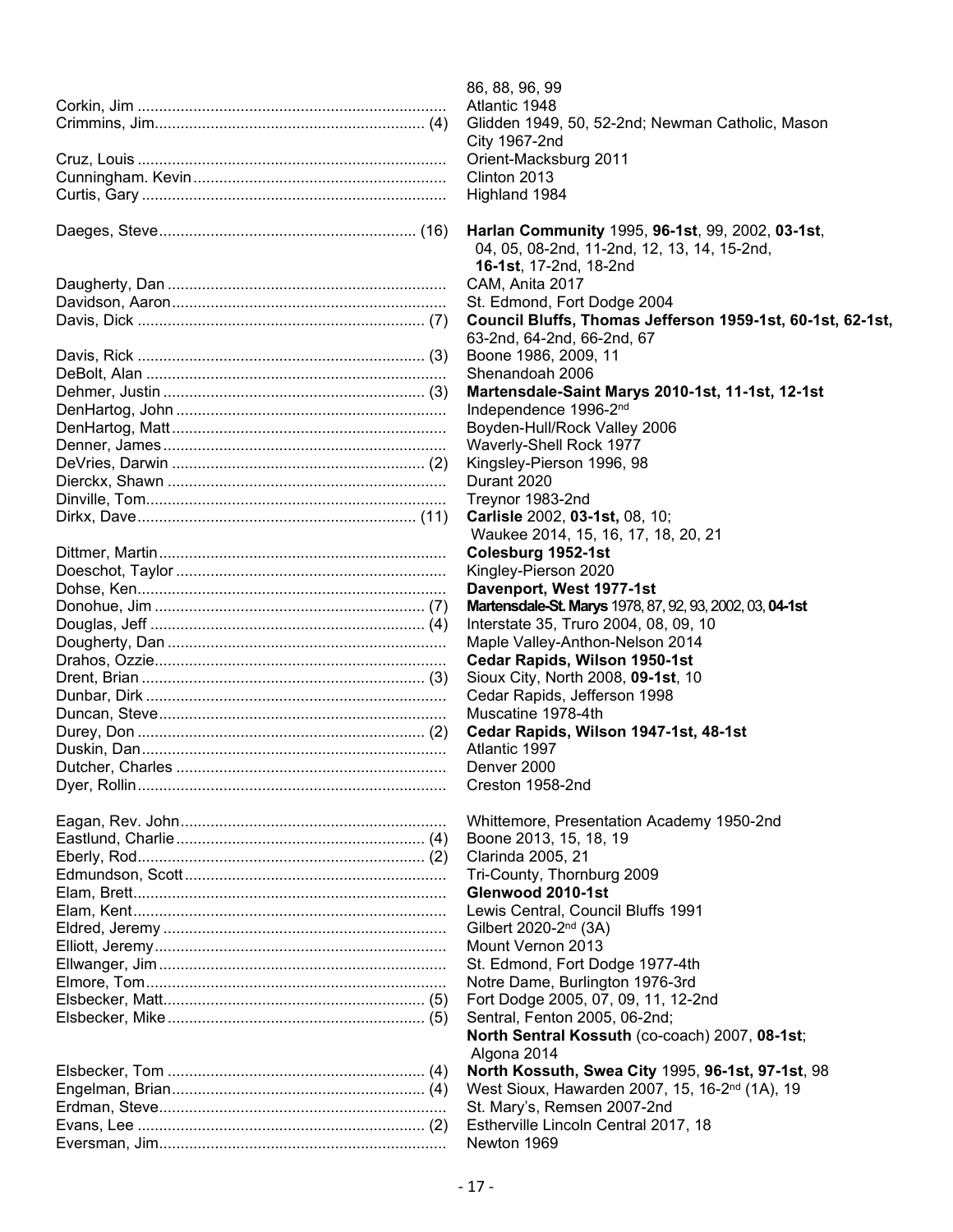| <b>United Commu</b>    |
|------------------------|
| Fredericksbu           |
| Estherville-L          |
| Corwith 1949           |
| Wahlert, Duk           |
| <b>East Greene</b>     |
| Marion 2006            |
| <b>Bettendorf 19</b>   |
| Des Moines,            |
|                        |
| Martensdale            |
| Des Moines             |
| <b>Turkey Valle</b>    |
| Colfax 1985;           |
| Webster City           |
| Davenport,             |
| Waukee 200             |
| Humboldt 19            |
| <b>Charles City</b>    |
| Regina, Iowa           |
| Notre Dame.            |
| Woodbine 19            |
|                        |
| Saydel 1996            |
| Saydel 2006            |
| Spalding Ca            |
| Van Meter 1            |
| Oskaloosa 2            |
| Lone Tree 2            |
| Clarinda 197           |
| Columbus C             |
| Williamsburg           |
| Mid-Prairie, V         |
| Williamsburg           |
| North Linn, T          |
| Storm Lake             |
|                        |
| Walnut 2004            |
| Waterloo, Ea           |
| MOC-Floyd              |
| <b>Burlington</b>      |
| Xavier, Ceda           |
| Edgewood-C             |
| Bondurant-F            |
| North Scott,           |
| <b>Marshalltow</b>     |
| 09, 18<br>lowa Valley, |
| <b>Assumptior</b>      |
| Kingsley-Pie           |
| St, Mary's, F          |
| 17, 18, 19,            |
| Corning 197            |
| Don Bosco,             |
| North Polk, A          |
|                        |
| Bondurant-F            |
| <b>MFL, Monor</b>      |
| Urbandale 2            |
| Carlisle 2016          |

Held, Robert ...................................................................... Sioux City, West 1975

ed Community, Boone 1985; North Iowa, Buffalo Center 2001

dericksburg 1961-2nd herville-Lincoln Central, 2008 with 1949, 51-2nd, 54 hlert, Dubuque 1985, 92, 97, 2001 t Greene, Grand Jct. 2009 fion 2006, 11, 17, 19, 20, 21-1<sup>st</sup> endorf 1998-2nd, 2002 Moines, Roosevelt 2011 tensdale-St. Marys, 2013, 14, 15, 17-2nd (1A), 18, 19, 20 Moines Christian 2019, 20-2<sup>nd</sup> (2A) key Valley, Jackson Junction 1999 fax 1985; Colfax-Mingo 90 bster City 1996 Freese, Bill ................................................................... (4) **Davenport, Central** 1975-2nd, 76-2nd, **79-1st**, 85-2nd ukee 2000. 03 mboldt 1990

arles City 2004, 05, 06, 08, 10 gina, Iowa City 2000, 14 re Dame, Burlington 2002 odbine 1975<br><sup>,</sup>del 1996 del 2006, 07, 17<sup>,</sup> Iding Catholic, Granville 1992-2nd Meter 1997 aloosa 2017. e. Tree 2014 rinda 1979 umbus Catholic, Waterloo 2008, 10, 11 iamsburg 2003 -Prairie, Wellman 2020 iamsburg 2013 th Linn, Troy Mills 2015, 17, 18, 19-2<sup>nd</sup> (2A), 20 rm Lake 1981 Inut 2004, 05 terloo, East 1973-4th, 75-4th G-Floyd Valley 2002

#### rlington 1946-1<sup>st</sup>

Halter, Dan ................................................................... (2) Xavier, Cedar Rapids **2019-1st,** 21 ewood-Colesburg 2016 durant-Farrar 2007, 17, 18 th Scott, Eldridge 2015 Hanson, Steve.............................................................. (7) **Marshalltown** 1995, 2000-2nd, 01-2nd, **02-1st,** 08-2nd, a Valley, Marengo 1998 **sumption, Davenport 1999-1st** gsley-Pierson 2002; St, Mary's, Remsen (co-coach) 2013, **16-1st** 17, 18, 19, 20, 21 Harris, John....................................................................... Corning 1974-3rd Bosco, Gilbertville 1995; Southeast Polk 2019 th Polk, Alleman 1989, 91 durant-Farrar 1997 L, Monona 1972, 76-1st, 77-3rd Heinen, Jeremy ........................................................... (4) Urbandale 2016, **18-1st, 19-1st**, 20 Carlisle 2016-2nd, 18<br>Sioux City, West 1975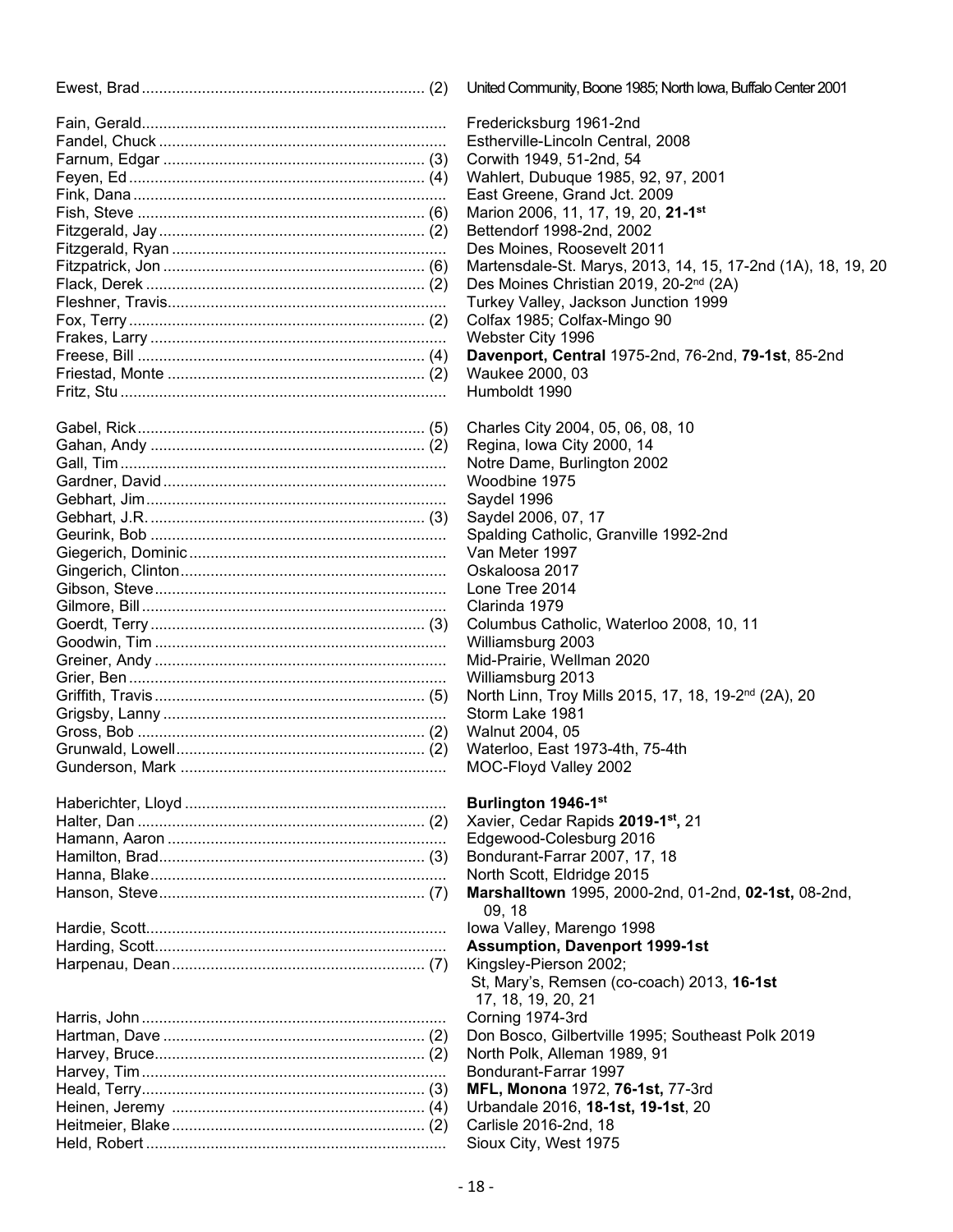| Kalderman Kavin |  |
|-----------------|--|

| Westwood, Sloan 2002 |
|----------------------|
|                      |
|                      |
|                      |
|                      |
|                      |

New London 2021 Mount Pleasant 2001, 02, 05 **Spalding Catholic, Granville 1989-1st**, 98 SCMT, Sheffield 1997 Cedar Rapids, Kennedy 1980, 83 Don Bosco Gilbertville, Don Bosco 1978-1st **Clinton, St. Mary's 1963-1st** Ankeny 2004, 05-2nd, 07, 08, 10, 12-1st, 13 Roland-Story 2013, 14, 15 Harlan 1975 Keota 2005 Carlisle 1978-3rd Genterville 2017, 18-1st, 19, 21-2<sup>nd</sup> Waterloo, Central 1979; Waterloo, West 91-1st Nora Springs-Rock Falls 2005 Council Bluffs, Abraham Lincoln 1972-2nd lowa City 1959-2nd A-H-S-T, Avoca 2006, 07 North Fayette, West Union 1997, 2004, 07, 11 Calamus 1955-2nd Regina, Iowa City 1991-2nd, 93; Cedar Rapids, Kennedy 2000, 01, 02, 03, 06-2nd, 07, 08, **10-1st**,11,12, 14, 15 PCM. Monroe 2010 Beckman, Dyersville 1968-1st Huisman, Bill ................................................................ (4) **Centerville** 1986, **88-1st,** 95, **2008-1st** Sheldon 1979, 83 Cascade 2015 Bishop Heelan, Sioux City 1968 Charter Oak-Ute 1986 Pella 2015, 16 Ottumwa 2021 Indianola 1969 Burlington 1983 Nodaway Valley 2016 Beckman, Dyersville 1982-2nd, 84-2nd, 86-1st, 96-2nd, 98, **2000-1st**, 01, 02-2nd, 03-2nd. 05, 06, 09-2nd, **12-1st, 13-1st**, 14-2nd, 16, **17-co-coach 1st (2A)**<br>Forest City 2012 Forest City 2012 **Council Bluffs, Thomas Jefferson 1953-lst**, 54, 56-2nd Waterloo, East 1998 Southeast Warren, Liberty Center 2010 Cardinal, Eldon 1981-2nd Akron-Westfield 2017 Knoxville 1993, 94, 96, 99, 2001, 02-1st Wapello 1992 Ames 1988-2nd West Sioux, Hawarden 1992 Southeast Warren, Liberty Center 1997, 98, 99-2nd Davenport, West 1973-3rd Linn-Mar, Marion 1987, 95 North Mahaska, New Sharon 2005 Westwood, Sloan 2002 Northeast Hamilton, Blairsburg 2008 Moravia 1988 Kennedy, Mike.............................................................. (4) Van Meter 2014, 17, 18, **20-1st (2A, co)**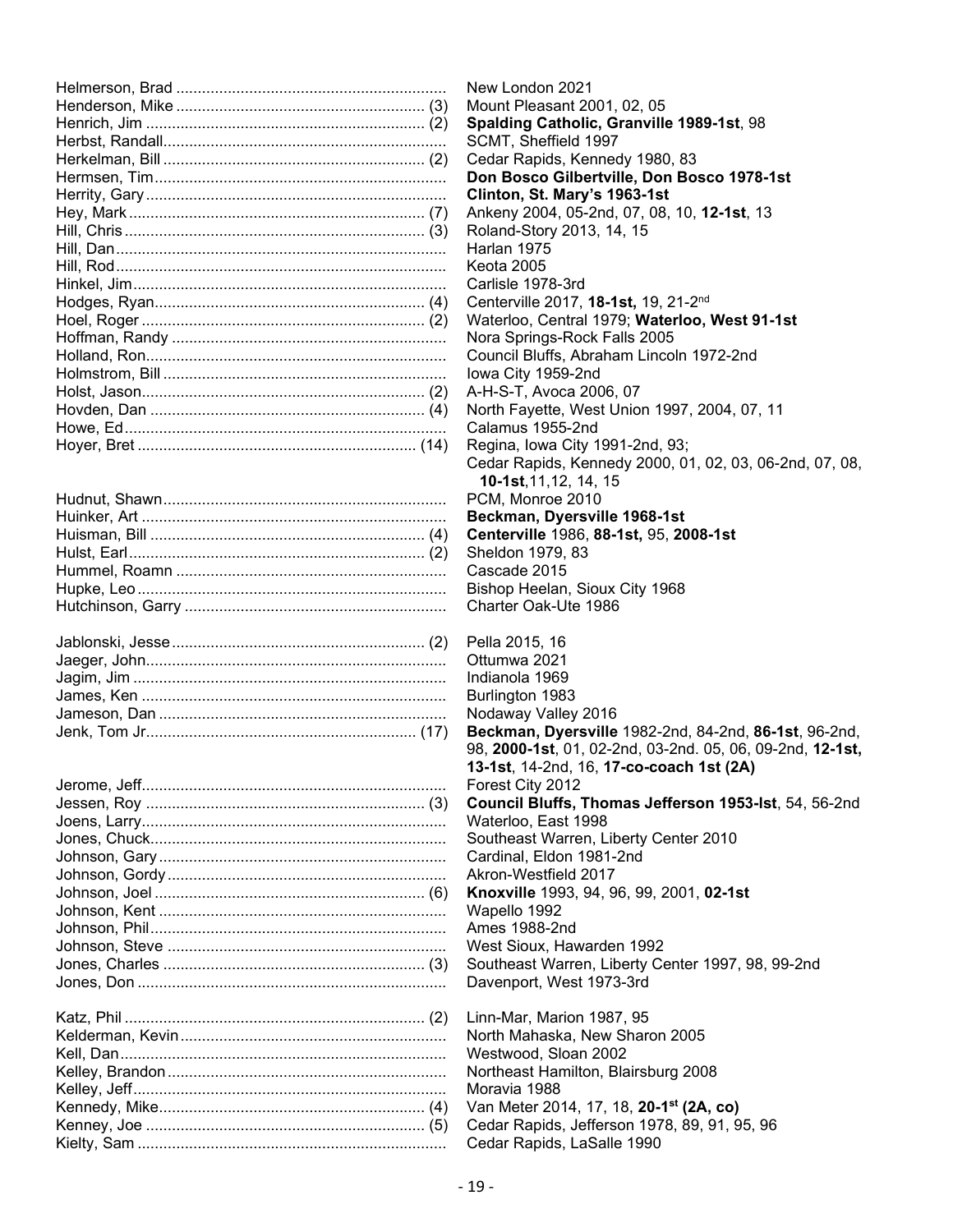| Hudsor        |
|---------------|
| Urbano        |
| Counci        |
| St. Mar       |
| Rockfo        |
| Cedar         |
| Waverl        |
| Iowa C        |
| Dallas        |
| Cherol        |
| Clear L       |
| Charle:       |
| Spaldir       |
| Cedar         |
| North T       |
| Tri-Cer       |
| Hinton        |
| Grundy        |
| West L        |
| Cresto        |
| Grinne        |
| ADM, /        |
| Gehlen        |
|               |
| <b>Benton</b> |
| Norwal        |
| <b>Grand</b>  |
| Waterl        |
| West E        |
| Waterle       |
| Daven         |
| Grundy        |
| Linn-M        |
| Marsh         |
| Clintor       |
| Dike-N        |
| Breda,        |
| lowa F        |
| Colfax-       |
| North 1       |
| Des M         |
| Sioux (       |
| Clinton       |
| Perry 1       |
| Stanho        |
| St. Alb       |
| George        |
| Roland        |
| Deniso        |
| <b>Johns</b>  |
| 97, 98        |
| Treynor       |
| Newtor        |
| <b>Beckn</b>  |
| Okobo         |
| Moulto        |
| Ottumy        |
| Marsha        |
| <b>Dowlir</b> |
|               |

dson 2002 bandale 1978 uncil Bluffs, Thomas Jefferson 1978 Mary's, Remsen 2010-2nd ckford 2000 dar Rapids, Franklin 1949-1st kuerly-Shell Rock 2014, **15-1st**, 18, 21 a City, City 2003 Ilas Center-Grimes 1981  $erokee, Washington 1995, 2007-1st, 08-2nd, 09, 10$ ar Lake 1997. arles City 1976, 80-2nd alding Catholic, Granville 1972-4th dar Rapids, LaSalle 1998-2nd  $rth$  Tama 2012 Center, Neola 2018, 21 ton 2014, 15, 16 undy Center 1975-2nd, 76 st Lyon, Inwood 2020 Krejci, Bill........................................................................... Creston 2007 nnell 1983 M, Adel 2011, 12 Kurth, Marty.................................................................. (6) **Gehlen Catholic, LeMars** 1994-2nd, **95-1st, 99-1st,** 2006, 08, 09 nton. Van Horne 1977 rwalk 1997, 2004 andview Park Baptist, DM 2008 iterloo, West 2007 st Branch 2019 terloo, West 1969 venport, Central 1988, 93, 94-2nd, 95 undy Center 1993 n-Mar, Marion 2006, 12, 13, 17 rshalltown 1976-1st; Muscatine 86-2nd, 90, 98 Lehr, Bill ....................................................................... (2) **Clinton 1964-1st**, 70 e-New Hartford 2020 eda, St. Bernard 1976, 77-2nd va Falls 1971-3rd  $If ax-Mingo 2000, 01$ rth Tama, Traer 1982, 86, 90-2nd s Moines, Lincoln 1976-4th ux City, East 2003 hton, St. Mary's 1960-2nd rry 1987-2nd, 91-2nd, 98-2nd, 99, 2002, 04 nhope 1946-2nd

Albert, Council Bluffs 2011

orge-Little Rock 2011

land-Story 1992; Des Moines, East 2013, 15

nison 1994-1st; Denison-Schleswig 00-2nd, 09 **hnston 1977-1st,** 79-2nd, 84, 85, 92, 93-2nd, 95,<br>′, 98

ynor 2012, 15, 17, 18

wton 2001

ckman Catholic, Dyersville co-coach 2017-1st oboji, Milford 2008 ulton-Udell 1995 umwa 1984 rshalltown 1975 wling Catholic, WDM 1975-3rd, 77, 79-4th, 81-2nd, 87, **88-1st, 89-1st**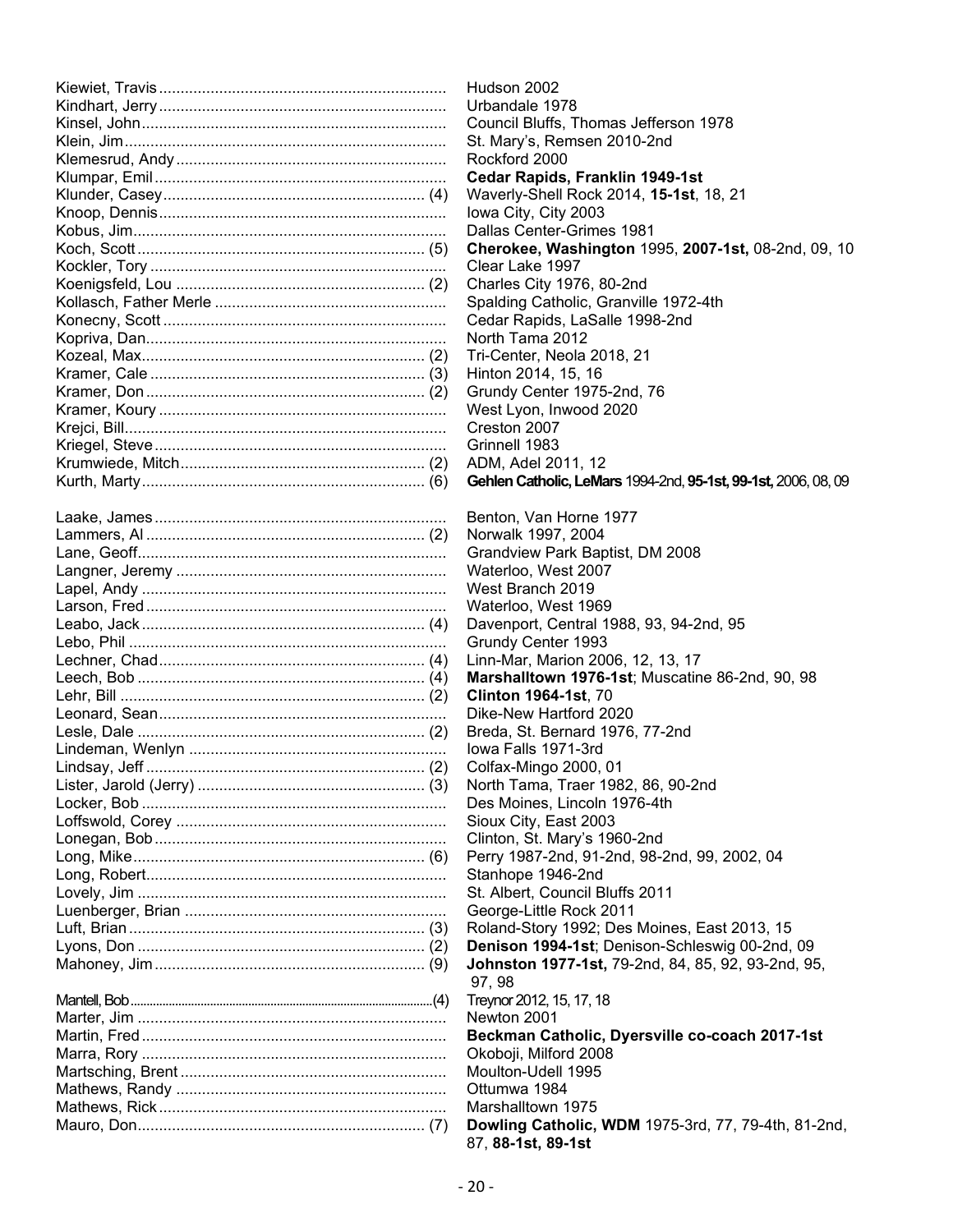| Dowling Catholic, WDM 1992, 94, 99-1st, 2000, 01-1st        |
|-------------------------------------------------------------|
| Kee, Lansing 2021-2nd                                       |
| Storm Lake 2009-2nd, 10, 11                                 |
| West Liberty 2002                                           |
| Cherokee, Washington 1976                                   |
| Regina, Iowa City 1984                                      |
| New Hampton 2019, 21                                        |
| Forest City 1984-1st                                        |
| Norwalk 1982-1st                                            |
|                                                             |
| Spencer 1990-1st, 97-1st, 99-2nd                            |
| Sibley 1969                                                 |
| Fort Dodge, 1969-1st, 70, 71-4th, 74, 89-2nd, 90            |
| Solon 2008, 09, 10-1st, 11-1st, 14, 16, 18                  |
| Sheldon 1998, 00                                            |
| Elk Horn-Kimballton 1978                                    |
| Bancroft, St. John 1982-2nd, 83, 84, 85-1st, 86-1st,        |
| 87-2nd, 88-2nd;                                             |
| Bishop Garrigan, Algona (co-coach) 1999-2nd, 2012           |
| Bishop Garrigan, Algona (co-coach) 2012                     |
| Pleasant Valley 1980-4th                                    |
| Bancroft, St. John 1946, 47-2nd, 57-2nd, 75-3rd, 76-2nd,    |
| 77, 79-3rd, 80-2nd                                          |
| North Polk, Alleman 1995, 96, 98-2nd, 2003, 05, 06-2nd, 11, |
| 12-2nd, 13-2nd, 14-1st                                      |
|                                                             |
| Chariton 1996                                               |
| Highland, Riverside 2016                                    |
| Mid-Prairie, Wellman 2001, 04-1st, 06, 07                   |
| Des Moines, Roosevelt 2016                                  |
| <b>Assumption, Davenport 1982-1st</b>                       |
| East Central, Miles 1999                                    |
| Twin Cedars, Bussey 2013, 14-1st                            |
| Lynnville-Sully 2000                                        |
| Iowa Mennonite School, Kalona 2007-1st; Washington          |
| 2011, 12                                                    |
| Corning 1986                                                |
| Rock Valley, 1976-4th, 77, 87, 88, 89                       |
| Estherville 1987                                            |
| Maple Valley, Mapleton 1979-4th                             |
| Iowa City, City High 2020                                   |
| Osage 1996, 2000                                            |
| Valley, WDM 1983-2nd, 95-1st, 96, 99, 2003-1st, 04-1st      |
| Paton-Churdan 1968                                          |
|                                                             |
| West Delaware, Manchester 1996, 2000, 01-2nd, 03,           |
| 04, <b>07-1st</b> , 08                                      |
| Knoxville 2007. 10                                          |
| Greene 1989                                                 |
| Norway 1989-2nd                                             |
| Sioux Center 1973-2nd                                       |
| Ankeny 1987-2nd, 92-lst, 93-2nd, 94, 99-2nd                 |
| Assumption, Davenport 1992-1st, 93-1st, 95-1st, 97          |
| Sumner 1989-2nd                                             |
|                                                             |
| Pleasant Valley 2003                                        |
| Pella 1997-2nd                                              |
| Lone Tree 2001                                              |
| Winterset 2021                                              |
| Morning Sun 1978-4th                                        |
|                                                             |
| Maquoketa 1983-1st                                          |
| Prairie, Cedar Rapids 2021                                  |
| Sergeant Bluff-Luton 2020                                   |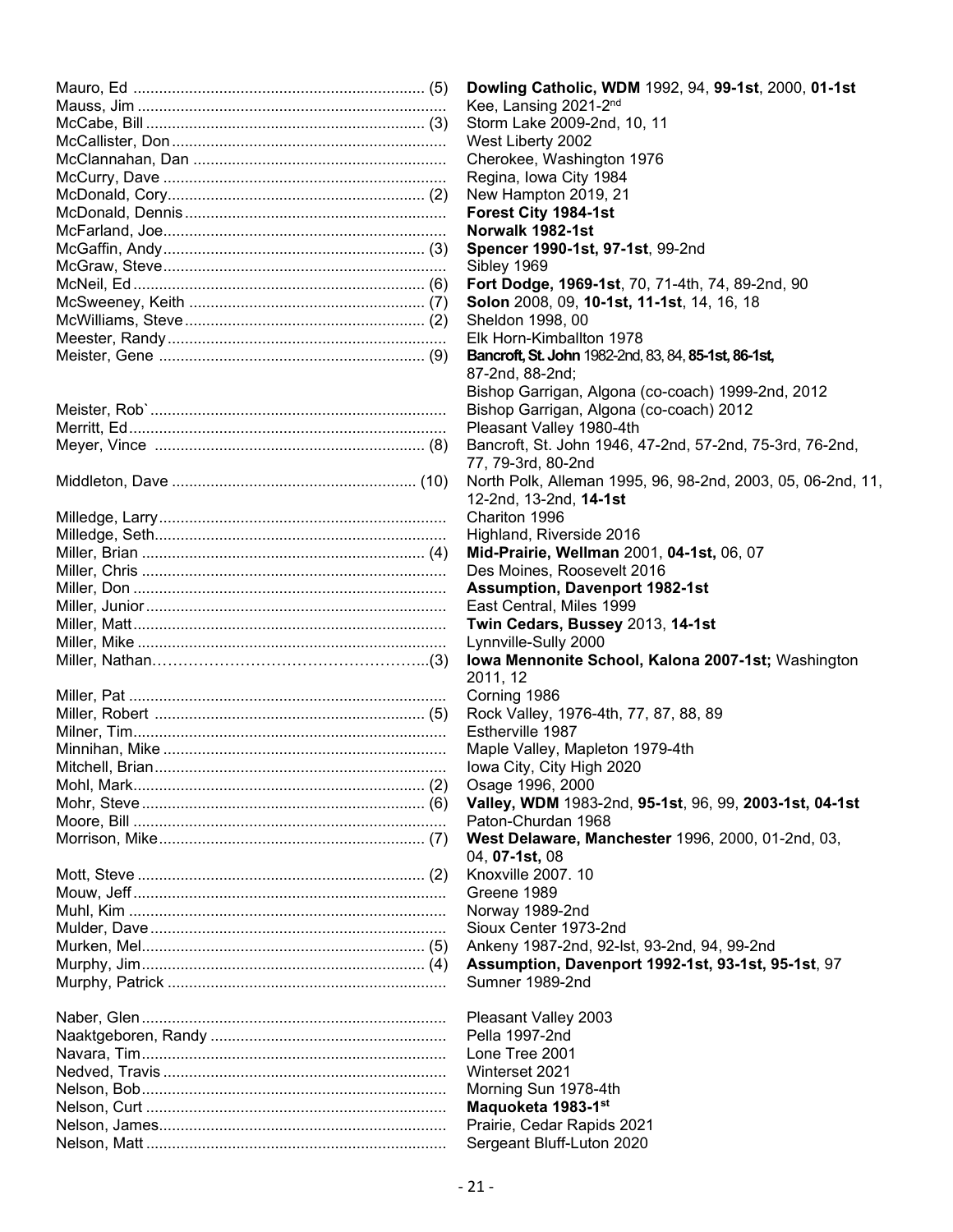|  | Cedar Rapids, Washington 1994-1st, 99, 2000                 |
|--|-------------------------------------------------------------|
|  | Davenport North 2004                                        |
|  | Sioux City, North 1998, 99                                  |
|  | Hudson 1950                                                 |
|  | Wall Lake View Auburn 2006                                  |
|  | Dubuque 1954-1st                                            |
|  | Vinton-Shellsburg 1991                                      |
|  | Waukon 1998, 99                                             |
|  |                                                             |
|  | West Harrison, Mondamin, 2003, 04, 05                       |
|  | Lytton 1978                                                 |
|  | Denison 1982                                                |
|  | Sumner-Fredericksburg 2009                                  |
|  | Newman Catholic, Mason City 1979, 87, 95, 98-1st            |
|  |                                                             |
|  | South Winneshiek, Calmar 2014                               |
|  | Sioux City, East 2013-2nd, 15                               |
|  | Cedar Rapids, Regis 1985-2nd                                |
|  | Spalding Catholic, Granville 1985                           |
|  | Bishop Heelan Catholic, Sioux City 2000, 01-1st;            |
|  | Dowling Catholic, WDM 2009, 10, 11-1st, 12, 14              |
|  | Ballard, Huxley 1989                                        |
|  | Decorah 1970-1st, 75, 89-2nd, 90-1st, 91-1st, 92-2nd,       |
|  | 93, 95, 2003, 09, 12-2nd                                    |
|  | Humboldt 1998                                               |
|  | Gladbrook-Reinbeck 2007                                     |
|  |                                                             |
|  | Bishop Heelan Catholic, Sioux City 2012, 13, 16, 17, 18, 19 |
|  | Treynor 2000                                                |
|  |                                                             |
|  | Regina, Iowa City 2017, 18-2nd (1A)                         |
|  | St. Albert, Council Bluffs 2018, 20, 21-1 <sup>st</sup>     |
|  | West Des Moines 1951                                        |
|  | Cumberland-Massena 1993-2nd                                 |
|  | Woodbury Central, Moville 1980                              |
|  | Durant 1996, 2003                                           |
|  | Westwood, Sloan 1982-2nd, 97                                |
|  | Elk Horn-Kimballton, 1990, 2000                             |
|  | Panorama, Panora 1996,97,98                                 |
|  | Fairfield 1979                                              |
|  | Central Clinton, DeWitt 2010                                |
|  | Dallas Center-Grimes 2005, 08, 12-1st, 13,                  |
|  | 14-2nd, 15, 20                                              |
|  | Independence, St. John 1979-1st                             |
|  | Benton Community 2009                                       |
|  |                                                             |
|  | Ames 1995; Johnston 2009                                    |
|  | Ames 1973-2nd, 81                                           |
|  | Des Moines, East 1991-2nd, 1998                             |
|  | Harmony, Farmington 1999                                    |
|  | Cedar Rapids, Washington 1966-1st, 80                       |
|  | Des Moines, Lincoln 2004, 06                                |
|  |                                                             |
|  | North Scott, Eldridge (co-coach) 2018                       |
|  | Fort Madison 1976                                           |
|  | Dubuque, Hempstead 2014, 20, 21                             |
|  | Washington 1998                                             |
|  | Harlan Community 1969                                       |
|  | Notre Dame, Burlington 1982-1st, 83, 99;                    |
|  | Burlington 2000, 08-2 <sup>nd</sup>                         |
|  | <b>Pekin 2019</b>                                           |
|  | North Polk, Alleman 1973-3rd                                |
|  |                                                             |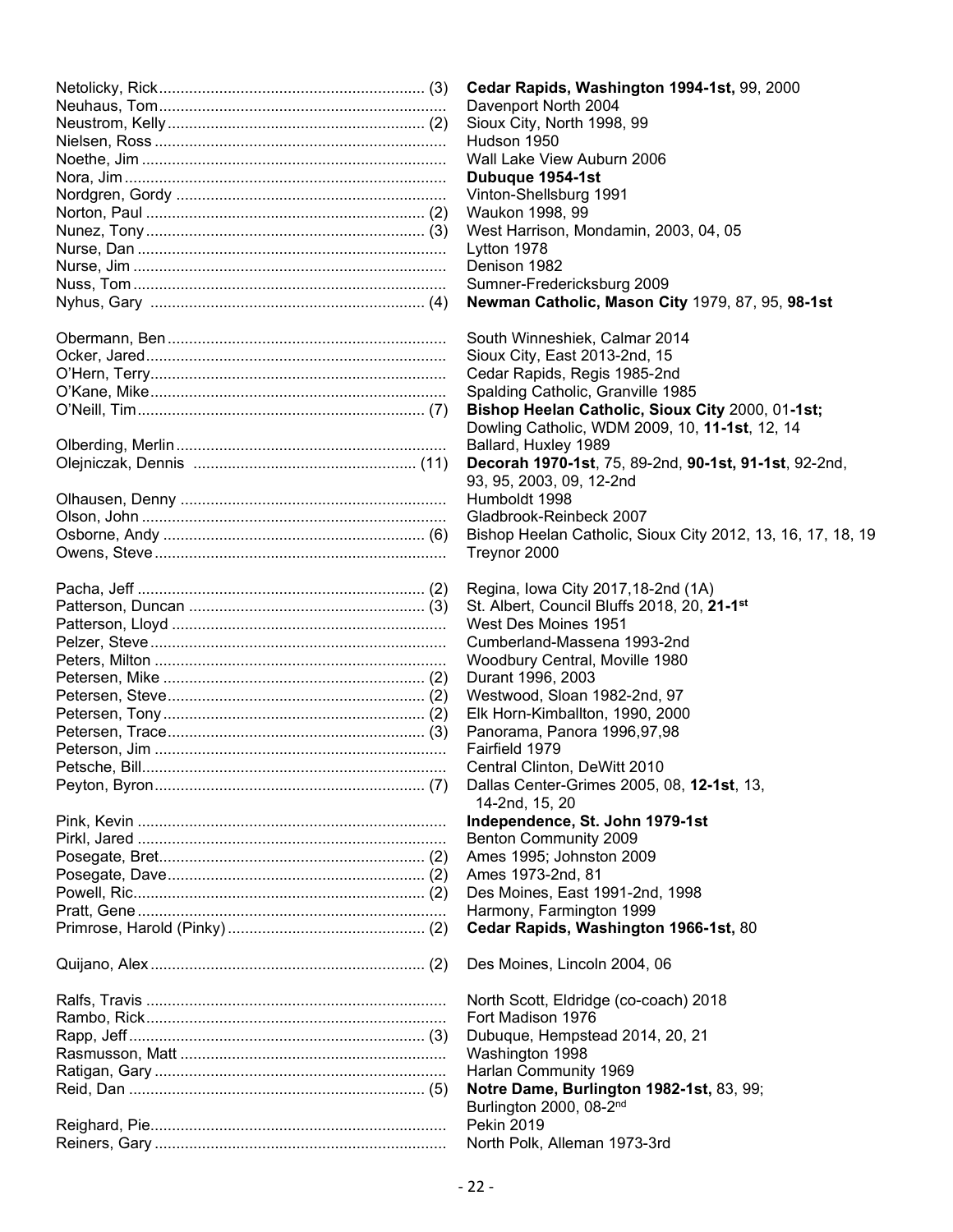| Dι                            |
|-------------------------------|
| De                            |
| Do                            |
| Ea                            |
| Ne                            |
| Pr                            |
| W                             |
| Sι                            |
| Be                            |
| Be                            |
| Gι                            |
| Cε                            |
| Cє                            |
| Gr                            |
| Do                            |
| Ck                            |
| Cε<br>Ma                      |
| Ot                            |
| Dε                            |
|                               |
| Οe                            |
| Fo                            |
| Bo                            |
| <b>Bis</b>                    |
| Ly                            |
| Dc                            |
| Sio                           |
| Tr                            |
| Xa                            |
| 07                            |
| W                             |
| Cє                            |
| Mι                            |
| Pr                            |
| Sp                            |
| Pa                            |
| Ne                            |
| Ur                            |
| <b>St</b>                     |
| Cr                            |
| La                            |
| 86                            |
| 20                            |
| Sc                            |
| M                             |
| Sa                            |
| Va                            |
| Cl                            |
| Co                            |
| Bis                           |
| St.                           |
| Sio                           |
| Me                            |
| Sc                            |
| $C\epsilon$<br>S <sub>C</sub> |
| <b>N</b>                      |
| Ar                            |
| <b>Sc</b>                     |
|                               |

Reinert, Steve.................................................................... Durant 1979 enver 2016, 17, 18, 21 on Bosco, Gilbertville 2013, 14, 16. 17 **Rhole Grove 2001-2nd; 02-1st, 03** ewell-Fonda 2000, 04 rairie, Cedar Rapids 2016-1st, 17 est Branch 2012 Ripley, Darren ................................................................... **Sumner 1995-1st** enton, Van Horne 1955 enton, Van Horne 1971-1st uthrie Center 1998 Roadamus-Wheatland 2009 edar Rapids, Jefferson. riswold 2004 bwling Catholic, WDM 2017-2nd, 19, 21 ear Lake 2003 ascade 1982, 99, 2004; Wahlert, Dubuque 2015 ason City 2003, 04, 06, 10, 11-2nd, 17 Rose, Brad ................................................................... (2) **Ottumwa 1996-1st, 97-lst** avenport Central 2006, 07-2nd, 09, 11 elwein 1988-2nd, 94, 97, 2001, 02 It Dodge 1995 **bone 1965-lst, 67-1st**, 70, 71, 72-3rd shop Heelan Catholic, Sioux City 1980 mnville-Sully 1990 on Bosco, Gilbertville 2019, 20-1st oux Central, Sioux Rapids 1993, 96, 97-2nd, 2003 i-Center, Neola 1986-2nd, 87-1st Schemmel, Dave.......................................................... (6) **Xavier, Cedar Rapids** 1999, 2005-2nd, **2006-1st,**  -2nd, 08, 13 est Lyon, Inwood 1978-3rd, 88, 89, 94 edar Rapids, Washington 2009 Schnack, L. A. (Lefty)................................................... (3) **Muscatine 1956-1st, 57-1st, 58-1st** airie, Cedar Rapids 2005 Sirit Lake 2013 ullina 1984-2nd ewman Catholic, Mason City 1977 hity Christian, Orange City 2002, 21 Schreiber, Ken.............................................................. (5) **St. Albert, Council Bluffs** 1995, **96-1st,**98, **99-1st,** 2009 hariton 2013 **nsing, Kee, 1973-1st, 80-1st, 81-1st, 84-2nd, 85-2nd, 86-1st, 89-1st**, **90-1st**, **91-1st**, **92-1st**, 95-2nd, 96-2nd, 2000-2nd, 01-2nd, 02, **05-1st,** 07, 09, 11-2nd outh Clay, Gillett Grove 1991-2nd Schwiebert, Jeff............................................................ (3) **Mount Vernon** 1995-2nd, **97-1st**, 99  $sint$  Ansgar 2006, 08 an Buren, Keosaugua 2013-2nd, 15, 16 arinda 1975-4th bllins-Maxwell-Baxter 2016 shop Heelan Catholic, Sioux City 1985 .......................................................................................... St. Edmond, Fort Dodge **2009-1st,** 2010 oux City, East 1996-2nd, 97-2nd, 2000 ediapolis 2015 butheast Warren, Liberty Center 1986 entral DeWitt 2016, 19, 21  $CMT.$  Sheffield 1999; **North Sentral Kossuth** (co-coach) 2007, **08-1st** mes 1961-1<sup>st</sup> outh Winneshiek 2019, 20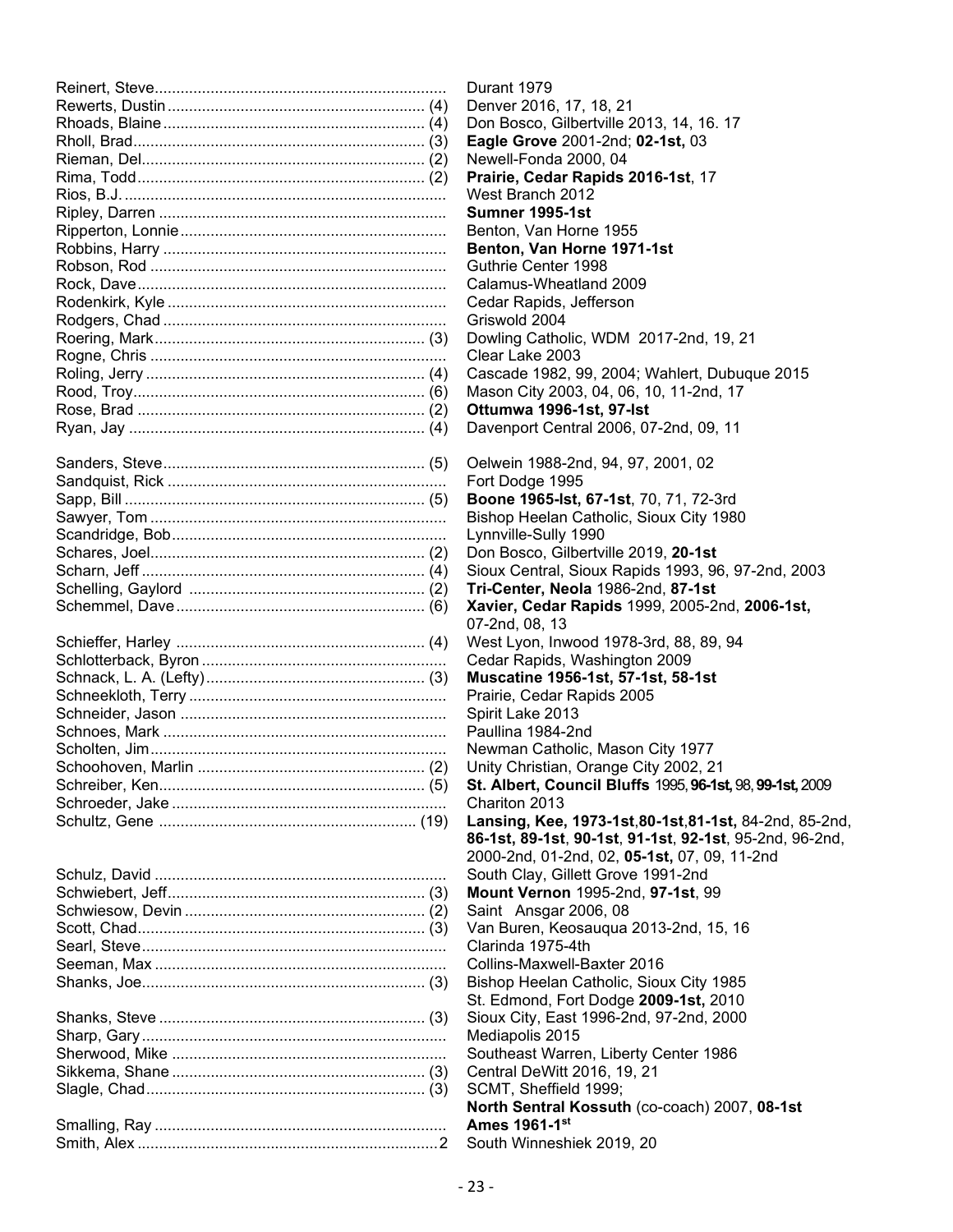| Ogden 1999, 2012                       |
|----------------------------------------|
| English Valleys, North English 201     |
| Clinton 2005, 07                       |
| Ar-We-Va, Westside 2010                |
| Kuemper Catholic, Carroll 2010-2r      |
| 16-2nd                                 |
| West Lyon, Inwood 1995, 96             |
| Wilton 2005-1st, 18                    |
| Davenport, West 1987-1st, 96, 99       |
| Sioux City, North 1982                 |
| Kuemper, Carroll 2001, 05-2nd          |
| Cedar Rapids, Kennedy 1969-2nd         |
| Columbus Catholic, Waterloo 2013       |
| Aquinas, Fort Madison 1977-4th         |
| West Des Moines 1954-2nd, 55-1         |
| Fredericksburg 1978                    |
| Lisbon 1994-1st                        |
| Mason City 1970, 72-1st                |
| Pleasant Valley 2019, 20, 21-1st       |
| Charles City 1951                      |
| Lisbon 2004, 07, 12; Alburnett 19-2    |
|                                        |
| Lynnville-Sully 1988-1st, 98           |
| Nishna Valley, Hastings 1984           |
| Norway 1991-1st                        |
| Nishnabotna (Farragut & Hamburg        |
| Clarence-Lowden 1985                   |
| West Branch 2000-2nd                   |
| Mount Ayr 2007                         |
| Vinton 1998-1st; Vinton-Shellsbur      |
| Northeast Hamilton, Blairsburg 199     |
| lowa City West 2004, 05, 09-2nd,       |
| 14-2nd, 15-2nd, 16-2nd, 17, 19         |
| Regina, Iowa City 1994-2nd             |
| Des Moines, East 1980-1st, 82-2        |
| Emmetsburg 1978-2nd                    |
|                                        |
| Webster City 1995; Fort Dodge 96       |
| Elk Horn-Kimballton 1981, 82           |
| Gilbert 2009, 11-2nd                   |
| Lisbon 2021                            |
| St. Mary's, Remsen 1979, 81, 83        |
| Bettendorf 1984                        |
| Assumption, Davenport 2019             |
| Clear Lake 2013-1st, 15-1st, 16-1      |
| Kanawha 1948-2nd                       |
| Mason City 1978, 79-2nd, 82            |
| Humboldt 2000, 05, 16                  |
| Schaller-Crestland 1999                |
| <b>Council Bluffs, Thomas Jefferso</b> |
| Lewis Central 2001, 02, 05             |
| Allison-Bristow 1982                   |
| Sidney 2002                            |
| Carroll 2006                           |
| Van Meter 2003-1st, 13                 |
| Wahlert, Dubuque (co-coach) 201        |
| Prairie, Gowrie 1984                   |
|                                        |
| Waverly 1948                           |
| Cherokee 2004, 05, 06; Underwoo        |
| St. Mary's, Storm Lake 1993-1st        |
|                                        |

Inglish Valleys, North English 2011 Slinton 2005, 07 \r-We-Va, Westside 2010 Suemper Catholic, Carroll 2010-2nd, 11, 12, 13, 16-2nd, Vest Lyon, Inwood 1995, 96  $N$ ilton **2005-1st**, 18 **Davenport, West 1987-1st**, 96, 99, 00, 01 Sioux City, North 1982 Suemper, Carroll 2001, 05-2nd Cedar Rapids, Kennedy 1969-2nd Columbus Catholic, Waterloo 2013, 15-2nd Spurgin, Lon...................................................................... Aquinas, Fort Madison 1977-4th **Vest Des Moines 1954-2nd, 55-1st** Fredericksburg 1978 Stamp, Gary ...................................................................... **Lisbon 1994-1st** Starr, Elmer ................................................................. (2) **Mason City** 1970, **72-1st** <sup>2</sup>leasant Valley 2019, 20, 21-1<sup>st</sup> Charles City 1951 Isbon 2004, 07, 12; Alburnett 19-2<sup>nd</sup>, 21 Stewart, Emory............................................................. (2) **Lynnville-Sully 1988-1st,** 98 Vishna Valley, Hastings 1984 Stock, Kent........................................................................ **Norway 1991-1st** Vishnabotna (Farragut & Hamburg) 2010 Slarence-Lowden 1985 Vest Branch 2000-2nd Mount Ayr 2007 **Inton 1998-1st**; Vinton-Shellsburg 2000, 09, 15 Vortheast Hamilton, Blairsburg 1991, owa City West 2004, 05, 09-2nd, 10-2nd, 11, 12, 14-2nd, 15-2nd, 16-2nd, 17, 19 Regina, Iowa City 1994-2nd **Des Moines, East 1980-1st**, 82-2nd Emmetsburg 1978-2nd Vebster City 1995; Fort Dodge 96 Elk Horn-Kimballton 1981, 82 Gilbert 2009, 11-2nd isbon 2021. Thelen, Marv.................................................................(5) **St. Mary's, Remsen** 1979, 81, **83-1st, 84-1st, 85-1st** Bettendorf 1984 Assumption, Davenport 2019 Thompson, Seth........................................................... (3) **Clear Lake 2013-1st, 15-1st, 16-1st** Kanawha 1948-2nd Aason City 1978, 79-2nd, 82 Thurm, Jason ............................................................... (3) Humboldt 2000, 05, 16 Schaller-Crestland 1999 Toole, Lee .................................................................... (4) **Council Bluffs, Thomas Jefferson 1993-1st**; Lewis Central 2001, 02, 05 **Nlison-Bristow 1982** Sidney 2002 .<br>.<br>Tarroll 2006 **Trudity Mater 2003-1st**, 13 Vahlert, Dubuque (co-coach) 2015; (HC) 2016, 17, 21-2<sup>nd</sup> Prairie, Gowrie 1984 Waverly 1948 Cherokee 2004, 05, 06; Underwood 2014, 19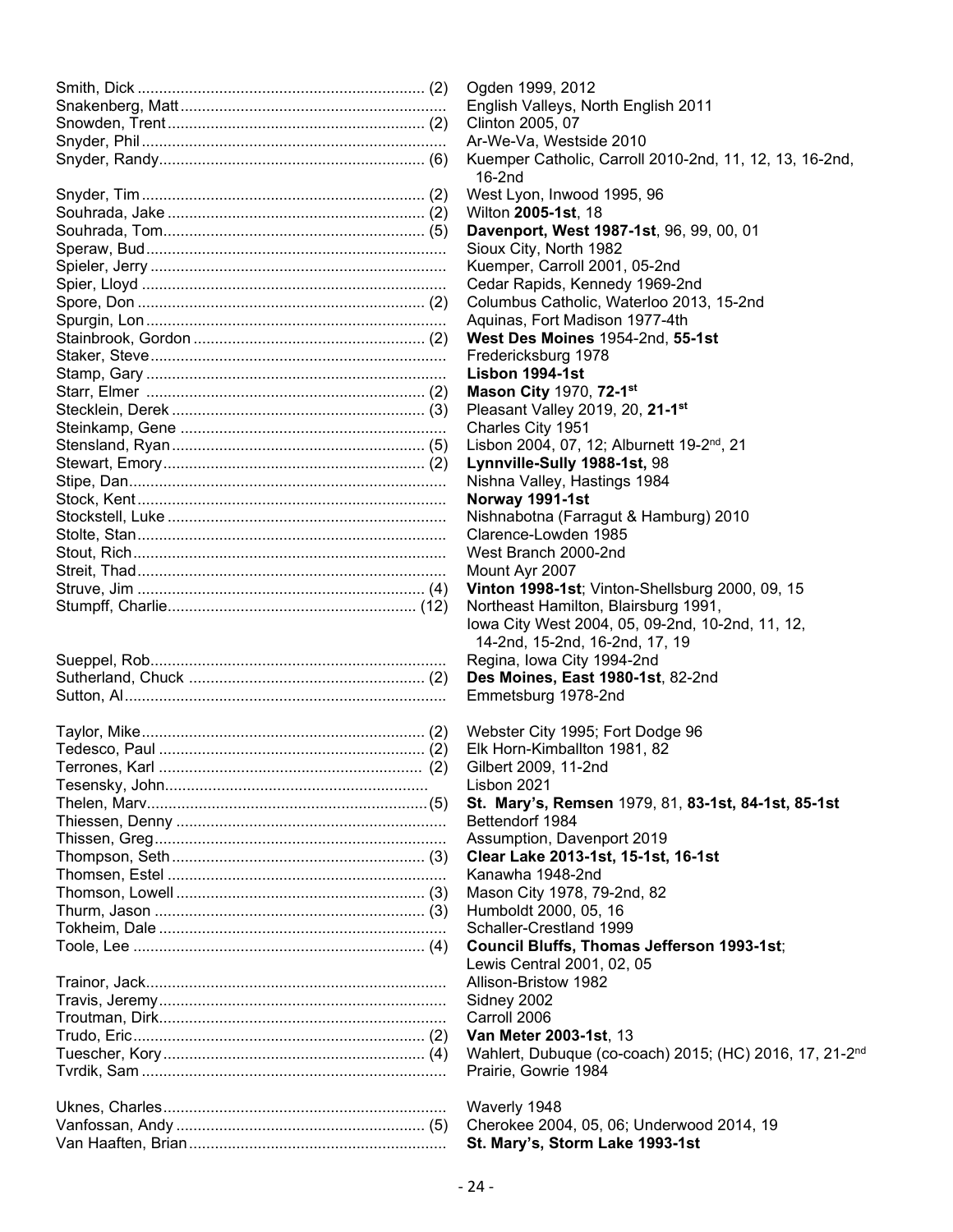| Norway 1974-4th, 75, 81-1st, 82-1st, 83-1st, 84-1st, 85-2nd,<br>87-1st, 88-1st, 90-1st |
|----------------------------------------------------------------------------------------|
| Pella Christian 1980, 85, 86-2nd                                                       |
| East Marshall, LeGrand 1994, 96                                                        |
| Council Bluffs, Thomas Jefferson 1970, 73-1st, 74                                      |
| Danville 2004                                                                          |
|                                                                                        |
| Davenport, North 2012, 13, 15                                                          |
| Coon Rapids-Bayard 1995, 2001, 07, 11, 15, 19                                          |
| Burlington 1965-2nd, 67, 71-2nd, 72, 74-2nd, 75-1st                                    |
| Atlantic 1948                                                                          |
| Council Bluffs, St. Albert 1980-4th, 81-1st                                            |
| Spalding Catholic, Granville 1974-1st, 75-1st                                          |
| North Scott, Eldridge (co-coach) 2018                                                  |
| Jesup 2001, 03                                                                         |
| Treynor 2020                                                                           |
| Notre Dame, Burlington 1996, 97-2nd, 98                                                |
| Waterloo, East 1946, 47                                                                |
| lowa Falls 1993-2nd; Johnston 2008-1st                                                 |
| Valley, West Des Moines 2014                                                           |
| South O'Brien, Paullina 2004; MOC-Floyd Valley 2021                                    |
| Cherokee, Washington 1986                                                              |
| <b>Winterset 2001, 02</b>                                                              |
| Central Lee, Donnellson 2019                                                           |
|                                                                                        |
| Eddyville 1976, 82                                                                     |
| Bishop Heelan, Sioux City 1977-2nd; Cedar Falls 1989                                   |
| Alta 2009; Alta-Aurelia 2011, 12                                                       |
| Okoboji, Milford 2003; St, Mary's, Remsen (co-coach) 13,<br><b>16-1st</b> , 17, 19     |
|                                                                                        |
| Lenox 1980, 89, 98, 99, 2006-1st, 07, 08, 09-2nd                                       |
| Davis County, Bloomfield 2010, 11-1st, 12, 15, 21                                      |
| Shenandoah 2000, 01                                                                    |
| Mason City 1997                                                                        |
| Norwalk 2006, 2009-1st, 2020-1st                                                       |
| Kuemper, Carroll 1976-3rd                                                              |
| Laurens-Marathon 1991                                                                  |
| <b>Exira 1951-1st</b>                                                                  |
| Cedar Falls 2020                                                                       |
| Olin-Oxford Junction 1992                                                              |
| Earlham 2012                                                                           |
| LaPorte City 1974-2nd                                                                  |
| Hudson 1980; Dubuque Hempstead 2002, 03-2nd, 08, 10                                    |
| St. Albert, Council Bluffs 1977                                                        |
| Ottumwa 1980                                                                           |
| Villisca 1996                                                                          |
| Ottumwa 2002, 05, 06                                                                   |
| Tri-Center, Neola 1976                                                                 |
|                                                                                        |
| Spalding Catholic, Granville 2000-1st, 01-1st, 03-2nd,                                 |
| 04, 05-2nd                                                                             |
| Turkey Valley, Jackson Jct. 1985-1st                                                   |
|                                                                                        |
| Des Moines, Roosevelt 2002                                                             |
| LaPorte City 1975; West Marshall 92-2nd, 95, 97, 99                                    |
| West Bend 1990                                                                         |
| North Tama, Traer 2002-2nd, 03; Webster City 2007                                      |
| Clear Creek-Amana 2020                                                                 |
| Pella Christian 1994-1st                                                               |
|                                                                                        |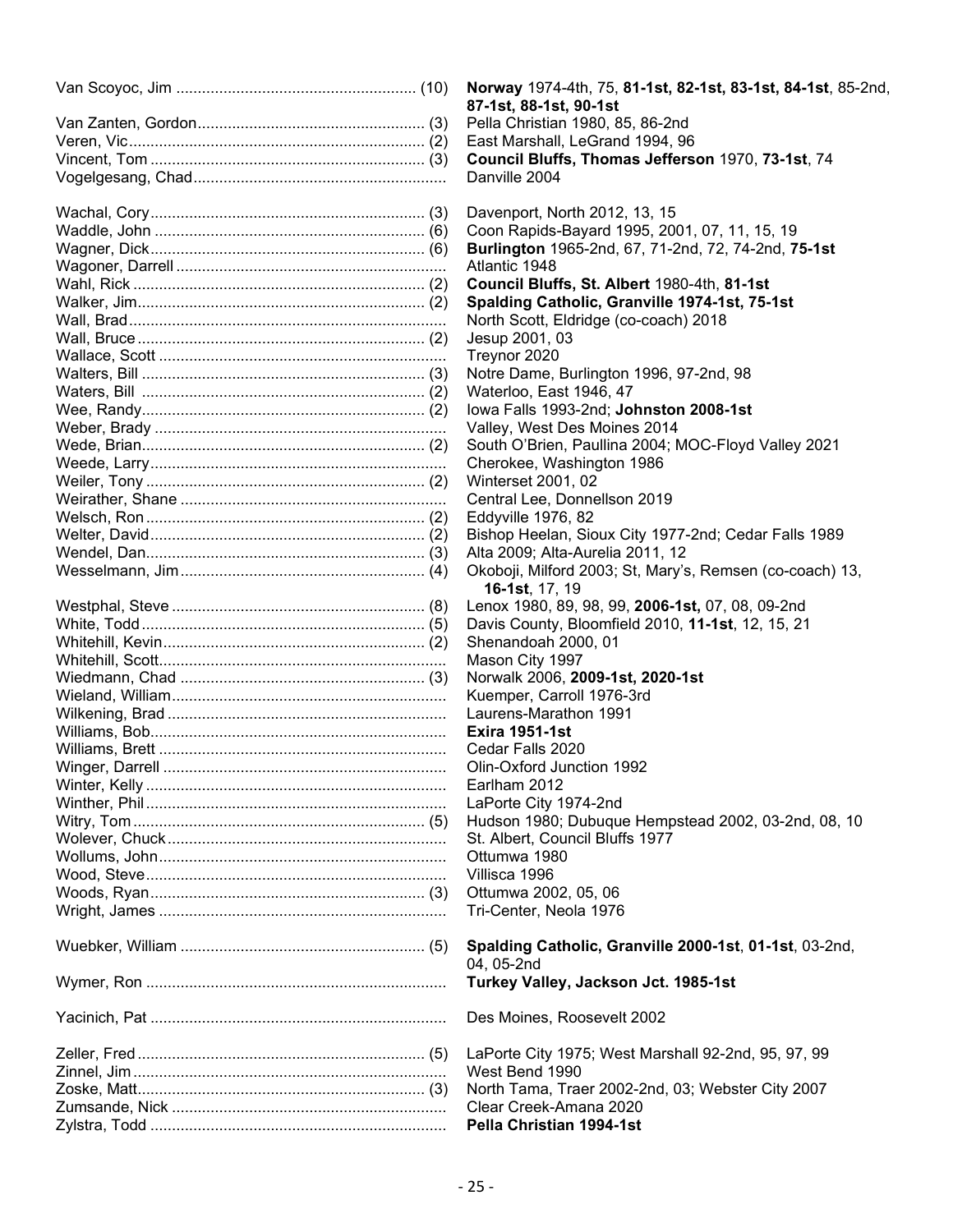## **STATE SUMMER CHAMPIONSHIP COACHES**

| Newman Catholic, Mason City 2002, 09, 13, 15 (co) |
|---------------------------------------------------|
| Wilton 1993                                       |
| Assumption, Davenport 2004, 06, 08, 2014, 17, 18  |
| Central Lee, Donnellson 1989                      |
|                                                   |
| Johnston 2013, 17, 20                             |
| Bishop Garrigan, Algona (co) 1999                 |
| Urbandale 2000, 2007                              |
| Van Meter 2019, 20 (co), 21                       |
| Southeast Polk 2014, 15                           |
| Postville 1992                                    |
| Des Moines, Lincoln 1998                          |
|                                                   |
| Newman Catholic, Mason City co-coach 2015;        |
| 17 (head coach), 18, 19                           |
| Camanche 1987                                     |
| Bishop Heelan, Sioux City 2005                    |
| Emmetsburg 2001                                   |
| Fort Madison 2000                                 |
|                                                   |
| Marshalltown 1981, 85, 86                         |
| Iowa Falls 1998                                   |
| Valley, WDM 2005, 06                              |
| Dubuque, Hempstead 1974, 78, 83, 84               |
|                                                   |
| Harlan Community 1996, 2003, 16                   |
| Council Bluffs, Thomas Jefferson 1959, 60, 62     |
| Martensdale-St. Marys 2010, 11, 12                |
| Carlisle 2003                                     |
| Colesburg 1952                                    |
|                                                   |
| Davenport, West 1977                              |
| Martensdale-St. Marys 2004                        |
| Cedar Rapids, Wilson 1950                         |
| Sioux City North 2009                             |
| Cedar Rapids, Wilson 1947, 48                     |
|                                                   |
| Glenwood 2010                                     |
| North Sentral Kossuth 2008 (co-coach)             |
| North Kossuth, Swea City 1996, 97                 |
|                                                   |
| Marion 2021                                       |
| Davenport, Central 1979                           |
|                                                   |
| Burlington 1946                                   |
| Xavier, Cedar Rapids 2019                         |
| Marshalltown 2002                                 |
| Assumption, Davenport 1999                        |
| St. Mary's, Remsen co-coach 2016                  |
| MFL, Monona 1976                                  |
| Urbandale 2018, 19                                |
| Spalding Catholic, Granville 1989                 |
| Don Bosco, Gilbertville 1978                      |
| Clinton, St. Mary's 1963                          |
|                                                   |
| Ankeny 2012                                       |
| Centerville 2018                                  |
| Waterloo, West 1991                               |
| Cedar Rapids, Kennedy 2010                        |
| Beckman, Dyersville 1968                          |
| Centerville 1988, 2008                            |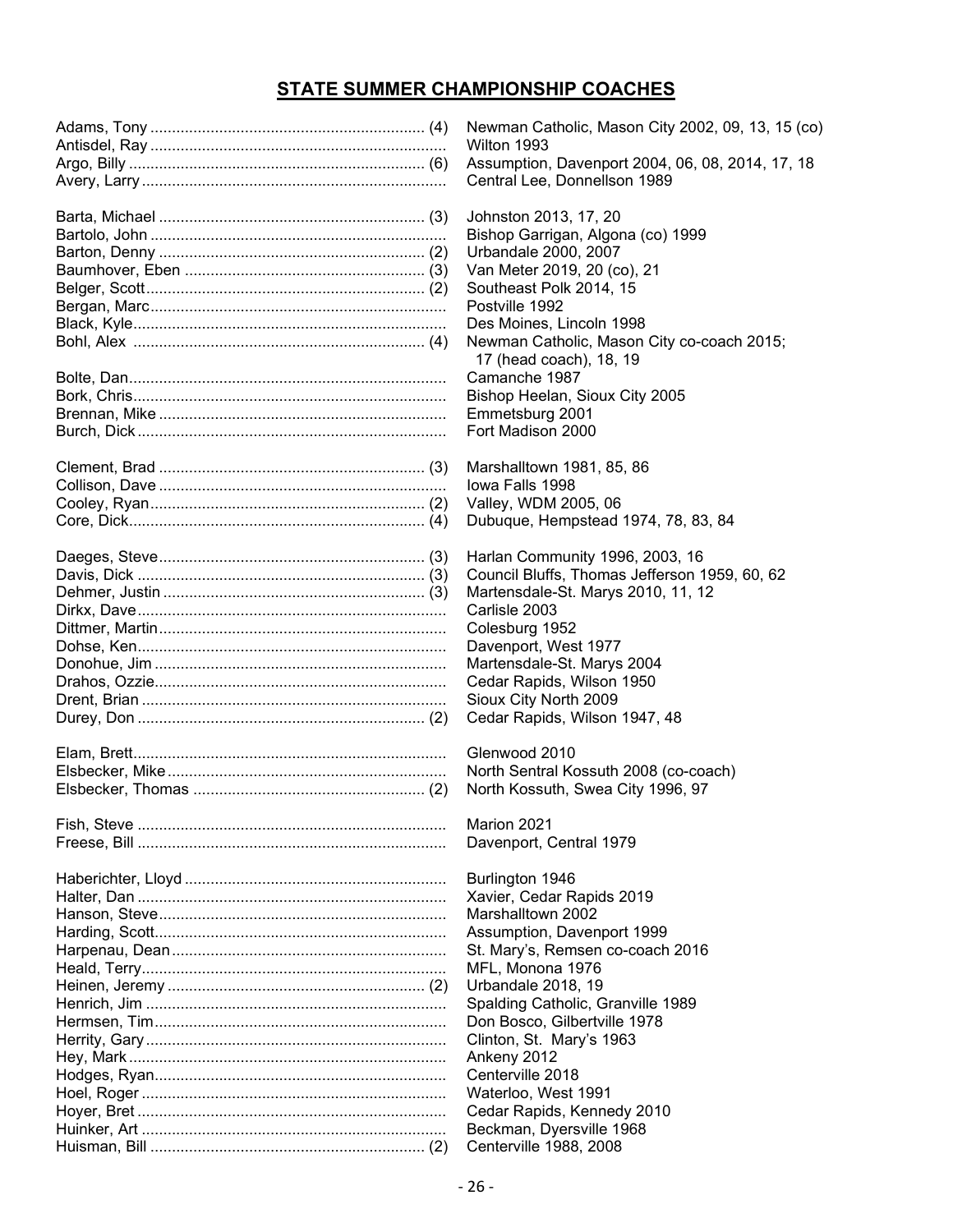| Beckman Catholic, Dyersville 1986, 2000, 12, 13, 17 |
|-----------------------------------------------------|
| Council Bluffs, Thomas Jefferson 1953               |
| Knoxville 2002                                      |
|                                                     |
| Van Meter 2020 (co)                                 |
| Cedar Rapids, Franklin 1949                         |
|                                                     |
| Waverly-Shell Rock 2015                             |
| Cherokee, Washington 2007                           |
| Gehlen Catholic, LeMars 1995, 99                    |
|                                                     |
| Marshalltown 1976                                   |
| Clinton 1964                                        |
| Denison 1994                                        |
|                                                     |
| Johnston 1977                                       |
| Beckman Catholic, Dyersville (co-coach) 2017        |
|                                                     |
| Dowling, West Des Moines 1988, 89                   |
| Dowling, West Des Moines 1999, 2001                 |
| Forest City 1984                                    |
| Norwalk 1982                                        |
| Spencer 1990, 97                                    |
| Fort Dodge, 1969                                    |
| Solon 2010, 11                                      |
| Bancroft, St. John 1985, 86;                        |
| North Polk 2014                                     |
| Mid-Prairie, Wellman 2004                           |
| Assumption, Davenport 1982                          |
|                                                     |
| Twin Cedars, Bussey 2014                            |
| Iowa Mennonite School, Kalona 2007                  |
| Valley, West Des Moines 1995, 2003, 04              |
| West Delaware, Manchester 2007                      |
| Ankeny 1992                                         |
| Assumption, Davenport 1992, 93, 95                  |
|                                                     |
| Maquoketa 1983                                      |
| Cedar Rapids, Washington 1994                       |
| Dubuque 1954                                        |
| Newman Catholic, Mason City 1998                    |
|                                                     |
| Decorah 1970, 90, 91                                |
| Bishop Heelan Catholic, Sioux City 2001;            |
|                                                     |
| Dowling Catholic, WDM 2011                          |
|                                                     |
| St. Albert, Council Bluffs 2021                     |
| Dallas Center-Grimes 2012                           |
| Independence, St. John 1979                         |
| Cedar Rapids, Washington 1966                       |
|                                                     |
| Notre Dame, Burlington 1982                         |
| Eagle Grove 2002                                    |
| Prairie, Cedar Rapids 2016                          |
| Sumner 1995                                         |
| Benton, Van Horne 1971                              |
|                                                     |
| Ottumwa 1996, 97                                    |
|                                                     |
| Boone 1965, 67                                      |
| Don Bosco, Gilbertville 2020                        |
| Tri-Center, Neola 1987                              |
| Xavier, Cedar Rapids 2006                           |
|                                                     |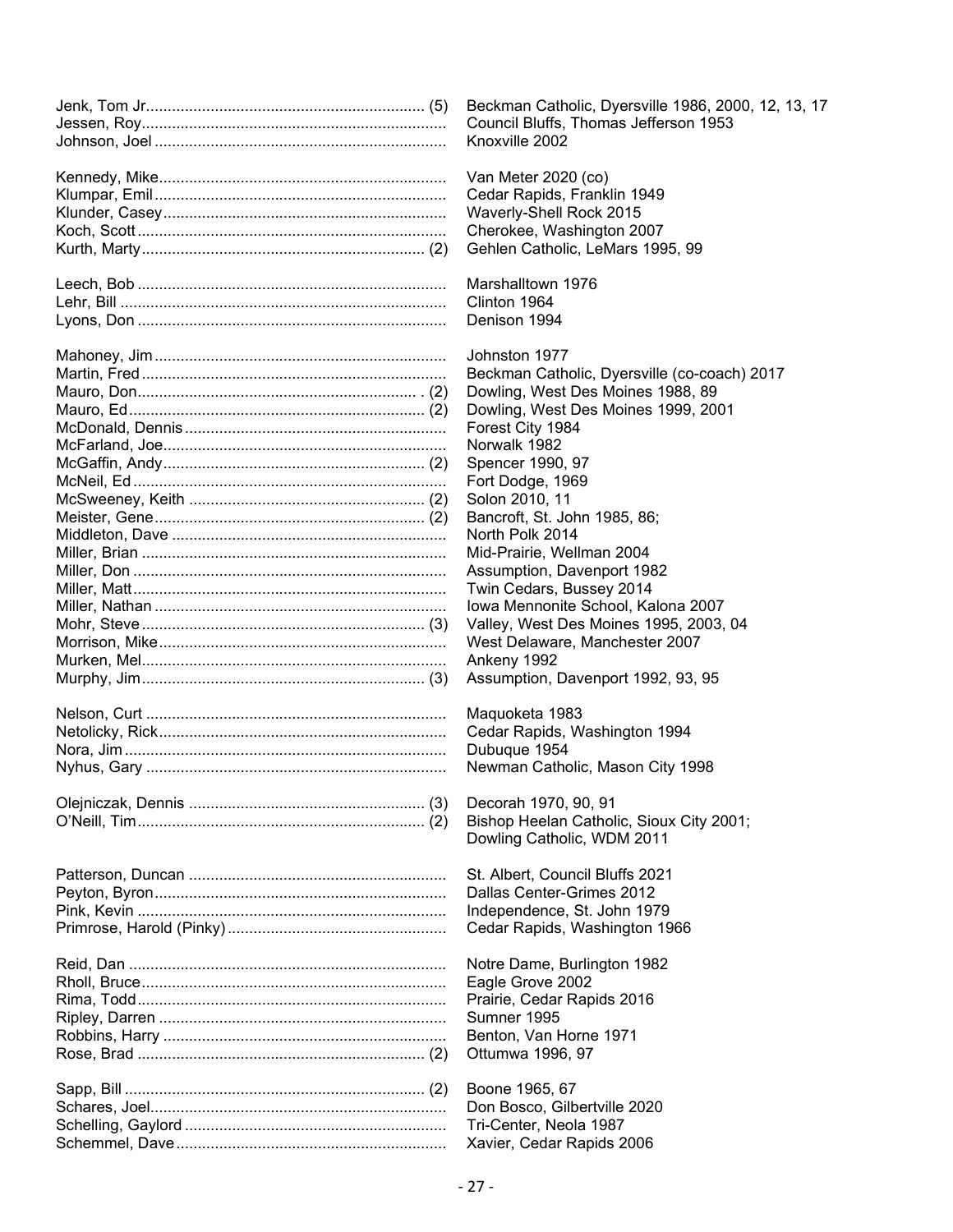| Muscatine 1956, 57, 58<br>St. Albert, Council Bluffs 1996, 99<br>Kee, Lansing 1973, 80, 81, 86, 89, 90, 91, 92, 2005<br>Mount Vernon 1997<br>St. Edmond, Fort Dodge 2009<br>North Sentral Kossuth 2008 (co-coach)<br>Ames 1961<br>Wilton 2005 |
|-----------------------------------------------------------------------------------------------------------------------------------------------------------------------------------------------------------------------------------------------|
| Davenport, West 1987<br>West Des Moines 1955                                                                                                                                                                                                  |
| Lisbon 1994                                                                                                                                                                                                                                   |
| Mason City 1972                                                                                                                                                                                                                               |
| Pleasant Valley 2021                                                                                                                                                                                                                          |
| Lynnville-Sully 1988                                                                                                                                                                                                                          |
| Norway 1991                                                                                                                                                                                                                                   |
| Des Moines, East 1980                                                                                                                                                                                                                         |
| St. Mary's, Remsen 1983, 84, 85                                                                                                                                                                                                               |
| Clear Lake 2013 (3A), 15 (2A), 16(2A)                                                                                                                                                                                                         |
| Council Bluffs, Thomas Jefferson 1993                                                                                                                                                                                                         |
| Van Meter 2003                                                                                                                                                                                                                                |
| Cherokee 2005                                                                                                                                                                                                                                 |
| St. Mary, Storm Lake 1993                                                                                                                                                                                                                     |
| Norway 1981, 82, 83, 84, 87, 88, 90                                                                                                                                                                                                           |
| Council Bluffs, Thomas Jefferson 1973                                                                                                                                                                                                         |
| Burlington 1975                                                                                                                                                                                                                               |
| St. Albert, Council Bluffs 1981                                                                                                                                                                                                               |
| Spalding Catholic, Granville 1974, 75                                                                                                                                                                                                         |
| Johnston 2008                                                                                                                                                                                                                                 |
| St. Mary's, Remsen co-coach 2016                                                                                                                                                                                                              |
| Lenox 2006                                                                                                                                                                                                                                    |
| Davis County, Bloomfield 2011                                                                                                                                                                                                                 |
| Norwalk 2009, 2020<br><b>Exira 1951</b>                                                                                                                                                                                                       |
| Spalding Catholic, Granville 2000, 01                                                                                                                                                                                                         |
| Turkey Valley, Jackson Jct. 1985                                                                                                                                                                                                              |
|                                                                                                                                                                                                                                               |
| Pella Christian 1994                                                                                                                                                                                                                          |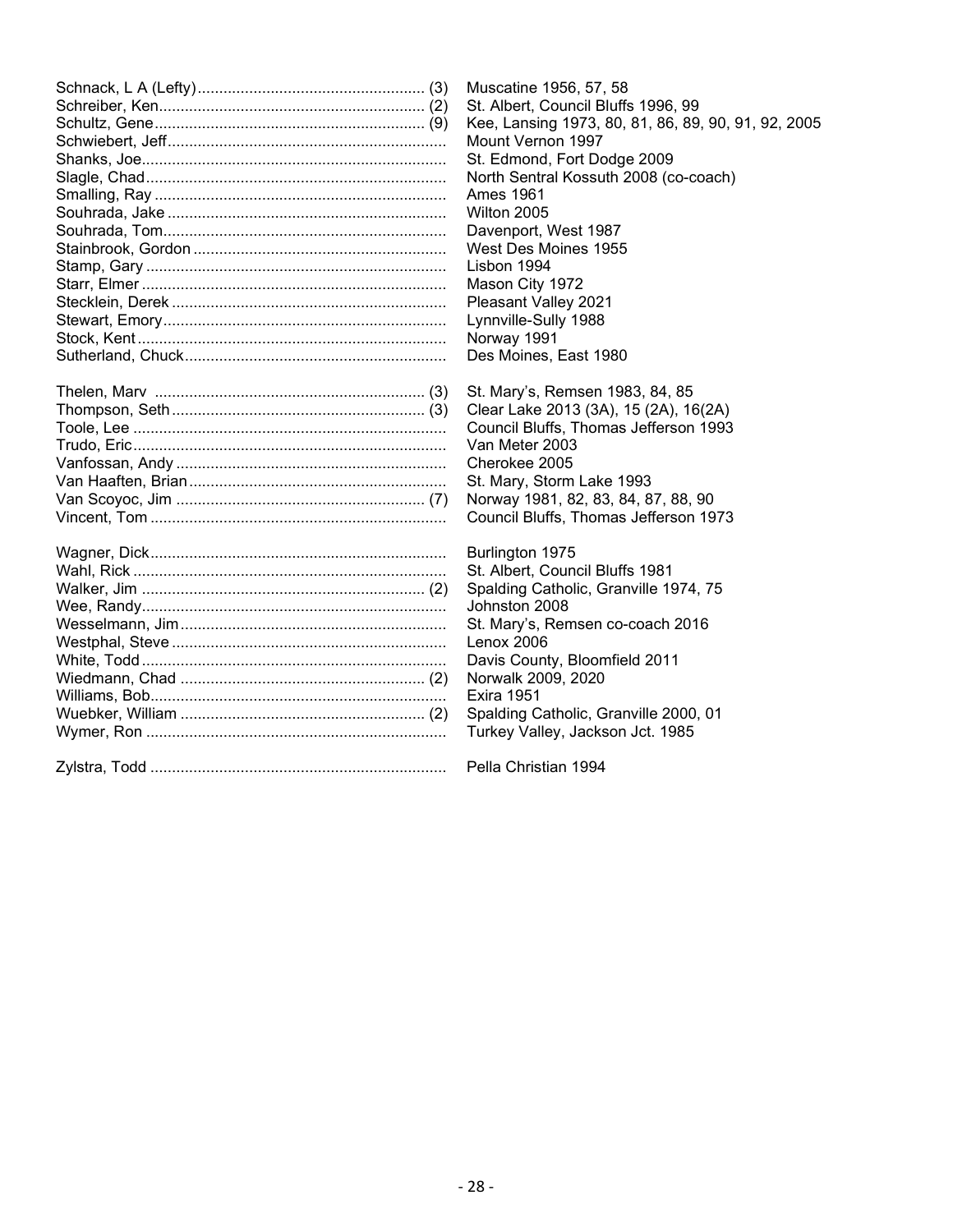## SCHOOLS WITH THE MOST VICTORIES IN SUMMER STATE TOURNEY

| 20  Dowling Catholic, West Des Moines |
|---------------------------------------|
|                                       |
|                                       |

| 16  Bishop Heelan Catholic, Sioux City |
|----------------------------------------|
|                                        |
|                                        |
|                                        |
|                                        |

## SCHOOLS WITH THE MOST SUMMER STATE TOURNEY CHAMPIONSHIPS

## **COACHES WITH THE MOST SUMMER CHAMPIONSHIPS**

| 3Jeremy Dehmer, Martensdale-St. Marys |
|---------------------------------------|
| 3 Steve Mohr, Valley, West Des Moines |
|                                       |
|                                       |
|                                       |

| 5  Alex Bohl, Newman Catholic, Mason City      |
|------------------------------------------------|
| 5  Tom Jenk, Jr., Beckman Catholic, Dyersville |
| 4  Tony Adams, Newman Catholic, Mason City     |
|                                                |
|                                                |
|                                                |

## SCHOOLS WITH THE MOST STATE SUMMER TOURNEY APPEARANCES

| 20  Dowling Catholic, West Des Moines |  |
|---------------------------------------|--|

| 19  Bishop Heelan Catholic, Sioux City |
|----------------------------------------|
|                                        |
|                                        |
|                                        |
|                                        |
|                                        |
|                                        |
|                                        |
|                                        |
| 15 Council Bluffs, Thomas Jefferson    |
|                                        |
|                                        |
|                                        |
|                                        |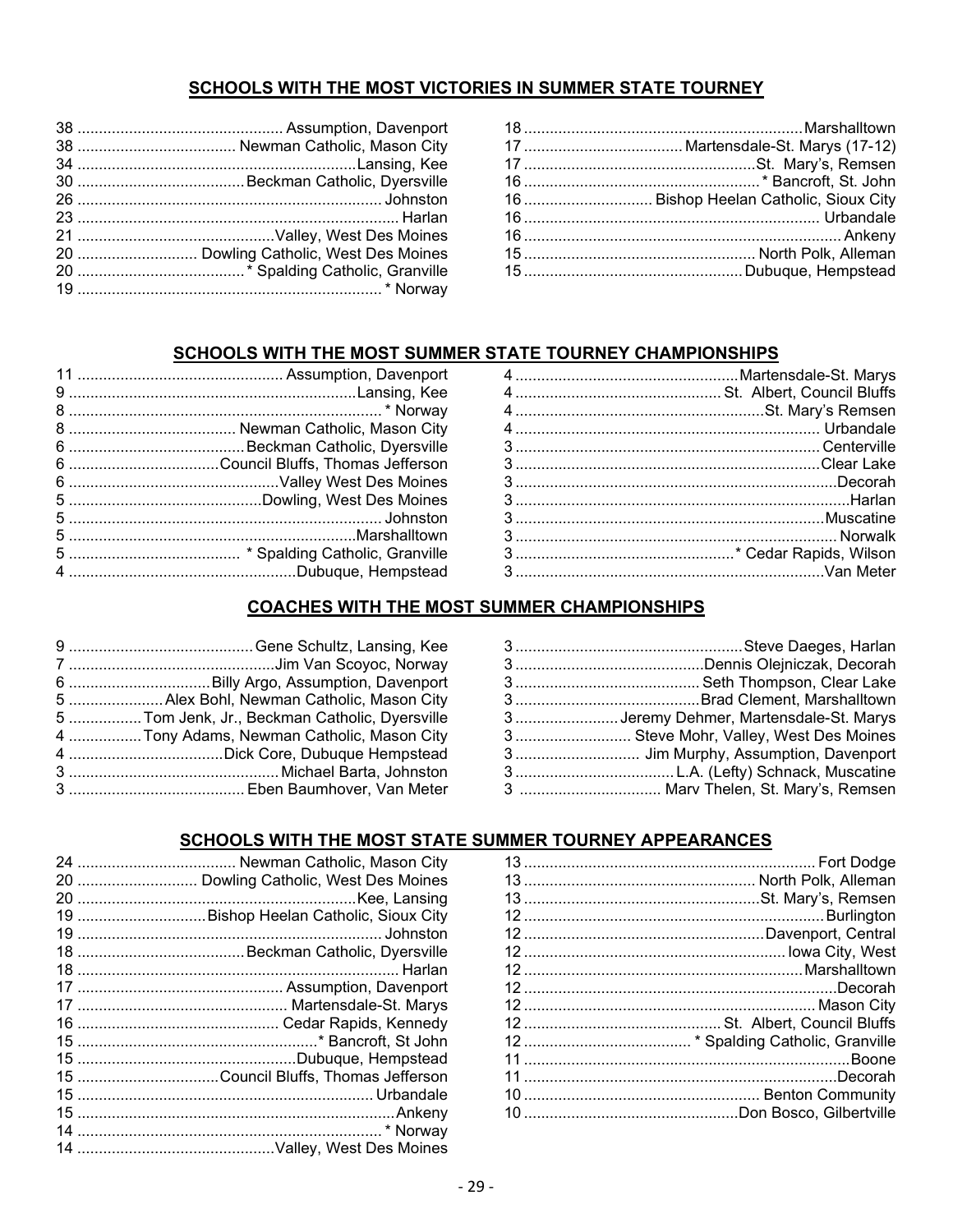## **COACHES WITH THE MOST SUMMER STATE TOURNEY APPEARANCES**

*\* No longer coaching*

| 17 * Tom Jenk, Jr, Beckman, Dyersville           |
|--------------------------------------------------|
| 16  Steve Daeges, Harlan Community               |
| 14 Brett Hoyer, CR Kennedy; Regina, Iowa City    |
| 14 * Tony Adams, Newman Catholic, Mason City     |
| 12  Charlie Stumpff, Iowa City West; NE Hamilton |
|                                                  |

| 10  Billy Argo, Assumption, Davenport   |
|-----------------------------------------|
| 10  Dave Middleton, North Polk, Alleman |
|                                         |
|                                         |
|                                         |

## **SCHOOLS WITH THE MOST CONSECUTIVE SUMMER TOURNEY APPEARANCES**

- 13 Newman Catholic, Mason C: 2008, 09, 10, 11, 12,
- 13, 14, 15, 16, 17, 18, 19, 20
- 8 Harlan: 2011, 12, 13, 14, 15, 16, 17, 18
- 6 Martensdale-St. Marys: 2010, 11, 12, 13, 14, 15
- 6 Cherokee: 2005, 06, 07, 08, 09, 10
- 5 Decorah: 1989, 90, 91, 92, 83
- 5 Norway\* (twice): 1981, 82, 83, 84, 85;
	- & 1987, 88, 89, 90, 91
- 5 Waukee: 2014, 15, 16, 17, 18

## **UMPIRE APPEARANCES IN STATE SUMMER TOURNEY**

| 36  Pete Hansen, Orange City, Storm Lake       |
|------------------------------------------------|
|                                                |
|                                                |
|                                                |
|                                                |
|                                                |
|                                                |
|                                                |
|                                                |
|                                                |
|                                                |
|                                                |
| 21 Chris Oberbroeckling, Marion; Cedar Rapids  |
|                                                |
| 20 Joe Nelson, Earlham, West Des Moines        |
| 20  Marlowe Van Ginkel, Rock Valley            |
|                                                |
|                                                |
|                                                |
|                                                |
|                                                |
|                                                |
| 17  Steve Shantz, Greenfield, Clarinda         |
|                                                |
|                                                |
| 16  Father Craig Collison, Sioux City, Carroll |
| 16  Marshall Cotton, Mount Pleasant            |
|                                                |
|                                                |
|                                                |
|                                                |
|                                                |
| 15  Randy Blum, Ankeny/Urbandale               |
|                                                |
|                                                |
|                                                |
|                                                |

| 15  Jay Flora, Webster City, Marshalltown |
|-------------------------------------------|
|                                           |
| 14  Michael Pauly, Des Moines; Winterset  |
|                                           |
|                                           |
|                                           |
|                                           |
|                                           |
|                                           |
|                                           |
|                                           |
|                                           |
|                                           |
| 12  Ed Spindler, Coon Rapids/Spencer      |
|                                           |
|                                           |
|                                           |
|                                           |
|                                           |
|                                           |
|                                           |
|                                           |
| 11  Pat McIhon, Des Moines, Elkhart       |
|                                           |
|                                           |
|                                           |
|                                           |
|                                           |
|                                           |
|                                           |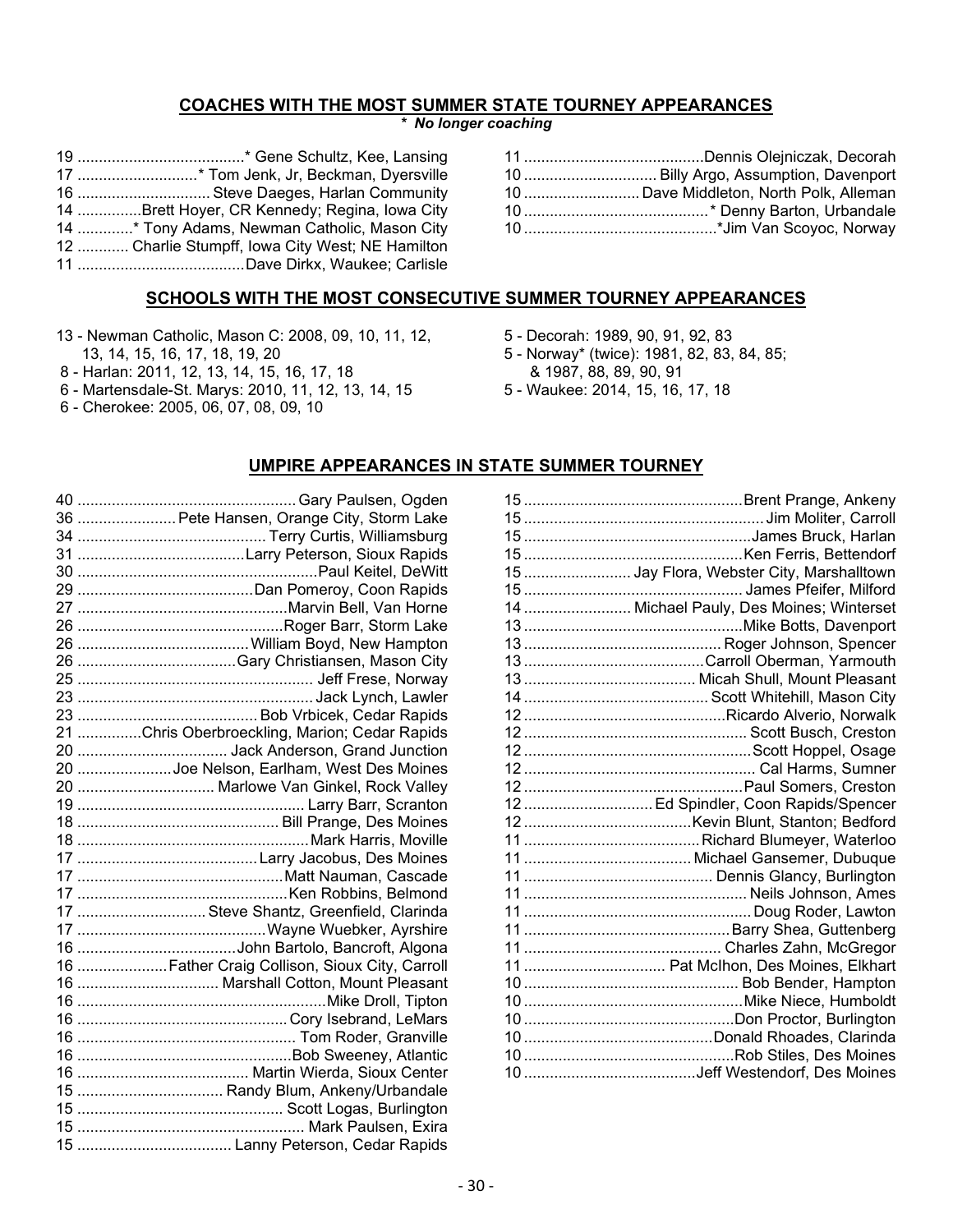## **CHRONOLOGY OF STATE SUMMER TOURNAMENT SCORES**

|      |                | AT RIVERFRONT PARK, WATERLOO                                         |
|------|----------------|----------------------------------------------------------------------|
| 1946 | Opening Round: |                                                                      |
|      |                |                                                                      |
|      | Final:         |                                                                      |
|      |                | AT RIVERFRONT PARK, WATERLOO                                         |
| 1947 | Opening Round: |                                                                      |
|      |                |                                                                      |
|      | Final:         |                                                                      |
|      |                |                                                                      |
|      |                |                                                                      |
|      |                | AT PIONEER MEMORIAL STADIUM, DES MOINES                              |
| 1948 | Opening Round: |                                                                      |
|      | Final:         |                                                                      |
|      |                |                                                                      |
|      |                | AT PIONEER MEMORIAL STADIUM, DES MOINES                              |
| 1949 | Opening Round: |                                                                      |
|      |                |                                                                      |
|      | Final:         |                                                                      |
|      |                |                                                                      |
|      |                |                                                                      |
|      |                | <b>AT DYSART</b>                                                     |
| 1950 | Opening Round: |                                                                      |
|      |                |                                                                      |
|      | Final:         | Cedar Rapids, Wilson 2(9 innings) Whittemore, Presentation Academy 1 |
|      |                | <b>AT GOWRIE</b>                                                     |
| 1951 | Opening Round: |                                                                      |
|      |                |                                                                      |
|      | Final:         |                                                                      |
|      |                |                                                                      |
|      |                | <b>AT DYSART</b>                                                     |
| 1952 | Final:         |                                                                      |
|      |                | <b>AT RIPPEY</b>                                                     |
| 1953 | Final:         |                                                                      |
|      |                |                                                                      |
|      |                | <b>AT DYSART</b>                                                     |
| 1954 | Opening Round: |                                                                      |
|      |                |                                                                      |
|      | Final:         |                                                                      |
|      |                |                                                                      |
|      |                | <b>AT MARENGO</b>                                                    |
| 1955 | Opening Round: |                                                                      |
|      | Final:         |                                                                      |
|      |                |                                                                      |
|      |                | AT PIONEER MEMORIAL STADIUM, DES MOINES                              |
| 1956 | Final:         |                                                                      |
|      |                |                                                                      |
|      |                | <b>AT SLATER</b>                                                     |
| 1957 | Final:         |                                                                      |
|      |                |                                                                      |
| 1958 | Final:         | <b>AT EDDYVILLE</b>                                                  |
|      |                |                                                                      |
|      |                | <b>AT RIPPEY</b>                                                     |
| 1959 | Final:         |                                                                      |
|      |                |                                                                      |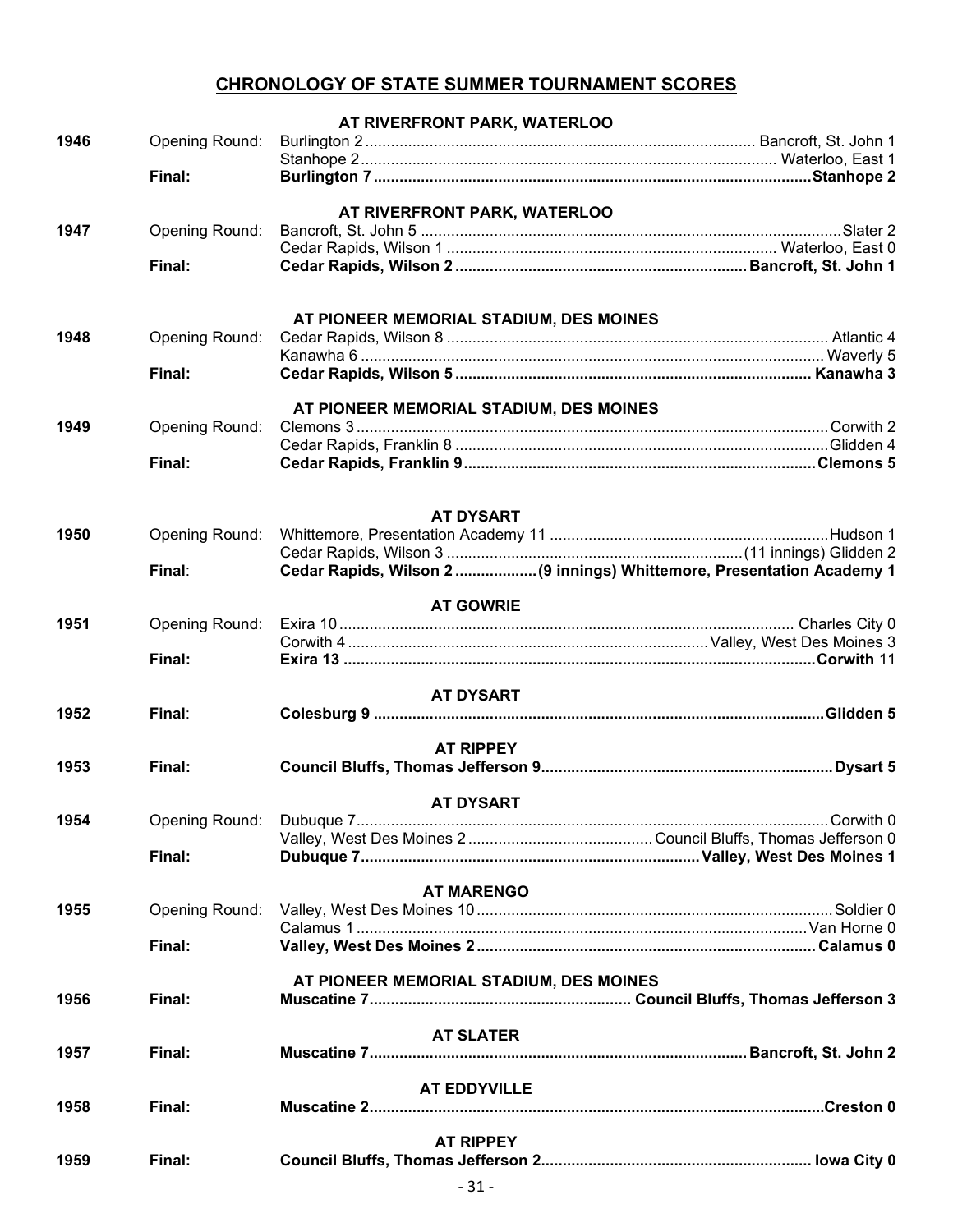|      |                        | <b>AT RIPPEY</b>                                                      |  |
|------|------------------------|-----------------------------------------------------------------------|--|
| 1960 | Final:                 |                                                                       |  |
|      |                        |                                                                       |  |
|      |                        | AT MASON CITY, ROOSEVELT FIELD                                        |  |
| 1961 | Final:                 |                                                                       |  |
|      |                        |                                                                       |  |
|      |                        | AT BOONE, MEMORIAL PARK                                               |  |
| 1962 | Final:                 |                                                                       |  |
|      |                        |                                                                       |  |
|      |                        | AT AMES, BROOKSIDE PARK                                               |  |
| 1963 | Final:                 | Clinton, St. Mary's 2 (12-innings) Council Bluffs, Thomas Jefferson 1 |  |
|      |                        | AT AMES, BROOKSIDE PARK                                               |  |
| 1964 | Final:                 |                                                                       |  |
|      |                        |                                                                       |  |
|      |                        | <b>AT WILLIAMSBURG</b>                                                |  |
| 1965 | Final:                 |                                                                       |  |
|      |                        |                                                                       |  |
|      |                        | AT AMES, BROOKSIDE PARK                                               |  |
| 1966 | Final:                 |                                                                       |  |
|      |                        |                                                                       |  |
|      |                        | AT BOONE, MEMORIAL PARK                                               |  |
| 1967 | Opening Round:         |                                                                       |  |
|      |                        |                                                                       |  |
|      | Final:                 |                                                                       |  |
|      |                        |                                                                       |  |
|      |                        | AT AMES, BROOKSIDE PARK                                               |  |
| 1968 | Opening Round:         |                                                                       |  |
|      |                        |                                                                       |  |
|      | Final:                 |                                                                       |  |
|      |                        |                                                                       |  |
|      |                        | AT AMES, BROOKSIDE PARK                                               |  |
| 1969 | Quarterfinals:         |                                                                       |  |
|      |                        |                                                                       |  |
|      |                        |                                                                       |  |
|      | Semifinals:            |                                                                       |  |
|      |                        |                                                                       |  |
|      | Final:                 |                                                                       |  |
|      |                        |                                                                       |  |
|      |                        | AT CARROLL STADIUM, CARROLL                                           |  |
| 1970 | Quarterfinals:         |                                                                       |  |
|      |                        |                                                                       |  |
|      |                        |                                                                       |  |
|      |                        |                                                                       |  |
|      | Semifinals:            |                                                                       |  |
|      |                        |                                                                       |  |
|      | Final:                 |                                                                       |  |
|      |                        |                                                                       |  |
|      |                        | AT CEDAR RAPIDS, MEMORIAL BASEBALL PARK                               |  |
| 1971 | Quarterfinals:         |                                                                       |  |
|      |                        |                                                                       |  |
|      |                        |                                                                       |  |
|      |                        |                                                                       |  |
|      | Semifinals:            |                                                                       |  |
|      |                        |                                                                       |  |
|      | Consolation:<br>Final: |                                                                       |  |
|      |                        |                                                                       |  |
|      |                        | AT CEDAR RAPIDS, MEMORIAL BASEBALL PARK                               |  |
| 1972 | Quarterfinals:         |                                                                       |  |
|      |                        |                                                                       |  |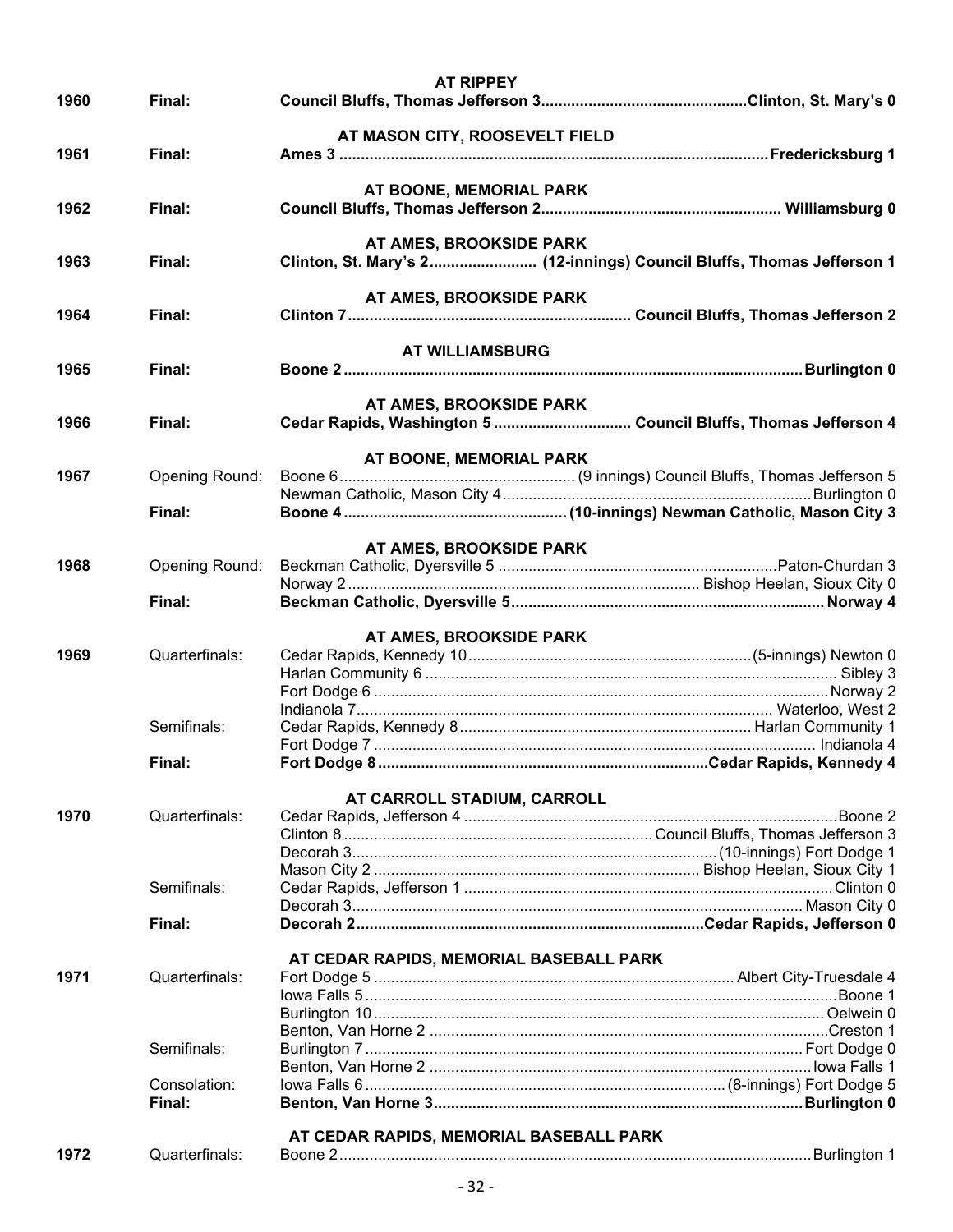|      |    | Semifinals:           |                                                                                  |  |
|------|----|-----------------------|----------------------------------------------------------------------------------|--|
|      |    |                       |                                                                                  |  |
|      |    | Consolation:          |                                                                                  |  |
|      |    | Final:                |                                                                                  |  |
|      |    |                       | 2-A AT BOONE, MEMORIAL PARK; 1-A AT CARROLL, CARROLL STADIUM                     |  |
| 1973 | 2A |                       |                                                                                  |  |
|      |    |                       |                                                                                  |  |
|      |    | Consolation:          |                                                                                  |  |
|      |    | Final:                |                                                                                  |  |
|      |    |                       |                                                                                  |  |
|      | 1A | <b>Opening Round:</b> |                                                                                  |  |
|      |    |                       |                                                                                  |  |
|      |    | Consolation:          |                                                                                  |  |
|      |    | Final:                |                                                                                  |  |
|      |    |                       |                                                                                  |  |
|      |    |                       | 2-A AT BOONE, MEMORIAL PARK & CEDAR RAPIDS, MEMORIAL BASEBALL PARK; 1-A AT BOONE |  |
|      |    |                       |                                                                                  |  |
|      |    |                       |                                                                                  |  |
|      |    |                       |                                                                                  |  |
|      |    | Consolation:          | Not played due to weather                                                        |  |
|      |    | Final:                |                                                                                  |  |
|      |    |                       | (Championship game moved from Cedar Rapids to Boone after 2 weeks of rain)       |  |
|      | 1A | <b>Opening Round:</b> |                                                                                  |  |
|      |    |                       |                                                                                  |  |
|      |    | Consolation:          |                                                                                  |  |
|      |    | Final:                |                                                                                  |  |
|      |    |                       |                                                                                  |  |
| 1975 |    | 2A Quarterfinals:     | AT MARSHALLTOWN HIGH SCHOOL                                                      |  |
|      |    |                       |                                                                                  |  |
|      |    |                       |                                                                                  |  |
|      |    |                       |                                                                                  |  |
|      |    |                       |                                                                                  |  |
|      |    |                       |                                                                                  |  |
|      |    | Semifinals:           |                                                                                  |  |
|      |    |                       |                                                                                  |  |
|      |    | Consolation:          |                                                                                  |  |
|      |    | Final:                |                                                                                  |  |
|      | 1A | First Round:          |                                                                                  |  |
|      |    |                       |                                                                                  |  |
|      |    |                       |                                                                                  |  |
|      |    |                       |                                                                                  |  |
|      |    |                       |                                                                                  |  |
|      |    | Semifinals:           |                                                                                  |  |
|      |    |                       |                                                                                  |  |
|      |    | Consolation:          |                                                                                  |  |
|      |    | Final:                |                                                                                  |  |
|      |    |                       | AT MARSHALLTOWN HIGH SCHOOL                                                      |  |
| 1976 | 2A | Quarterfinals:        |                                                                                  |  |
|      |    |                       |                                                                                  |  |
|      |    |                       |                                                                                  |  |
|      |    |                       |                                                                                  |  |
|      |    | Semifinals:           |                                                                                  |  |
|      |    |                       |                                                                                  |  |
|      |    | Consolation:          |                                                                                  |  |
|      |    | Final:                |                                                                                  |  |
|      | 1Α | Quarterfinals:        |                                                                                  |  |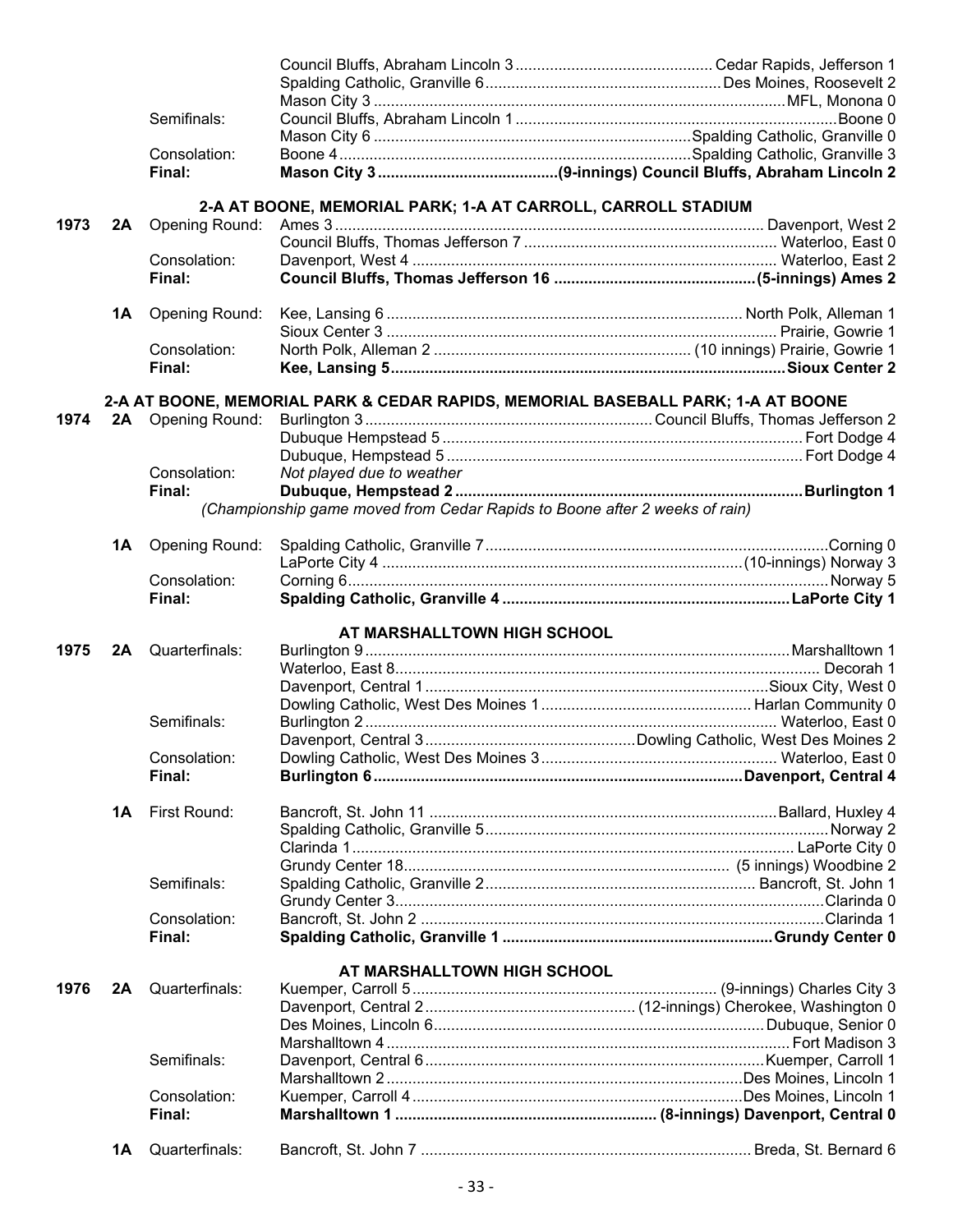|      |    | Semifinals:            |                                  |  |
|------|----|------------------------|----------------------------------|--|
|      |    |                        |                                  |  |
|      |    | Consolation:           |                                  |  |
|      |    | Final:                 |                                  |  |
|      |    |                        |                                  |  |
| 1977 |    | 2A Quarterfinals:      | AT MARSHALLTOWN HIGH SCHOOL      |  |
|      |    |                        |                                  |  |
|      |    |                        |                                  |  |
|      |    |                        |                                  |  |
|      |    | Semifinals:            |                                  |  |
|      |    |                        |                                  |  |
|      |    | Consolation:           |                                  |  |
|      |    | Final:                 |                                  |  |
|      |    |                        |                                  |  |
|      | 1Α | Quarterfinals          |                                  |  |
|      |    |                        |                                  |  |
|      |    |                        |                                  |  |
|      |    |                        |                                  |  |
|      |    | Semifinals:            |                                  |  |
|      |    |                        |                                  |  |
|      |    | Consolation:           |                                  |  |
|      |    |                        | Game called in fifth due to rain |  |
|      |    | Final:                 |                                  |  |
|      |    |                        | AT MARSHALLTOWN HIGH SCHOOL      |  |
| 1978 | 2A | Quarterfinals:         |                                  |  |
|      |    |                        |                                  |  |
|      |    |                        |                                  |  |
|      |    |                        |                                  |  |
|      |    | Semifinals:            |                                  |  |
|      |    |                        |                                  |  |
|      |    | Consolation:           |                                  |  |
|      |    | Final:                 |                                  |  |
|      |    |                        |                                  |  |
|      | 1Α | Quarterfinals          |                                  |  |
|      |    |                        |                                  |  |
|      |    |                        |                                  |  |
|      |    |                        |                                  |  |
|      |    | Semifinals:            |                                  |  |
|      |    |                        |                                  |  |
|      |    | Consolation:<br>Final: |                                  |  |
|      |    |                        |                                  |  |
|      |    |                        | AT MARSHALLTOWN HIGH SCHOOL      |  |
| 1979 | 2A | Quarterfinals          |                                  |  |
|      |    |                        |                                  |  |
|      |    |                        |                                  |  |
|      |    |                        |                                  |  |
|      |    | Semifinals:            |                                  |  |
|      |    |                        |                                  |  |
|      |    | Consolation:           |                                  |  |
|      |    | Final:                 |                                  |  |
|      | 1A | Quarterfinals:         |                                  |  |
|      |    |                        |                                  |  |
|      |    |                        |                                  |  |
|      |    |                        |                                  |  |
|      |    | Semifinals:            |                                  |  |
|      |    |                        |                                  |  |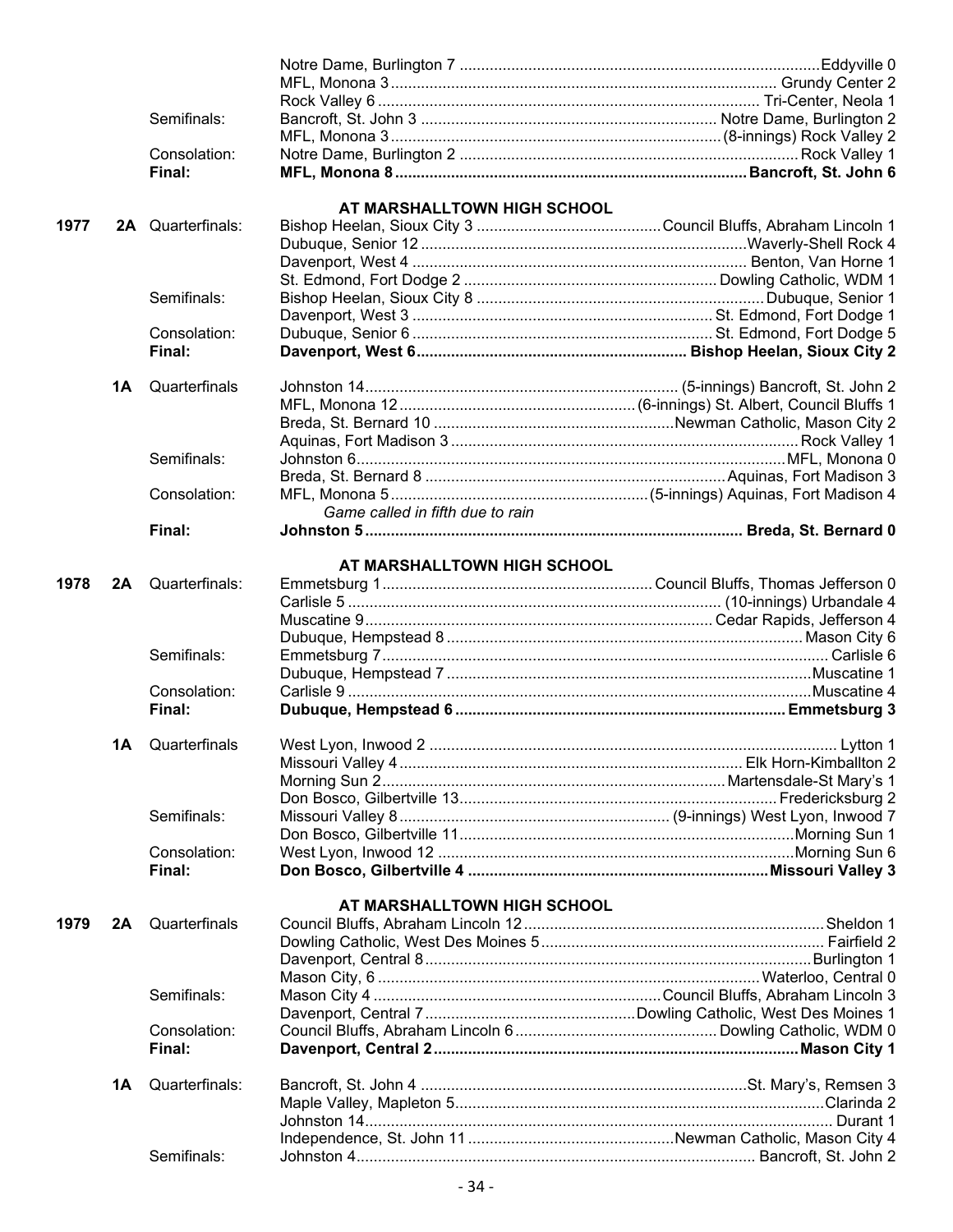|      |    | Consolation:          |                             |                                                                            |
|------|----|-----------------------|-----------------------------|----------------------------------------------------------------------------|
|      |    | Final:                |                             |                                                                            |
|      |    |                       | AT MARSHALLTOWN HIGH SCHOOL |                                                                            |
| 1980 | 2A | Quarterfinals:        |                             | Council Bluffs, Abraham Lincoln 4  (8-innings) Bishop Heelan, Sioux City 3 |
|      |    |                       |                             |                                                                            |
|      |    |                       |                             |                                                                            |
|      |    |                       |                             |                                                                            |
|      |    | Semifinals:           |                             |                                                                            |
|      |    |                       |                             |                                                                            |
|      |    | Consolation:          |                             |                                                                            |
|      |    | Final:                |                             |                                                                            |
|      | 1A | Quarterfinals:        |                             |                                                                            |
|      |    |                       |                             |                                                                            |
|      |    |                       |                             |                                                                            |
|      |    |                       |                             |                                                                            |
|      |    | Semifinals:           |                             |                                                                            |
|      |    |                       |                             |                                                                            |
|      |    |                       |                             |                                                                            |
|      |    | Consolation:          |                             |                                                                            |
|      |    | Final:                |                             |                                                                            |
|      |    |                       | AT MARSHALLTOWN HIGH SCHOOL |                                                                            |
| 1981 | 4A | <b>Opening Round:</b> |                             |                                                                            |
|      |    |                       |                             |                                                                            |
|      |    | Final:                |                             |                                                                            |
|      | 3Α | <b>Opening Round:</b> |                             |                                                                            |
|      |    |                       |                             |                                                                            |
|      |    | Final:                |                             |                                                                            |
|      |    | Opening Round:        |                             |                                                                            |
|      | 2A |                       |                             |                                                                            |
|      |    | Final:                |                             |                                                                            |
|      |    |                       |                             |                                                                            |
|      | 1A | Opening Round:        |                             |                                                                            |
|      |    |                       |                             |                                                                            |
|      |    | Final:                |                             |                                                                            |
|      |    |                       | AT MARSHALLTOWN HIGH SCHOOL |                                                                            |
| 1982 | 4A | <b>Opening Round:</b> |                             |                                                                            |
|      |    |                       |                             |                                                                            |
|      |    | Final:                |                             |                                                                            |
|      |    |                       |                             |                                                                            |
|      | 3Α | <b>Opening Round:</b> |                             |                                                                            |
|      |    | Final:                |                             |                                                                            |
|      |    |                       |                             |                                                                            |
|      | 2A | <b>Opening Round:</b> |                             |                                                                            |
|      |    |                       |                             |                                                                            |
|      |    | Final:                |                             |                                                                            |
|      | 1A | <b>Opening Round:</b> |                             |                                                                            |
|      |    |                       |                             |                                                                            |
|      |    | Final:                |                             |                                                                            |
|      |    |                       |                             |                                                                            |
|      |    |                       | AT MARSHALLTOWN HIGH SCHOOL |                                                                            |
| 1983 | 4Α | <b>Opening Round:</b> |                             |                                                                            |
|      |    |                       |                             |                                                                            |
|      |    | Final:                |                             |                                                                            |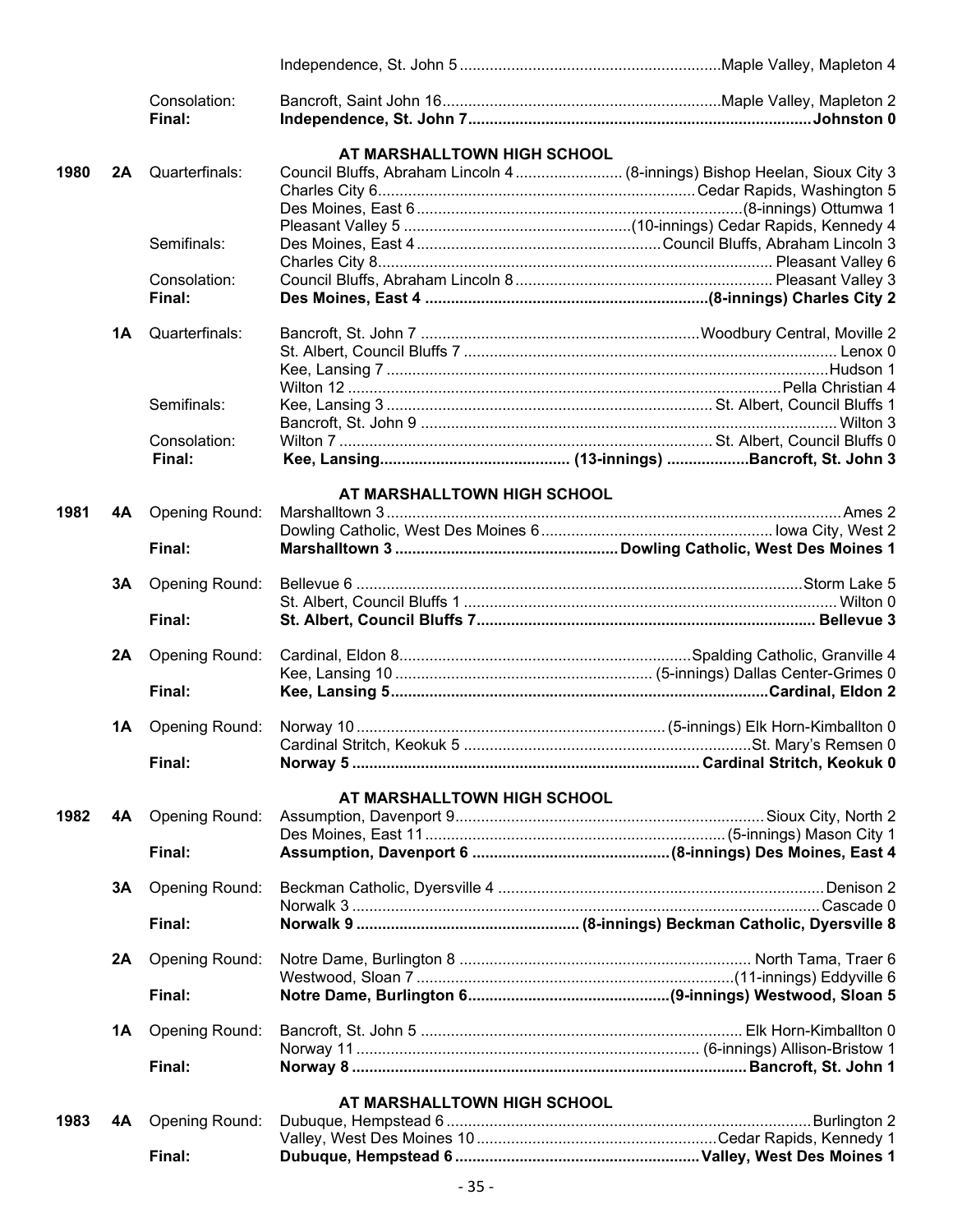|      | 3A | Opening Round:        |                                                             |  |
|------|----|-----------------------|-------------------------------------------------------------|--|
|      |    | Final:                |                                                             |  |
|      | 2A | Opening Round:        |                                                             |  |
|      |    | Final:                |                                                             |  |
|      | 1Α | <b>Opening Round:</b> |                                                             |  |
|      |    | Final:                |                                                             |  |
|      |    |                       | AT MARSHALLTOWN HIGH SCHOOL                                 |  |
| 1984 | 4A | <b>Opening Round:</b> |                                                             |  |
|      |    | Final:                |                                                             |  |
|      | 3A | <b>Opening Round:</b> |                                                             |  |
|      |    | Final:                |                                                             |  |
|      | 2A | <b>Opening Round:</b> |                                                             |  |
|      |    | Final:                |                                                             |  |
|      |    |                       |                                                             |  |
|      | 1Α | <b>Opening Round</b>  |                                                             |  |
|      |    | Final:                |                                                             |  |
|      |    |                       | AT MARSHALLTOWN HIGH SCHOOL                                 |  |
| 1985 | 4A | <b>Opening Round:</b> |                                                             |  |
|      |    | Final:                |                                                             |  |
|      | 3A | <b>Opening Round:</b> |                                                             |  |
|      |    | Final:                |                                                             |  |
|      | 2A |                       |                                                             |  |
|      |    | Final:                |                                                             |  |
|      |    |                       |                                                             |  |
|      | 1Α | <b>Opening Round:</b> |                                                             |  |
|      |    | Final:                |                                                             |  |
|      |    |                       | AT MARSHALLTOWN HIGH SCHOOL                                 |  |
| 1986 | 4A | <b>Opening Round:</b> |                                                             |  |
|      |    | Final:                | Marshalltown 6 …………………………………………………………………………………… Muscatine 2 |  |
|      | 3Α | <b>Opening Round:</b> |                                                             |  |
|      |    | Final:                |                                                             |  |
|      | 2A | <b>Opening Round:</b> |                                                             |  |
|      |    |                       |                                                             |  |
|      |    | Final:                |                                                             |  |
|      | 1A | <b>Opening Round:</b> |                                                             |  |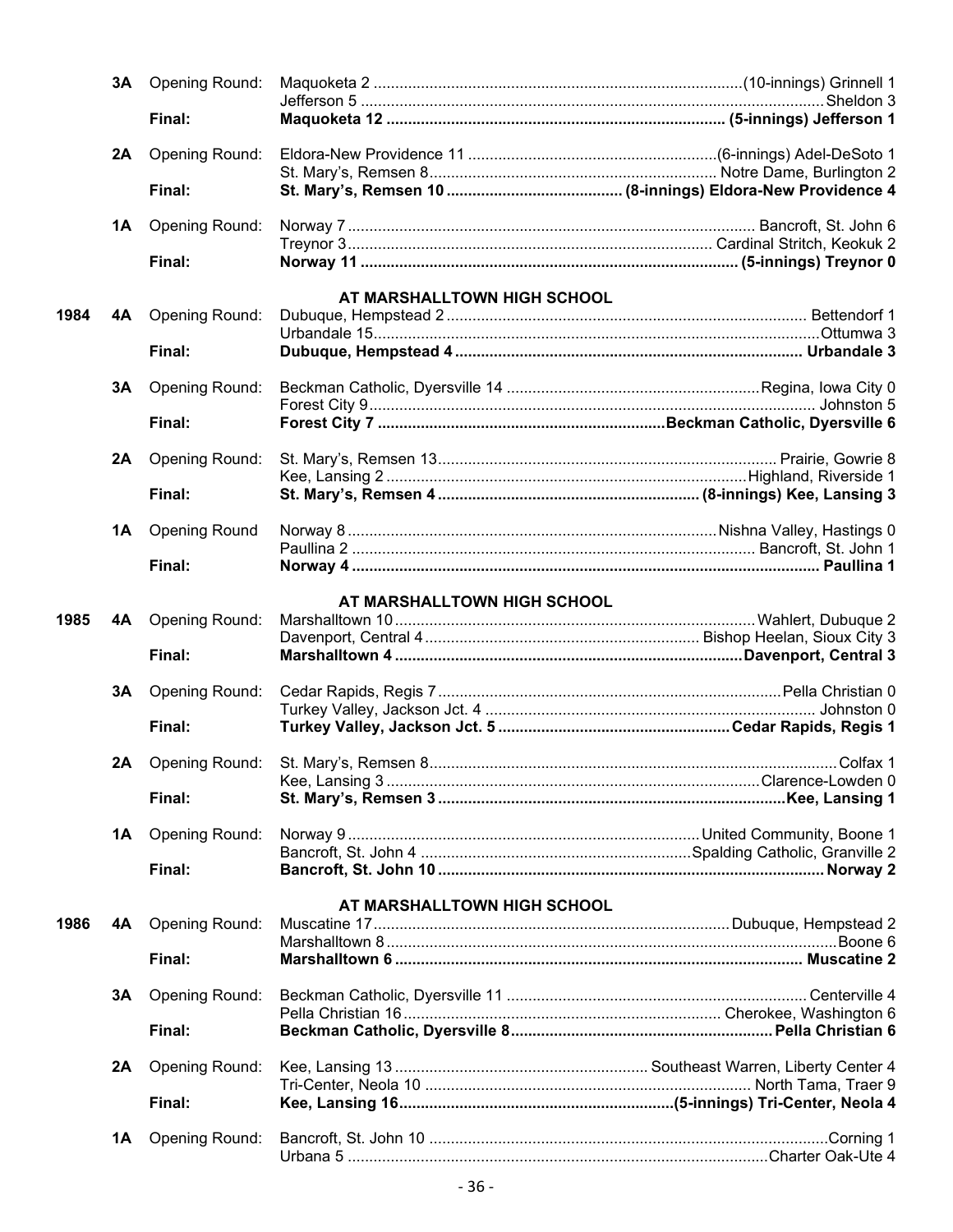|      |    | Final:                   |                             |  |
|------|----|--------------------------|-----------------------------|--|
|      |    |                          | AT MARSHALLTOWN HIGH SCHOOL |  |
| 1987 |    | 4A Opening Round:        |                             |  |
|      |    | Final:                   |                             |  |
|      |    |                          |                             |  |
|      | 3Α | <b>Opening Round:</b>    |                             |  |
|      |    | Final:                   |                             |  |
|      |    |                          |                             |  |
|      | 2A | Opening Round:           |                             |  |
|      |    | Final:                   |                             |  |
|      |    |                          |                             |  |
|      |    | <b>1A</b> Opening Round: |                             |  |
|      |    | Final:                   |                             |  |
|      |    |                          |                             |  |
| 1988 |    |                          | AT MARSHALLTOWN HIGH SCHOOL |  |
|      | 4A | <b>Opening Round:</b>    |                             |  |
|      |    | Final:                   |                             |  |
|      |    | <b>3A</b> Opening Round: |                             |  |
|      |    |                          |                             |  |
|      |    | Final:                   |                             |  |
|      |    |                          |                             |  |
|      |    | 2A Opening Round:        |                             |  |
|      |    | Final:                   |                             |  |
|      |    |                          |                             |  |
|      | 1A | <b>Opening Round:</b>    |                             |  |
|      |    | Final:                   |                             |  |
|      |    |                          |                             |  |
|      |    |                          | AT MARSHALLTOWN HIGH SCHOOL |  |
| 1989 | 4A | Opening Round:           |                             |  |
|      |    | Final:                   |                             |  |
|      |    |                          |                             |  |
|      | 3A | <b>Opening Round:</b>    |                             |  |
|      |    | Final:                   |                             |  |
|      |    |                          |                             |  |
|      | 2A | <b>Opening Round:</b>    |                             |  |
|      |    | Final:                   |                             |  |
|      | 1A | <b>Opening Round:</b>    |                             |  |
|      |    |                          |                             |  |
|      |    | Final:                   |                             |  |
|      |    |                          | AT MARSHALLTOWN HIGH SCHOOL |  |
| 1990 | 4A | <b>Opening Round:</b>    |                             |  |
|      |    |                          |                             |  |
|      |    | Final:                   |                             |  |
|      | 3Α | <b>Opening Round:</b>    |                             |  |
|      |    |                          |                             |  |
|      |    | Final:                   |                             |  |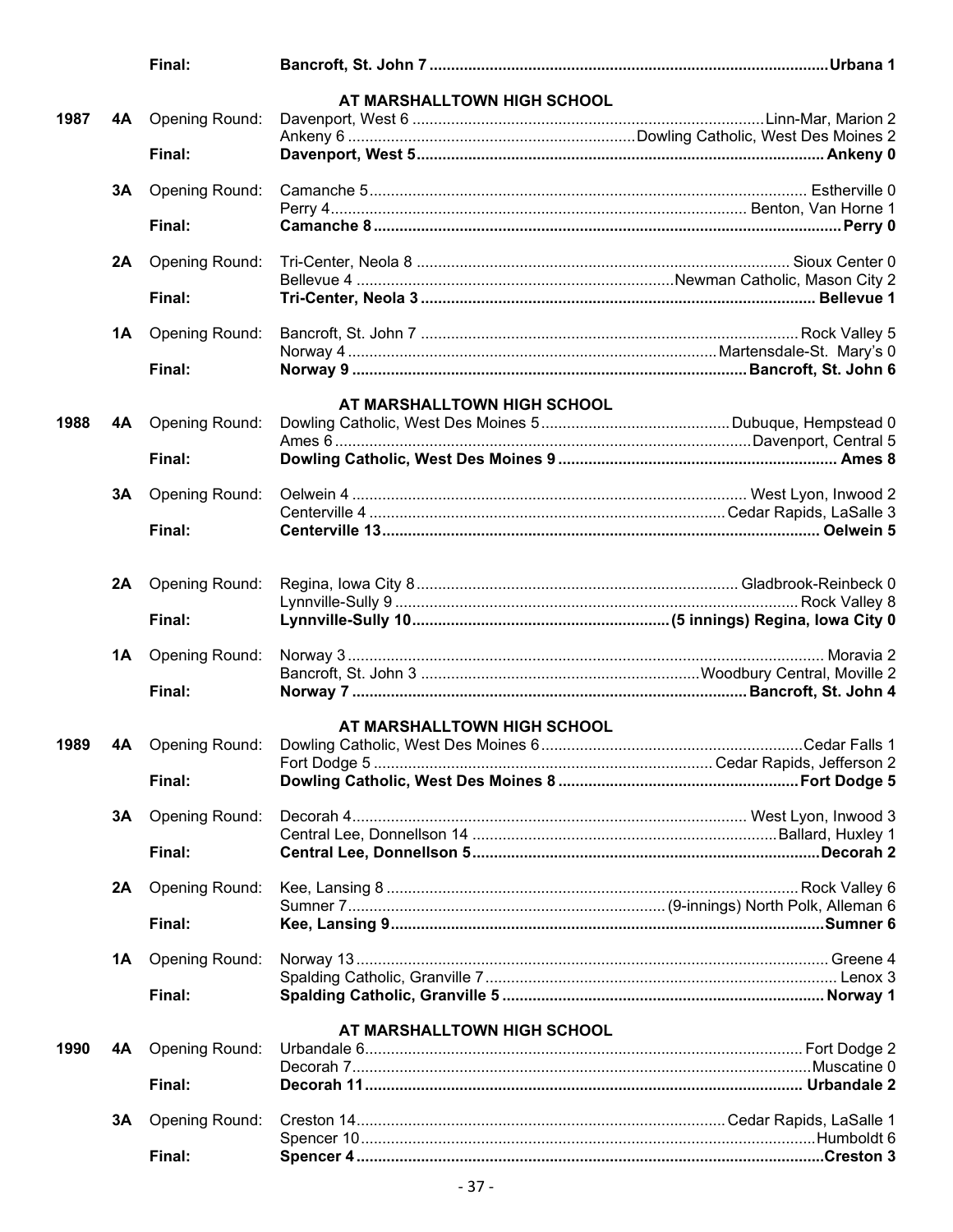|      | 2A | <b>Opening Round:</b> |                             |                        |
|------|----|-----------------------|-----------------------------|------------------------|
|      |    | Final:                |                             |                        |
|      | 1A | <b>Opening Round:</b> |                             |                        |
|      |    |                       |                             |                        |
|      |    | Final:                |                             |                        |
|      |    |                       | AT MARSHALLTOWN HIGH SCHOOL |                        |
| 1991 | 4A | Opening Round:        |                             |                        |
|      |    | Final:                |                             |                        |
|      |    |                       |                             |                        |
|      | 3A | First Round:          |                             |                        |
|      |    |                       |                             |                        |
|      |    | Final:                |                             |                        |
|      | 2A | <b>Opening Round:</b> |                             |                        |
|      |    |                       |                             |                        |
|      |    | Final:                |                             |                        |
|      |    |                       |                             |                        |
|      | 1A | <b>Opening Round:</b> |                             |                        |
|      |    | Final:                |                             |                        |
|      |    |                       |                             |                        |
|      |    |                       | AT MARSHALLTOWN HIGH SCHOOL |                        |
| 1992 | 4A | <b>Opening Round:</b> |                             |                        |
|      |    |                       |                             |                        |
|      |    | Final:                |                             |                        |
|      | 3Α | <b>Opening Round:</b> |                             |                        |
|      |    |                       |                             |                        |
|      |    | Final:                |                             |                        |
|      | 2A | <b>Opening Round:</b> |                             |                        |
|      |    |                       |                             |                        |
|      |    | Final:                |                             |                        |
|      |    |                       |                             |                        |
|      |    |                       |                             | Olin-Oxford Junction 1 |
|      |    | Final:                |                             |                        |
|      |    |                       |                             |                        |
|      |    |                       | AT MARSHALLTOWN HIGH SCHOOL |                        |
| 1993 | 4A | <b>Opening Round:</b> |                             |                        |
|      |    |                       |                             |                        |
|      |    | Final:                |                             |                        |
|      | 3Α | <b>Opening Round:</b> |                             |                        |
|      |    |                       |                             |                        |
|      |    | Final:                |                             |                        |
|      | 2A |                       |                             |                        |
|      |    |                       |                             |                        |
|      |    | Final:                |                             |                        |
|      |    |                       |                             |                        |
|      | 1Α | Opening Round:        |                             |                        |
|      |    | Final:                |                             |                        |
|      |    |                       |                             |                        |

#### **AT MARSHALLTOWN HIGH SCHOOL**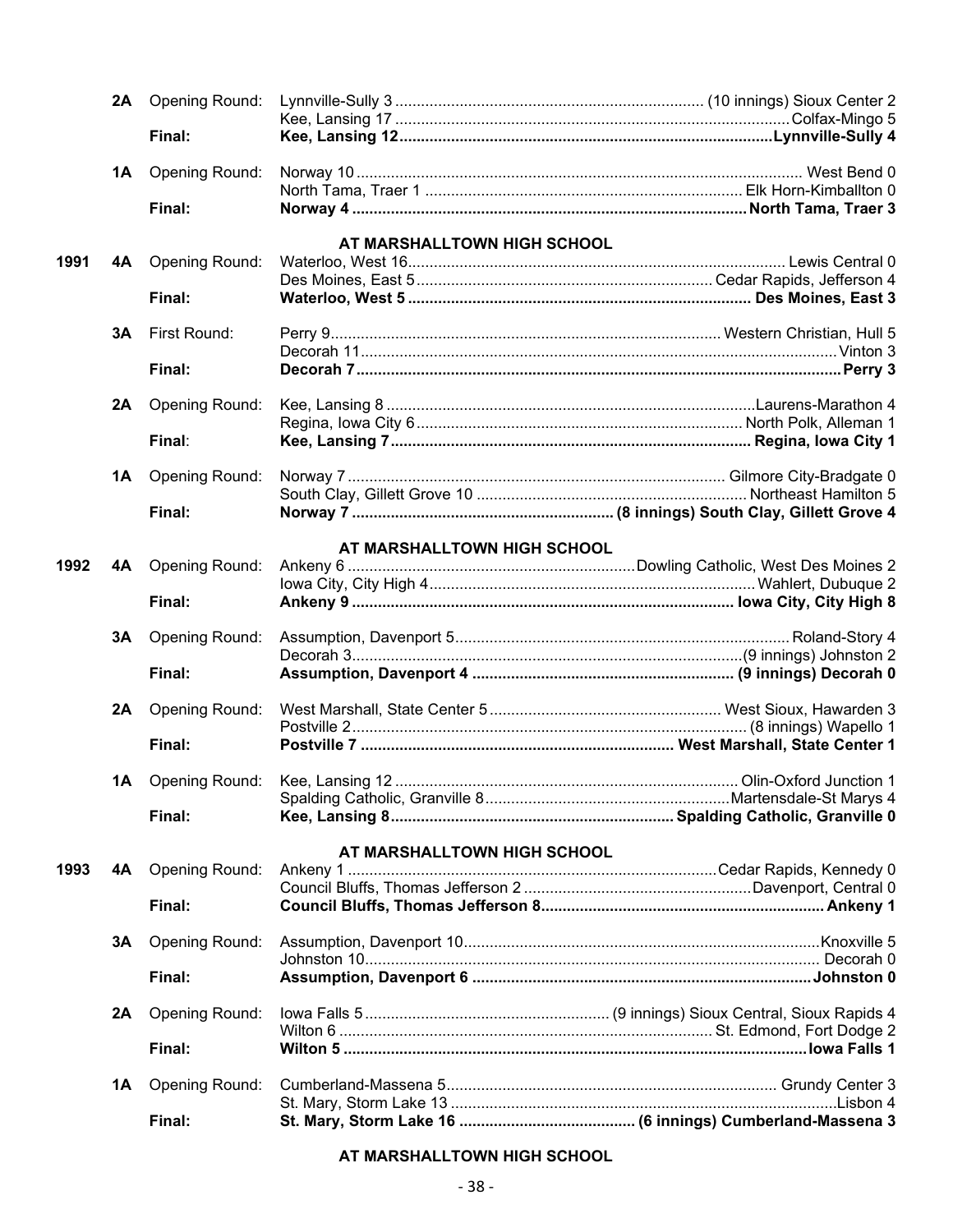| 1994 | 4A | <b>Opening Round:</b> |                                                                  |  |
|------|----|-----------------------|------------------------------------------------------------------|--|
|      |    |                       |                                                                  |  |
|      |    | Final:                |                                                                  |  |
|      | 3A | Opening Round:        |                                                                  |  |
|      |    |                       |                                                                  |  |
|      |    | Final:                |                                                                  |  |
|      | 2A | Opening Round:        |                                                                  |  |
|      |    |                       |                                                                  |  |
|      |    | Final:                |                                                                  |  |
|      | 1Α | Opening Round:        |                                                                  |  |
|      |    | Final:                |                                                                  |  |
|      |    |                       |                                                                  |  |
|      |    |                       | 1-A & 3-A AT CARROLL, CARROLL STADIUM; 2-A & 4-A AT MARSHALLTOWN |  |
| 1995 | 4A | Quarterfinals:        |                                                                  |  |
|      |    |                       |                                                                  |  |
|      |    |                       |                                                                  |  |
|      |    |                       |                                                                  |  |
|      |    | Semifinals:           |                                                                  |  |
|      |    |                       |                                                                  |  |
|      |    | Final:                |                                                                  |  |
|      |    |                       |                                                                  |  |
|      | 3A | Quarterfinals:        |                                                                  |  |
|      |    |                       |                                                                  |  |
|      |    |                       |                                                                  |  |
|      |    |                       |                                                                  |  |
|      |    | Semifinals:           |                                                                  |  |
|      |    |                       |                                                                  |  |
|      |    | Final:                |                                                                  |  |
|      |    |                       |                                                                  |  |
|      |    |                       |                                                                  |  |
|      | 2A | Quarterfinals:        |                                                                  |  |
|      |    |                       |                                                                  |  |
|      |    |                       |                                                                  |  |
|      |    |                       |                                                                  |  |
|      |    | Semifinals:           |                                                                  |  |
|      |    |                       |                                                                  |  |
|      |    | Final:                |                                                                  |  |
|      | 1A | Quarterfinals:        |                                                                  |  |
|      |    |                       |                                                                  |  |
|      |    |                       |                                                                  |  |
|      |    |                       |                                                                  |  |
|      |    |                       |                                                                  |  |
|      |    | Semifinals:           |                                                                  |  |
|      |    | Final:                |                                                                  |  |
|      |    |                       |                                                                  |  |
|      |    |                       | 1-A & 3-A AT CARROLL, CARROLL STADIUM; 2-A & 4-A AT MARSHALLTOWN |  |
| 1996 | 4Α | Quarterfinals:        |                                                                  |  |
|      |    |                       |                                                                  |  |
|      |    |                       |                                                                  |  |
|      |    |                       |                                                                  |  |
|      |    | Semifinals:           |                                                                  |  |
|      |    |                       |                                                                  |  |
|      |    | Final:                |                                                                  |  |
|      |    |                       |                                                                  |  |
|      | 3Α | Quarterfinals:        |                                                                  |  |
|      |    |                       |                                                                  |  |
|      |    |                       |                                                                  |  |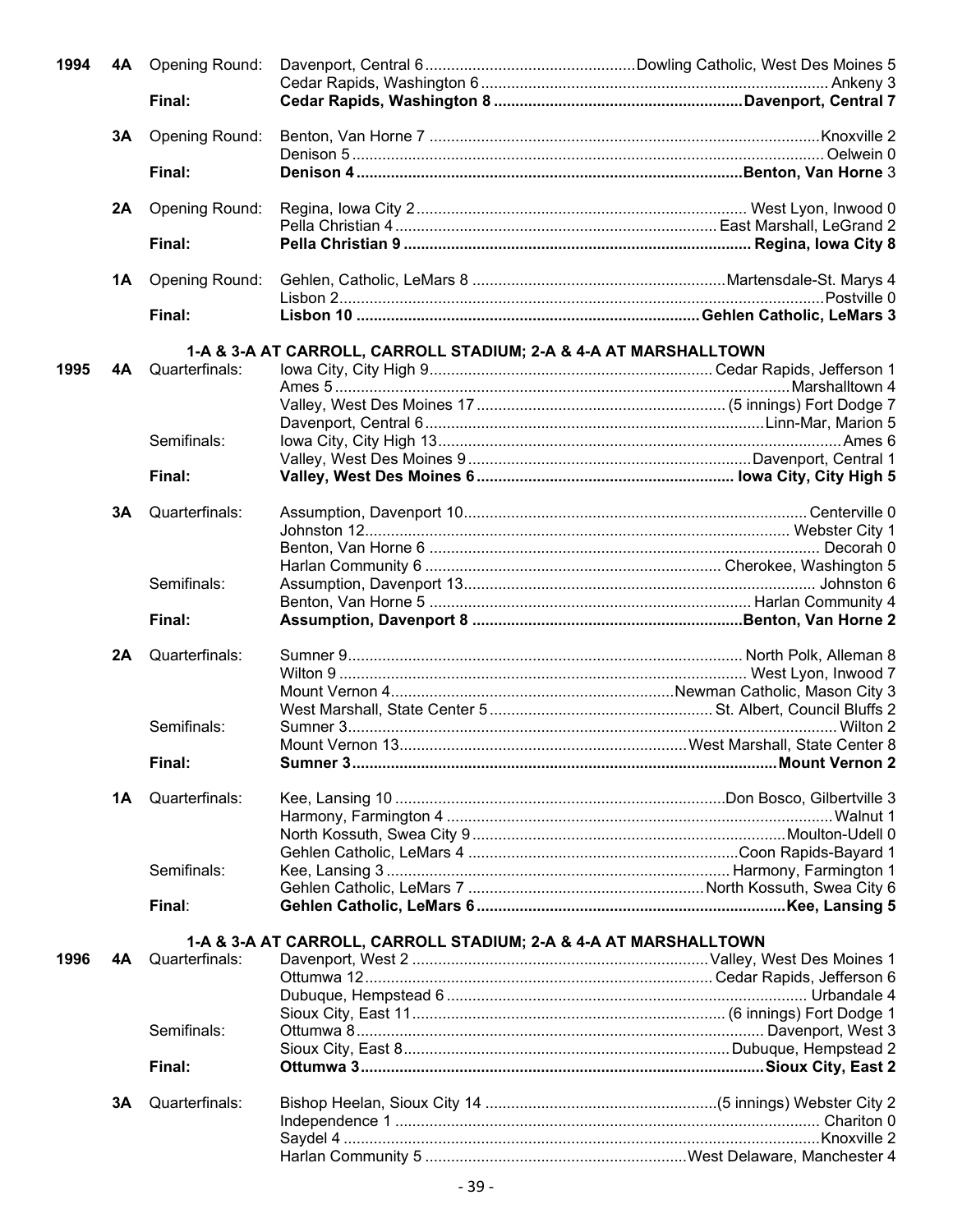|      |    | Semifinals:              |                                                                  |  |
|------|----|--------------------------|------------------------------------------------------------------|--|
|      |    |                          |                                                                  |  |
|      |    | Final:                   |                                                                  |  |
|      | 2A | Quarterfinals:           |                                                                  |  |
|      |    |                          |                                                                  |  |
|      |    |                          |                                                                  |  |
|      |    |                          |                                                                  |  |
|      |    | Semifinals:              |                                                                  |  |
|      |    |                          |                                                                  |  |
|      |    | Final:                   |                                                                  |  |
|      | 1A | Quarterfinals:           |                                                                  |  |
|      |    |                          |                                                                  |  |
|      |    |                          |                                                                  |  |
|      |    |                          |                                                                  |  |
|      |    | Semifinals:              |                                                                  |  |
|      |    |                          |                                                                  |  |
|      |    | Final:                   |                                                                  |  |
|      |    |                          | 1-A & 3-A AT CARROLL, CARROLL STADIUM; 2-A & 4-A AT MARSHALLTOWN |  |
| 1997 | 4A | Quarterfinals:           |                                                                  |  |
|      |    |                          |                                                                  |  |
|      |    |                          |                                                                  |  |
|      |    |                          |                                                                  |  |
|      |    | Semifinals:              |                                                                  |  |
|      |    |                          |                                                                  |  |
|      |    | Final:                   |                                                                  |  |
|      |    | <b>3A</b> Quarterfinals: |                                                                  |  |
|      |    |                          |                                                                  |  |
|      |    |                          |                                                                  |  |
|      |    |                          |                                                                  |  |
|      |    | Semifinals:              |                                                                  |  |
|      |    |                          |                                                                  |  |
|      |    |                          |                                                                  |  |
|      |    | Final:                   |                                                                  |  |
|      | 2A | Quarterfinals:           |                                                                  |  |
|      |    |                          |                                                                  |  |
|      |    |                          |                                                                  |  |
|      |    |                          |                                                                  |  |
|      |    | Semifinals:              |                                                                  |  |
|      |    |                          |                                                                  |  |
|      |    | Final:                   |                                                                  |  |
|      | 1A | Quarterfinals:           |                                                                  |  |
|      |    |                          |                                                                  |  |
|      |    |                          |                                                                  |  |
|      |    |                          |                                                                  |  |
|      |    | Semifinals:              |                                                                  |  |
|      |    |                          |                                                                  |  |
|      |    | Final:                   |                                                                  |  |
|      |    |                          |                                                                  |  |
| 1998 | 4Α | Quarterfinals:           | 1-A & 3-A AT CARROLL, CARROLL STADIUM; 2-A & 4-A AT MARSHALLTOWN |  |
|      |    |                          |                                                                  |  |
|      |    |                          |                                                                  |  |
|      |    |                          |                                                                  |  |
|      |    | Semifinals:              |                                                                  |  |
|      |    |                          |                                                                  |  |
|      |    |                          |                                                                  |  |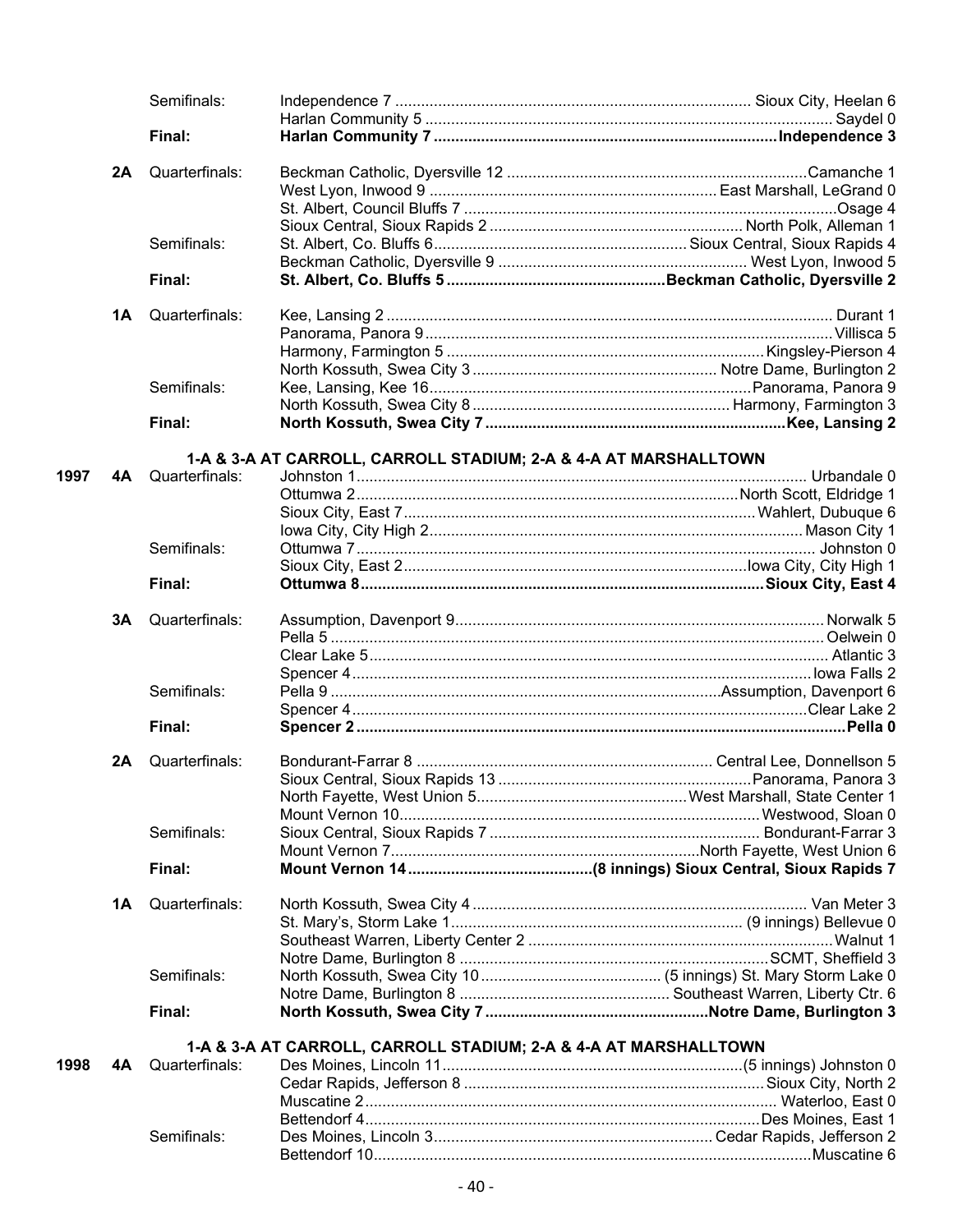|      |    | Final:         |                                                                  |                                                                    |
|------|----|----------------|------------------------------------------------------------------|--------------------------------------------------------------------|
|      | 3A | Quarterfinals: |                                                                  |                                                                    |
|      |    |                |                                                                  |                                                                    |
|      |    |                |                                                                  |                                                                    |
|      |    |                |                                                                  |                                                                    |
|      |    | Semifinals:    |                                                                  |                                                                    |
|      |    |                |                                                                  |                                                                    |
|      |    | Final:         |                                                                  |                                                                    |
|      |    |                |                                                                  |                                                                    |
|      | 2A | Quarterfinals: |                                                                  |                                                                    |
|      |    |                |                                                                  |                                                                    |
|      |    |                |                                                                  |                                                                    |
|      |    |                |                                                                  |                                                                    |
|      |    | Semifinals:    |                                                                  |                                                                    |
|      |    |                |                                                                  |                                                                    |
|      |    | Final:         |                                                                  |                                                                    |
|      | 1A | Quarterfinals: |                                                                  |                                                                    |
|      |    |                |                                                                  |                                                                    |
|      |    |                |                                                                  |                                                                    |
|      |    |                |                                                                  |                                                                    |
|      |    | Semifinals:    |                                                                  |                                                                    |
|      |    |                |                                                                  | Newman Catholic, Mason City 7 Southeast Warren, Liberty Center 6   |
|      |    | Final:         |                                                                  | Newman Catholic, Mason City 13 (6 innings) Cedar Rapids, LaSalle 1 |
|      |    |                |                                                                  |                                                                    |
|      |    |                | 1-A & 3-A AT CARROLL, CARROLL STADIUM; 2-A & 4-A AT MARSHALLTOWN |                                                                    |
| 1999 | 4A | Quarterfinals: |                                                                  |                                                                    |
|      |    |                |                                                                  |                                                                    |
|      |    |                |                                                                  |                                                                    |
|      |    |                |                                                                  |                                                                    |
|      |    | Semifinals:    |                                                                  |                                                                    |
|      |    |                |                                                                  |                                                                    |
|      |    | Final:         |                                                                  |                                                                    |
|      | 3A | First Round:   |                                                                  |                                                                    |
|      |    |                |                                                                  |                                                                    |
|      |    |                |                                                                  |                                                                    |
|      |    |                |                                                                  |                                                                    |
|      |    |                |                                                                  |                                                                    |
|      |    | Semifinals:    |                                                                  |                                                                    |
|      |    |                |                                                                  |                                                                    |
|      |    | Final:         |                                                                  | Assumption, Davenport 9 members and the content of the Spencer 2   |
|      | 2A | Quarterfinals: |                                                                  |                                                                    |
|      |    |                |                                                                  |                                                                    |
|      |    |                |                                                                  |                                                                    |
|      |    |                |                                                                  |                                                                    |
|      |    | Semifinals:    |                                                                  |                                                                    |
|      |    |                |                                                                  |                                                                    |
|      |    | Final:         |                                                                  |                                                                    |
|      |    |                |                                                                  |                                                                    |
|      | 1A | Quarterfinals  |                                                                  |                                                                    |
|      |    |                |                                                                  |                                                                    |
|      |    |                |                                                                  |                                                                    |
|      |    |                |                                                                  |                                                                    |
|      |    | Semifinals:    |                                                                  |                                                                    |
|      |    |                |                                                                  |                                                                    |
|      |    | Final:         |                                                                  |                                                                    |
|      |    |                |                                                                  |                                                                    |
|      |    |                | 1-A & 3-A AT CARROLL, CARROLL STADIUM; 2-A & 4-A AT MARSHALLTOWN |                                                                    |
| 2000 | 4А | Quarterfinals: |                                                                  |                                                                    |
|      |    |                |                                                                  |                                                                    |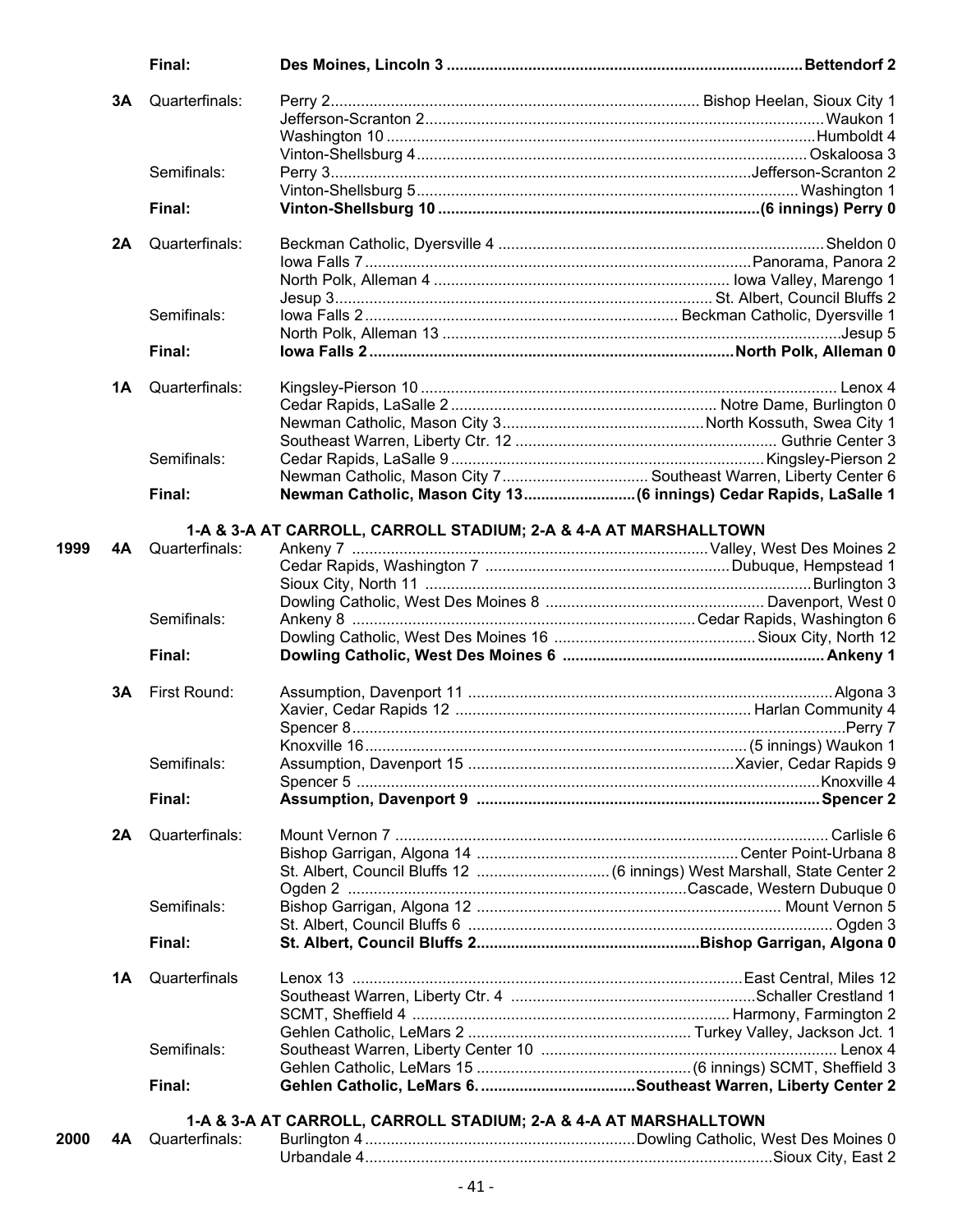|      |           | Semifinals:    |                                                                  |                                                                   |
|------|-----------|----------------|------------------------------------------------------------------|-------------------------------------------------------------------|
|      |           |                |                                                                  |                                                                   |
|      |           | Final:         |                                                                  |                                                                   |
|      | <b>3A</b> | Quarterfinals: |                                                                  |                                                                   |
|      |           |                |                                                                  |                                                                   |
|      |           |                |                                                                  |                                                                   |
|      |           |                |                                                                  |                                                                   |
|      |           | Semifinals:    |                                                                  |                                                                   |
|      |           |                |                                                                  |                                                                   |
|      |           | Final:         |                                                                  |                                                                   |
|      | 2A        | Quarterfinals: |                                                                  |                                                                   |
|      |           |                |                                                                  |                                                                   |
|      |           |                |                                                                  |                                                                   |
|      |           |                |                                                                  |                                                                   |
|      |           | Semifinals:    |                                                                  |                                                                   |
|      |           |                |                                                                  |                                                                   |
|      |           |                |                                                                  |                                                                   |
|      |           | Final:         |                                                                  |                                                                   |
|      | 1A        | Quarterfinals: |                                                                  |                                                                   |
|      |           |                |                                                                  |                                                                   |
|      |           |                |                                                                  |                                                                   |
|      |           |                |                                                                  |                                                                   |
|      |           | Semifinals:    |                                                                  |                                                                   |
|      |           |                |                                                                  |                                                                   |
|      |           | Final:         |                                                                  |                                                                   |
|      |           |                | 1-A & 3-A AT CARROLL, CARROLL STADIUM; 2-A & 4-A AT MARSHALLTOWN |                                                                   |
| 2001 | 4A        | Quarterfinals: |                                                                  |                                                                   |
|      |           |                |                                                                  |                                                                   |
|      |           |                |                                                                  |                                                                   |
|      |           |                |                                                                  |                                                                   |
|      |           | Semifinals:    |                                                                  |                                                                   |
|      |           |                |                                                                  |                                                                   |
|      |           | Final:         |                                                                  |                                                                   |
|      | 3Α        | First Round:   |                                                                  |                                                                   |
|      |           |                |                                                                  |                                                                   |
|      |           |                |                                                                  |                                                                   |
|      |           |                |                                                                  |                                                                   |
|      |           | Semifinals:    |                                                                  |                                                                   |
|      |           |                |                                                                  |                                                                   |
|      |           |                |                                                                  |                                                                   |
|      |           | Final:         |                                                                  | Bishop Heelan Catholic, Sioux City 5  West Delaware, Manchester 1 |
|      | 2A        | Quarterfinals: |                                                                  |                                                                   |
|      |           |                |                                                                  |                                                                   |
|      |           |                |                                                                  |                                                                   |
|      |           |                |                                                                  |                                                                   |
|      |           | Semifinals:    |                                                                  |                                                                   |
|      |           |                |                                                                  |                                                                   |
|      |           | Final:         |                                                                  |                                                                   |
|      | 1A        | Quarterfinals: |                                                                  |                                                                   |
|      |           |                |                                                                  |                                                                   |
|      |           |                |                                                                  |                                                                   |
|      |           |                |                                                                  |                                                                   |
|      |           |                |                                                                  |                                                                   |
|      |           | Semifinals:    |                                                                  |                                                                   |
|      |           |                |                                                                  |                                                                   |
|      |           | Final:         |                                                                  |                                                                   |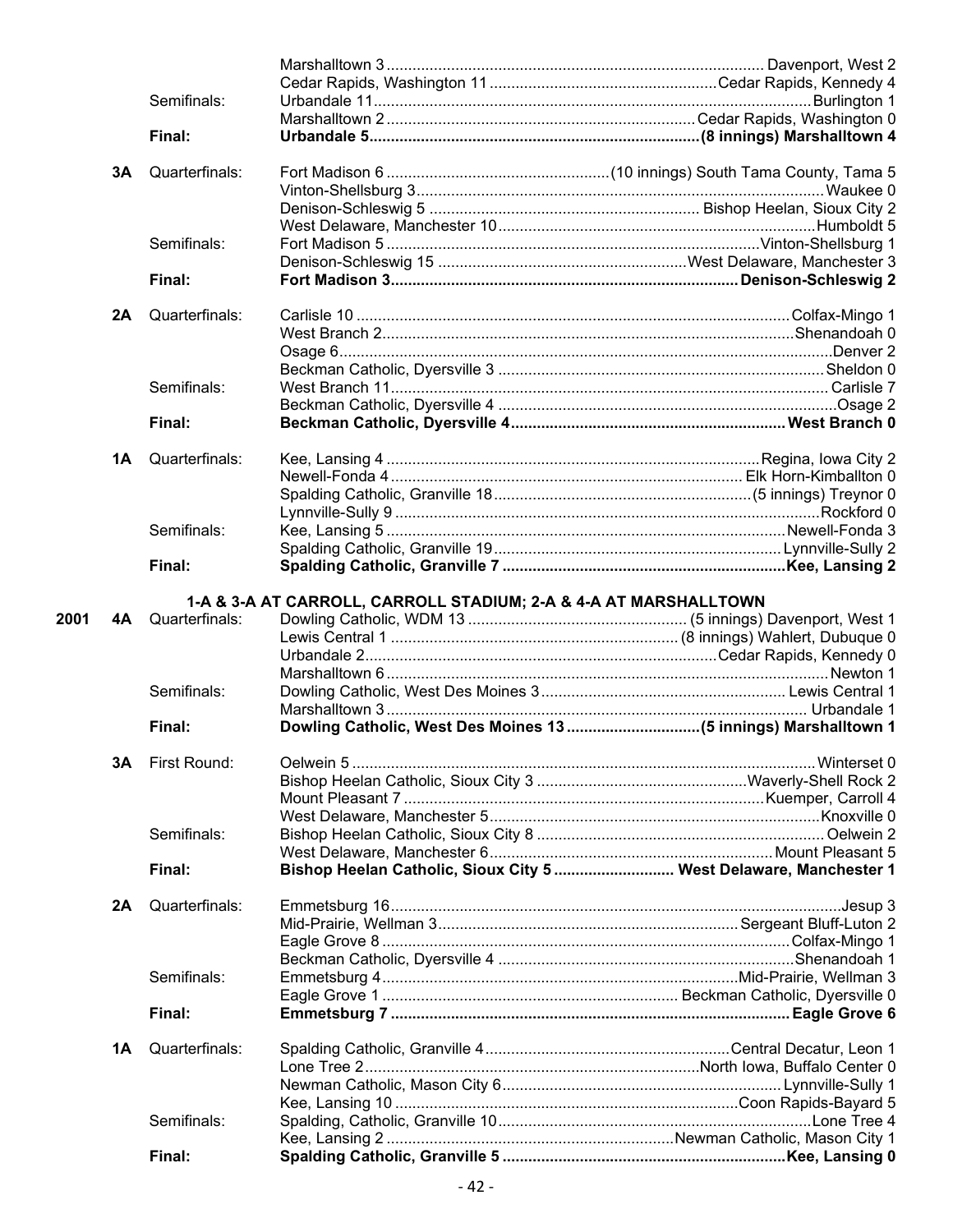|      |    |                | 1-A & 3-A AT CARROLL, CARROLL STADIUM; 2-A & 4-A AT MARSHALLTOWN |  |
|------|----|----------------|------------------------------------------------------------------|--|
| 2002 | 4A | Quarterfinals: |                                                                  |  |
|      |    |                |                                                                  |  |
|      |    |                |                                                                  |  |
|      |    |                |                                                                  |  |
|      |    | Semifinals:    |                                                                  |  |
|      |    |                |                                                                  |  |
|      |    | Final:         |                                                                  |  |
|      |    |                |                                                                  |  |
|      | 3A | Quarterfinals: |                                                                  |  |
|      |    |                |                                                                  |  |
|      |    |                |                                                                  |  |
|      |    |                |                                                                  |  |
|      |    |                |                                                                  |  |
|      |    | Semifinals:    |                                                                  |  |
|      |    |                |                                                                  |  |
|      |    | Final:         |                                                                  |  |
|      | 2A | Quarterfinals: |                                                                  |  |
|      |    |                |                                                                  |  |
|      |    |                |                                                                  |  |
|      |    |                |                                                                  |  |
|      |    |                |                                                                  |  |
|      |    | Semifinals:    |                                                                  |  |
|      |    |                |                                                                  |  |
|      |    | Final:         |                                                                  |  |
|      |    |                |                                                                  |  |
|      | 1A | Quarterfinals: |                                                                  |  |
|      |    |                |                                                                  |  |
|      |    |                |                                                                  |  |
|      |    |                |                                                                  |  |
|      |    | Semifinals:    |                                                                  |  |
|      |    |                |                                                                  |  |
|      |    | Final:         |                                                                  |  |
|      |    |                |                                                                  |  |
| 2003 | 4A | Quarterfinals: | 1-A & 3-A AT CARROLL, CARROLL STADIUM; 2-A & 4-A AT MARSHALLTOWN |  |
|      |    |                |                                                                  |  |
|      |    |                |                                                                  |  |
|      |    |                |                                                                  |  |
|      |    |                |                                                                  |  |
|      |    | Semifinals:    |                                                                  |  |
|      |    |                |                                                                  |  |
|      |    | Final:         |                                                                  |  |
|      | 3A | Quarterfinals: |                                                                  |  |
|      |    |                |                                                                  |  |
|      |    |                |                                                                  |  |
|      |    |                |                                                                  |  |
|      |    |                |                                                                  |  |
|      |    | Semifinals:    |                                                                  |  |
|      |    |                |                                                                  |  |
|      |    | Final:         |                                                                  |  |
|      | 2A | Quarterfinals: |                                                                  |  |
|      |    |                |                                                                  |  |
|      |    |                |                                                                  |  |
|      |    |                |                                                                  |  |
|      |    |                |                                                                  |  |
|      |    | Semifinals:    |                                                                  |  |
|      |    |                |                                                                  |  |
|      |    | Final:         |                                                                  |  |
|      |    |                |                                                                  |  |
|      | 1A | Quarterfinals: |                                                                  |  |
|      |    |                |                                                                  |  |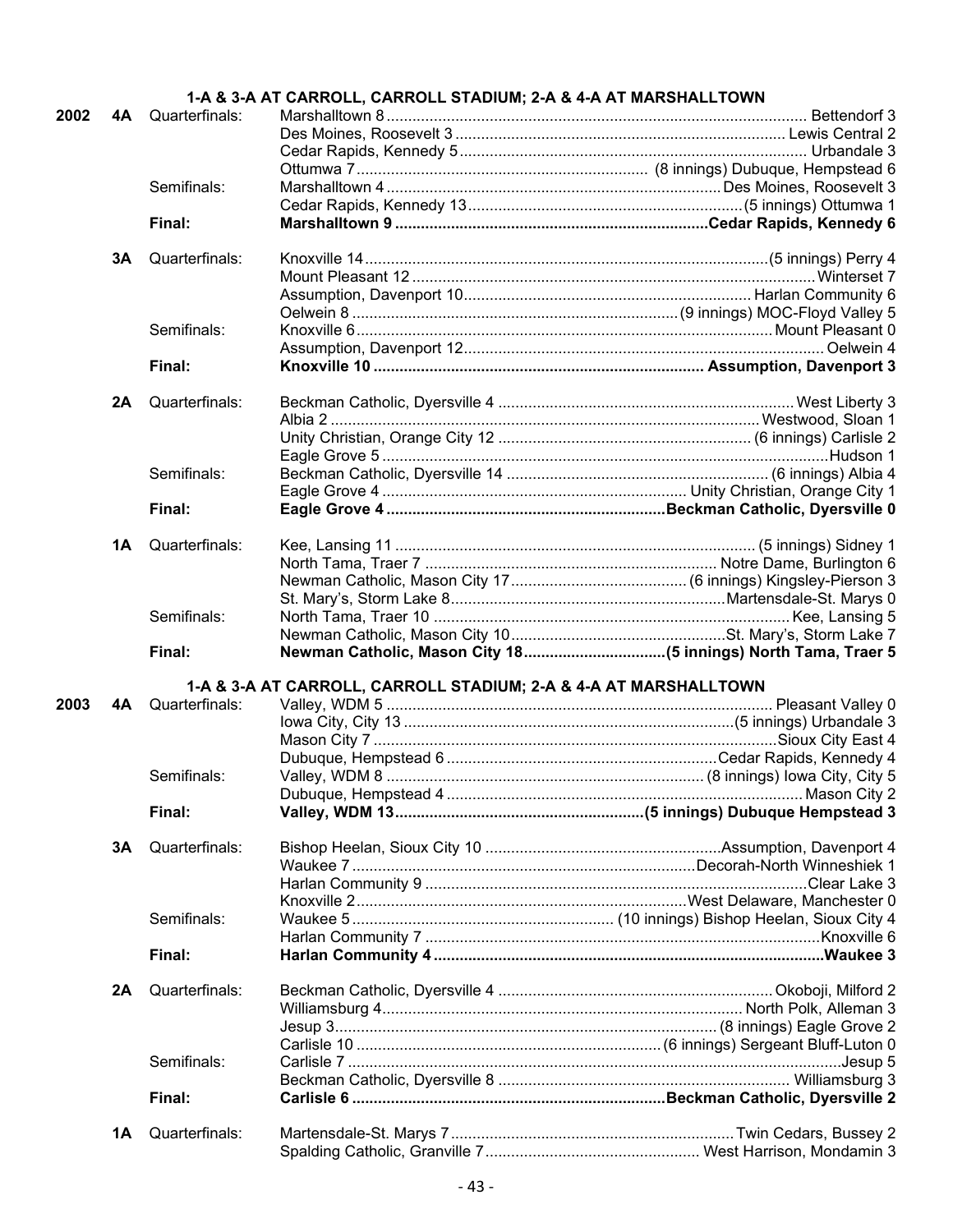|      |    | Semifinals:    |                                                                                |  |
|------|----|----------------|--------------------------------------------------------------------------------|--|
|      |    |                |                                                                                |  |
|      |    | Final:         |                                                                                |  |
|      |    |                |                                                                                |  |
|      |    |                | 1-A & 3-A AT CARROLL, CARROLL STADIUM; 2-A & 4-A AT MARSHALLTOWN               |  |
| 2004 | 4A | Quarterfinals: |                                                                                |  |
|      |    |                |                                                                                |  |
|      |    |                |                                                                                |  |
|      |    |                |                                                                                |  |
|      |    | Semifinals:    |                                                                                |  |
|      |    |                |                                                                                |  |
|      |    | Final:         |                                                                                |  |
|      |    | Quarterfinals: |                                                                                |  |
|      | 3Α |                |                                                                                |  |
|      |    |                |                                                                                |  |
|      |    |                |                                                                                |  |
|      |    |                |                                                                                |  |
|      |    | Semifinals:    |                                                                                |  |
|      |    |                |                                                                                |  |
|      |    | Final:         |                                                                                |  |
|      | 2A | Quarterfinals: |                                                                                |  |
|      |    |                |                                                                                |  |
|      |    |                |                                                                                |  |
|      |    |                |                                                                                |  |
|      |    | Semifinals:    |                                                                                |  |
|      |    |                |                                                                                |  |
|      |    |                |                                                                                |  |
|      |    | Final:         |                                                                                |  |
|      | 1A | Quarterfinals: |                                                                                |  |
|      |    |                |                                                                                |  |
|      |    |                |                                                                                |  |
|      |    |                |                                                                                |  |
|      |    | Semifinals:    |                                                                                |  |
|      |    |                |                                                                                |  |
|      |    | Final:         |                                                                                |  |
|      |    |                |                                                                                |  |
|      |    |                | ALL GAMES, ALL CLASSES PLAYED AT PRINCIPAL PARK - SEC TAYLOR FIELD, DES MOINES |  |
| 2005 | 4A | Quarterfinals: |                                                                                |  |
|      |    |                |                                                                                |  |
|      |    |                |                                                                                |  |
|      |    |                |                                                                                |  |
|      |    | Semifinals:    |                                                                                |  |
|      |    |                |                                                                                |  |
|      |    | Final:         |                                                                                |  |
|      |    | Quarterfinals: |                                                                                |  |
|      | 3A |                |                                                                                |  |
|      |    |                |                                                                                |  |
|      |    |                |                                                                                |  |
|      |    |                |                                                                                |  |
|      |    | Semifinals:    |                                                                                |  |
|      |    |                |                                                                                |  |
|      |    | Final:         |                                                                                |  |
|      | 2A | Quarterfinals: |                                                                                |  |
|      |    |                |                                                                                |  |
|      |    |                |                                                                                |  |
|      |    |                |                                                                                |  |
|      |    |                |                                                                                |  |
|      |    | Semifinals:    |                                                                                |  |
|      |    |                |                                                                                |  |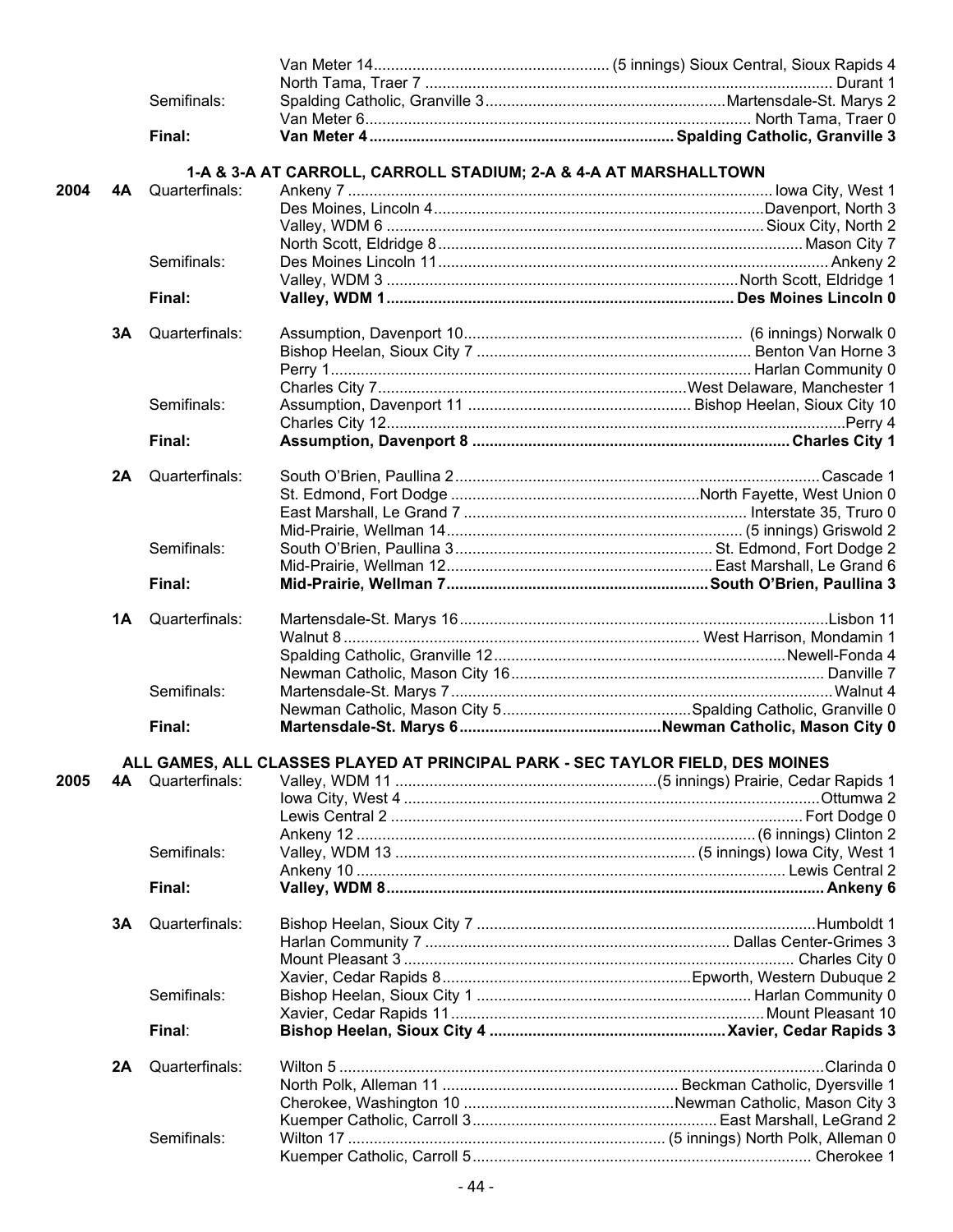|      |           | Final:         |                                                                                |  |
|------|-----------|----------------|--------------------------------------------------------------------------------|--|
|      | <b>1A</b> | Quarterfinals: |                                                                                |  |
|      |           |                |                                                                                |  |
|      |           |                |                                                                                |  |
|      |           |                |                                                                                |  |
|      |           | Semifinals:    |                                                                                |  |
|      |           |                |                                                                                |  |
|      |           | Final:         |                                                                                |  |
|      |           |                | ALL GAMES, ALL CLASSES PLAYED AT PRINCIPAL PARK - SEC TAYLOR FIELD, DES MOINES |  |
| 2006 | 4A –      | Quarterfinals: |                                                                                |  |
|      |           |                |                                                                                |  |
|      |           |                |                                                                                |  |
|      |           |                |                                                                                |  |
|      |           | Semifinals:    |                                                                                |  |
|      |           |                |                                                                                |  |
|      |           | Final:         |                                                                                |  |
|      |           |                |                                                                                |  |
|      | 3A        | Quarterfinals: |                                                                                |  |
|      |           |                |                                                                                |  |
|      |           |                |                                                                                |  |
|      |           |                |                                                                                |  |
|      |           | Semifinals:    |                                                                                |  |
|      |           |                |                                                                                |  |
|      |           | Final:         |                                                                                |  |
|      | 2A        | Quarterfinals: |                                                                                |  |
|      |           |                |                                                                                |  |
|      |           |                |                                                                                |  |
|      |           |                |                                                                                |  |
|      |           | Semifinals:    |                                                                                |  |
|      |           |                |                                                                                |  |
|      |           | Final:         |                                                                                |  |
|      | 1A        | Quarterfinals: |                                                                                |  |
|      |           |                |                                                                                |  |
|      |           |                |                                                                                |  |
|      |           |                |                                                                                |  |
|      |           | Semifinals:    |                                                                                |  |
|      |           |                |                                                                                |  |
|      |           |                |                                                                                |  |
|      |           | Final:         |                                                                                |  |
|      |           |                | ALL GAMES, ALL CLASSES PLAYED AT PRINCIPAL PARK - SEC TAYLOR FIELD, DES MOINES |  |
| 2007 | 4A        | Quarterfinals: |                                                                                |  |
|      |           |                |                                                                                |  |
|      |           |                |                                                                                |  |
|      |           |                |                                                                                |  |
|      |           | Semifinals:    |                                                                                |  |
|      |           |                |                                                                                |  |
|      |           | Final:         |                                                                                |  |
|      | 3A        | Quarterfinals: |                                                                                |  |
|      |           |                |                                                                                |  |
|      |           |                |                                                                                |  |
|      |           |                |                                                                                |  |
|      |           | Semifinals     |                                                                                |  |
|      |           |                |                                                                                |  |
|      |           | Final:         |                                                                                |  |
|      |           |                |                                                                                |  |
|      | 2A        | Quarterfinals: |                                                                                |  |
|      |           |                |                                                                                |  |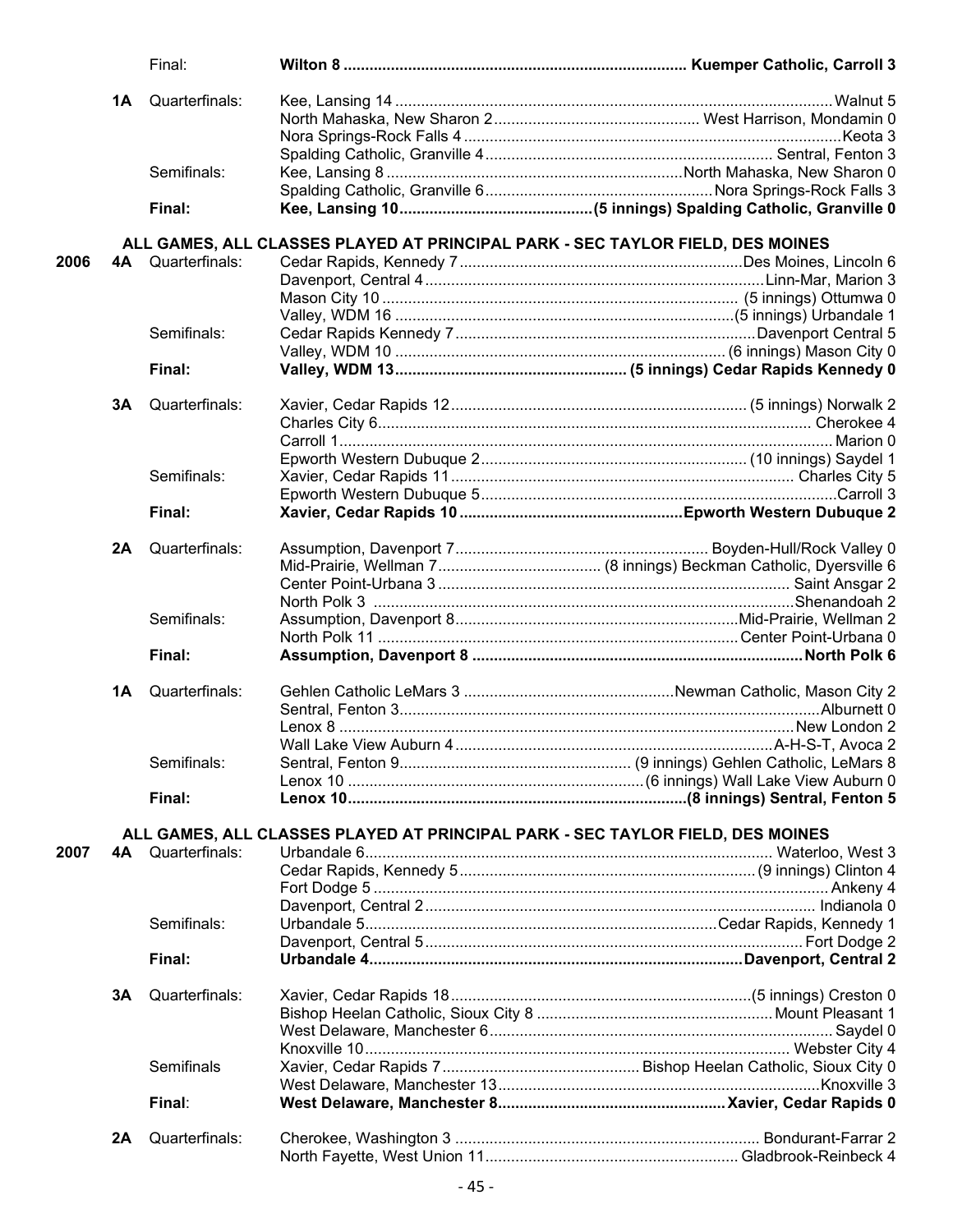| Semifinals:<br>Final:<br>Quarterfinals:<br>1A<br>Semifinals<br>Final:<br>ALL GAMES, ALL CLASSES PLAYED AT PRINCIPAL PARK - SEC TAYLOR FIELD, DES MOINES<br>4A Quarterfinals:<br>2008<br><b>Semifinals</b><br>Final:<br>Quarterfinals:<br>3A<br>Semifinals<br>Final:<br>Quarterfinals:<br>2A<br>Semifinals<br>Final:<br>Quarterfinals:<br>1Α<br>Iowa Mennonite School, Kalona 12  (5 innings) Gehlen Catholic, Le Mars 0<br>Semifinals<br>Final:<br>ALL GAMES, ALL CLASSES PLAYED AT PRINCIPAL PARK - SEC TAYLOR FIELD, DES MOINES<br>4A Quarterfinals:<br>Semifinals<br>Final:<br>Quarterfinals:<br>3A<br>Semifinals |  |  |  |
|----------------------------------------------------------------------------------------------------------------------------------------------------------------------------------------------------------------------------------------------------------------------------------------------------------------------------------------------------------------------------------------------------------------------------------------------------------------------------------------------------------------------------------------------------------------------------------------------------------------------|--|--|--|
|                                                                                                                                                                                                                                                                                                                                                                                                                                                                                                                                                                                                                      |  |  |  |
|                                                                                                                                                                                                                                                                                                                                                                                                                                                                                                                                                                                                                      |  |  |  |
|                                                                                                                                                                                                                                                                                                                                                                                                                                                                                                                                                                                                                      |  |  |  |
|                                                                                                                                                                                                                                                                                                                                                                                                                                                                                                                                                                                                                      |  |  |  |
|                                                                                                                                                                                                                                                                                                                                                                                                                                                                                                                                                                                                                      |  |  |  |
|                                                                                                                                                                                                                                                                                                                                                                                                                                                                                                                                                                                                                      |  |  |  |
|                                                                                                                                                                                                                                                                                                                                                                                                                                                                                                                                                                                                                      |  |  |  |
|                                                                                                                                                                                                                                                                                                                                                                                                                                                                                                                                                                                                                      |  |  |  |
|                                                                                                                                                                                                                                                                                                                                                                                                                                                                                                                                                                                                                      |  |  |  |
|                                                                                                                                                                                                                                                                                                                                                                                                                                                                                                                                                                                                                      |  |  |  |
|                                                                                                                                                                                                                                                                                                                                                                                                                                                                                                                                                                                                                      |  |  |  |
|                                                                                                                                                                                                                                                                                                                                                                                                                                                                                                                                                                                                                      |  |  |  |
|                                                                                                                                                                                                                                                                                                                                                                                                                                                                                                                                                                                                                      |  |  |  |
|                                                                                                                                                                                                                                                                                                                                                                                                                                                                                                                                                                                                                      |  |  |  |
|                                                                                                                                                                                                                                                                                                                                                                                                                                                                                                                                                                                                                      |  |  |  |
|                                                                                                                                                                                                                                                                                                                                                                                                                                                                                                                                                                                                                      |  |  |  |
|                                                                                                                                                                                                                                                                                                                                                                                                                                                                                                                                                                                                                      |  |  |  |
|                                                                                                                                                                                                                                                                                                                                                                                                                                                                                                                                                                                                                      |  |  |  |
| 2009                                                                                                                                                                                                                                                                                                                                                                                                                                                                                                                                                                                                                 |  |  |  |
|                                                                                                                                                                                                                                                                                                                                                                                                                                                                                                                                                                                                                      |  |  |  |
|                                                                                                                                                                                                                                                                                                                                                                                                                                                                                                                                                                                                                      |  |  |  |
|                                                                                                                                                                                                                                                                                                                                                                                                                                                                                                                                                                                                                      |  |  |  |
|                                                                                                                                                                                                                                                                                                                                                                                                                                                                                                                                                                                                                      |  |  |  |
|                                                                                                                                                                                                                                                                                                                                                                                                                                                                                                                                                                                                                      |  |  |  |
|                                                                                                                                                                                                                                                                                                                                                                                                                                                                                                                                                                                                                      |  |  |  |
|                                                                                                                                                                                                                                                                                                                                                                                                                                                                                                                                                                                                                      |  |  |  |
|                                                                                                                                                                                                                                                                                                                                                                                                                                                                                                                                                                                                                      |  |  |  |
|                                                                                                                                                                                                                                                                                                                                                                                                                                                                                                                                                                                                                      |  |  |  |
|                                                                                                                                                                                                                                                                                                                                                                                                                                                                                                                                                                                                                      |  |  |  |
|                                                                                                                                                                                                                                                                                                                                                                                                                                                                                                                                                                                                                      |  |  |  |
|                                                                                                                                                                                                                                                                                                                                                                                                                                                                                                                                                                                                                      |  |  |  |
|                                                                                                                                                                                                                                                                                                                                                                                                                                                                                                                                                                                                                      |  |  |  |
|                                                                                                                                                                                                                                                                                                                                                                                                                                                                                                                                                                                                                      |  |  |  |
|                                                                                                                                                                                                                                                                                                                                                                                                                                                                                                                                                                                                                      |  |  |  |
|                                                                                                                                                                                                                                                                                                                                                                                                                                                                                                                                                                                                                      |  |  |  |
|                                                                                                                                                                                                                                                                                                                                                                                                                                                                                                                                                                                                                      |  |  |  |
|                                                                                                                                                                                                                                                                                                                                                                                                                                                                                                                                                                                                                      |  |  |  |
|                                                                                                                                                                                                                                                                                                                                                                                                                                                                                                                                                                                                                      |  |  |  |
|                                                                                                                                                                                                                                                                                                                                                                                                                                                                                                                                                                                                                      |  |  |  |
|                                                                                                                                                                                                                                                                                                                                                                                                                                                                                                                                                                                                                      |  |  |  |
|                                                                                                                                                                                                                                                                                                                                                                                                                                                                                                                                                                                                                      |  |  |  |
|                                                                                                                                                                                                                                                                                                                                                                                                                                                                                                                                                                                                                      |  |  |  |
|                                                                                                                                                                                                                                                                                                                                                                                                                                                                                                                                                                                                                      |  |  |  |
|                                                                                                                                                                                                                                                                                                                                                                                                                                                                                                                                                                                                                      |  |  |  |
|                                                                                                                                                                                                                                                                                                                                                                                                                                                                                                                                                                                                                      |  |  |  |
|                                                                                                                                                                                                                                                                                                                                                                                                                                                                                                                                                                                                                      |  |  |  |
|                                                                                                                                                                                                                                                                                                                                                                                                                                                                                                                                                                                                                      |  |  |  |
|                                                                                                                                                                                                                                                                                                                                                                                                                                                                                                                                                                                                                      |  |  |  |
|                                                                                                                                                                                                                                                                                                                                                                                                                                                                                                                                                                                                                      |  |  |  |
|                                                                                                                                                                                                                                                                                                                                                                                                                                                                                                                                                                                                                      |  |  |  |
|                                                                                                                                                                                                                                                                                                                                                                                                                                                                                                                                                                                                                      |  |  |  |
|                                                                                                                                                                                                                                                                                                                                                                                                                                                                                                                                                                                                                      |  |  |  |
|                                                                                                                                                                                                                                                                                                                                                                                                                                                                                                                                                                                                                      |  |  |  |
|                                                                                                                                                                                                                                                                                                                                                                                                                                                                                                                                                                                                                      |  |  |  |
|                                                                                                                                                                                                                                                                                                                                                                                                                                                                                                                                                                                                                      |  |  |  |
|                                                                                                                                                                                                                                                                                                                                                                                                                                                                                                                                                                                                                      |  |  |  |
|                                                                                                                                                                                                                                                                                                                                                                                                                                                                                                                                                                                                                      |  |  |  |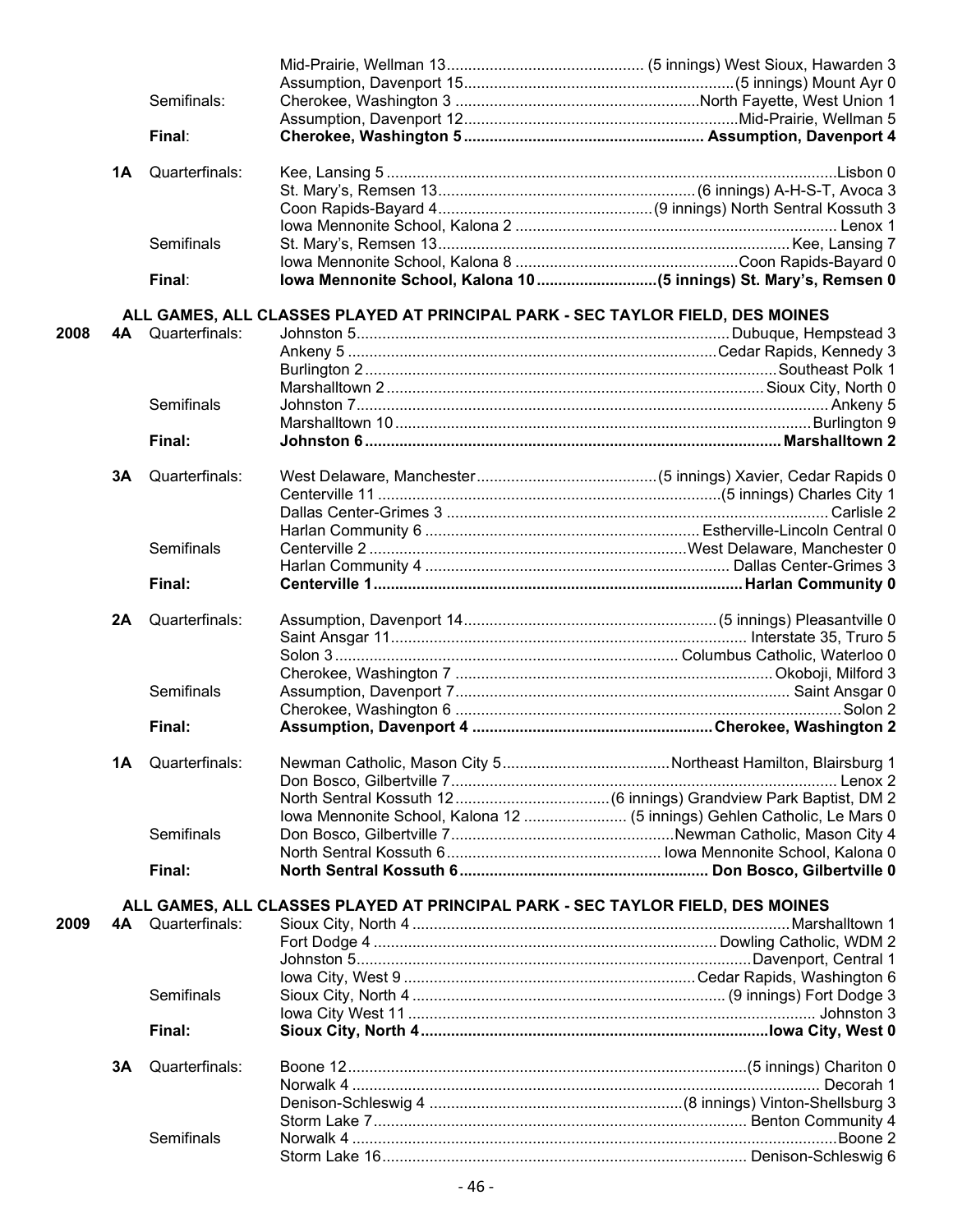|      |    | Final:                   |                                                                                |  |
|------|----|--------------------------|--------------------------------------------------------------------------------|--|
|      | 2A | Quarterfinals:           |                                                                                |  |
|      |    |                          |                                                                                |  |
|      |    |                          |                                                                                |  |
|      |    |                          |                                                                                |  |
|      |    | Semifinals               |                                                                                |  |
|      |    |                          |                                                                                |  |
|      |    | Final:                   |                                                                                |  |
|      |    |                          |                                                                                |  |
|      | 1Α | Quarterfinals:           |                                                                                |  |
|      |    |                          |                                                                                |  |
|      |    |                          |                                                                                |  |
|      |    | Semifinals               |                                                                                |  |
|      |    |                          |                                                                                |  |
|      |    | Final:                   |                                                                                |  |
|      |    |                          | ALL GAMES, ALL CLASSES PLAYED AT PRINCIPAL PARK - SEC TAYLOR FIELD, DES MOINES |  |
| 2010 |    | 4A Quarterfinals:        |                                                                                |  |
|      |    |                          |                                                                                |  |
|      |    |                          |                                                                                |  |
|      |    |                          |                                                                                |  |
|      |    | Semifinals:              |                                                                                |  |
|      |    |                          |                                                                                |  |
|      |    | Final:                   |                                                                                |  |
|      |    |                          |                                                                                |  |
|      | 3A | Quarterfinals:           |                                                                                |  |
|      |    |                          |                                                                                |  |
|      |    |                          |                                                                                |  |
|      |    |                          |                                                                                |  |
|      |    | Semifinals               |                                                                                |  |
|      |    |                          |                                                                                |  |
|      |    | Final:                   |                                                                                |  |
|      | 2A | Quarterfinals:           |                                                                                |  |
|      |    |                          |                                                                                |  |
|      |    |                          |                                                                                |  |
|      |    |                          |                                                                                |  |
|      |    | Semifinals               |                                                                                |  |
|      |    |                          |                                                                                |  |
|      |    | Final:                   |                                                                                |  |
|      | 1Α | Quarterfinals:           |                                                                                |  |
|      |    |                          |                                                                                |  |
|      |    |                          |                                                                                |  |
|      |    |                          |                                                                                |  |
|      |    | Semifinals               |                                                                                |  |
|      |    |                          |                                                                                |  |
|      |    | Final:                   |                                                                                |  |
|      |    |                          | ALL GAMES, ALL CLASSES PLAYED AT PRINCIPAL PARK - SEC TAYLOR FIELD, DES MOINES |  |
| 2011 |    | <b>4A</b> Quarterfinals: |                                                                                |  |
|      |    |                          |                                                                                |  |
|      |    |                          |                                                                                |  |
|      |    |                          |                                                                                |  |
|      |    | Semifinals:              |                                                                                |  |
|      |    |                          |                                                                                |  |
|      |    | Final:                   |                                                                                |  |
|      |    |                          |                                                                                |  |
|      | 3A | Quarterfinals:           |                                                                                |  |
|      |    |                          |                                                                                |  |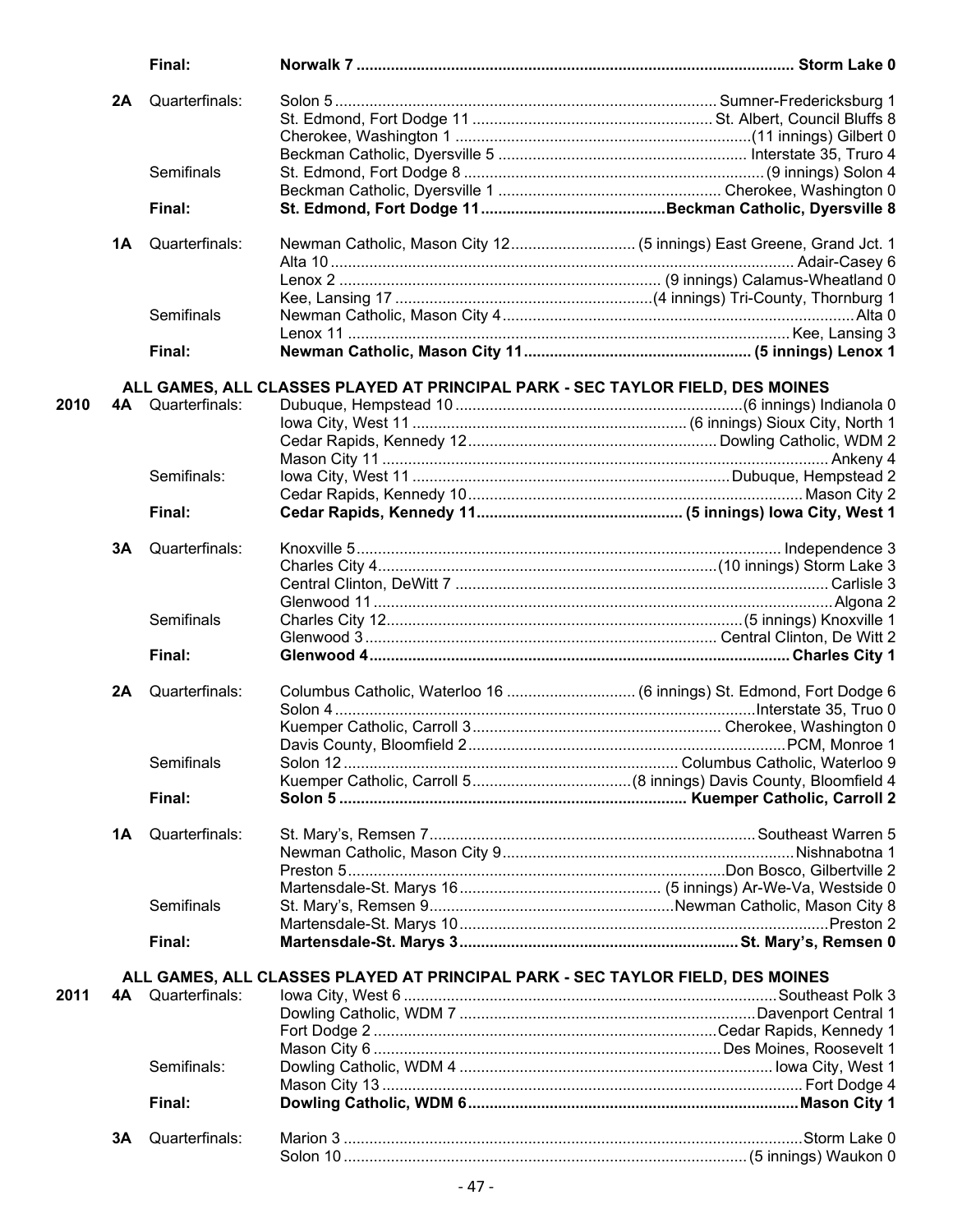|      |    | Semifinals        |                                                                                |  |
|------|----|-------------------|--------------------------------------------------------------------------------|--|
|      |    |                   |                                                                                |  |
|      |    | Final:            |                                                                                |  |
|      | 2A | Quarterfinals:    |                                                                                |  |
|      |    |                   |                                                                                |  |
|      |    |                   |                                                                                |  |
|      |    |                   |                                                                                |  |
|      |    | Semifinals        |                                                                                |  |
|      |    |                   |                                                                                |  |
|      |    | Final:            |                                                                                |  |
|      | 1Α | Quarterfinals:    |                                                                                |  |
|      |    |                   |                                                                                |  |
|      |    |                   |                                                                                |  |
|      |    |                   |                                                                                |  |
|      |    | Semifinals        |                                                                                |  |
|      |    |                   |                                                                                |  |
|      |    | Final:            |                                                                                |  |
|      |    |                   | ALL GAMES, ALL CLASSES PLAYED AT PRINCIPAL PARK - SEC TAYLOR FIELD, DES MOINES |  |
| 2012 |    | 4A Quarterfinals: |                                                                                |  |
|      |    |                   |                                                                                |  |
|      |    |                   |                                                                                |  |
|      |    |                   |                                                                                |  |
|      |    | Semifinals        |                                                                                |  |
|      |    |                   |                                                                                |  |
|      |    | Final:            |                                                                                |  |
|      | 3A | Quarterfinals:    |                                                                                |  |
|      |    |                   |                                                                                |  |
|      |    |                   |                                                                                |  |
|      |    |                   |                                                                                |  |
|      |    | Semifinals        |                                                                                |  |
|      |    |                   |                                                                                |  |
|      |    | Final:            |                                                                                |  |
|      | 2A | Quarterfinals:    |                                                                                |  |
|      |    |                   |                                                                                |  |
|      |    |                   |                                                                                |  |
|      |    |                   |                                                                                |  |
|      |    | <b>Semifinals</b> |                                                                                |  |
|      |    |                   |                                                                                |  |
|      |    | Final:            |                                                                                |  |
|      | 1Α | Quarterfinals:    |                                                                                |  |
|      |    |                   |                                                                                |  |
|      |    |                   |                                                                                |  |
|      |    |                   |                                                                                |  |
|      |    | Semifinals        |                                                                                |  |
|      |    |                   |                                                                                |  |
|      |    | Final:            |                                                                                |  |
|      |    |                   | ALL GAMES, ALL CLASSES PLAYED AT PRINCIPAL PARK - SEC TAYLOR FIELD, DES MOINES |  |
|      |    |                   |                                                                                |  |
| 2013 |    | 4A Quarterfinals: |                                                                                |  |

| Semifinals |                          |
|------------|--------------------------|
|            | <b>J 4A</b> Quancimiais. |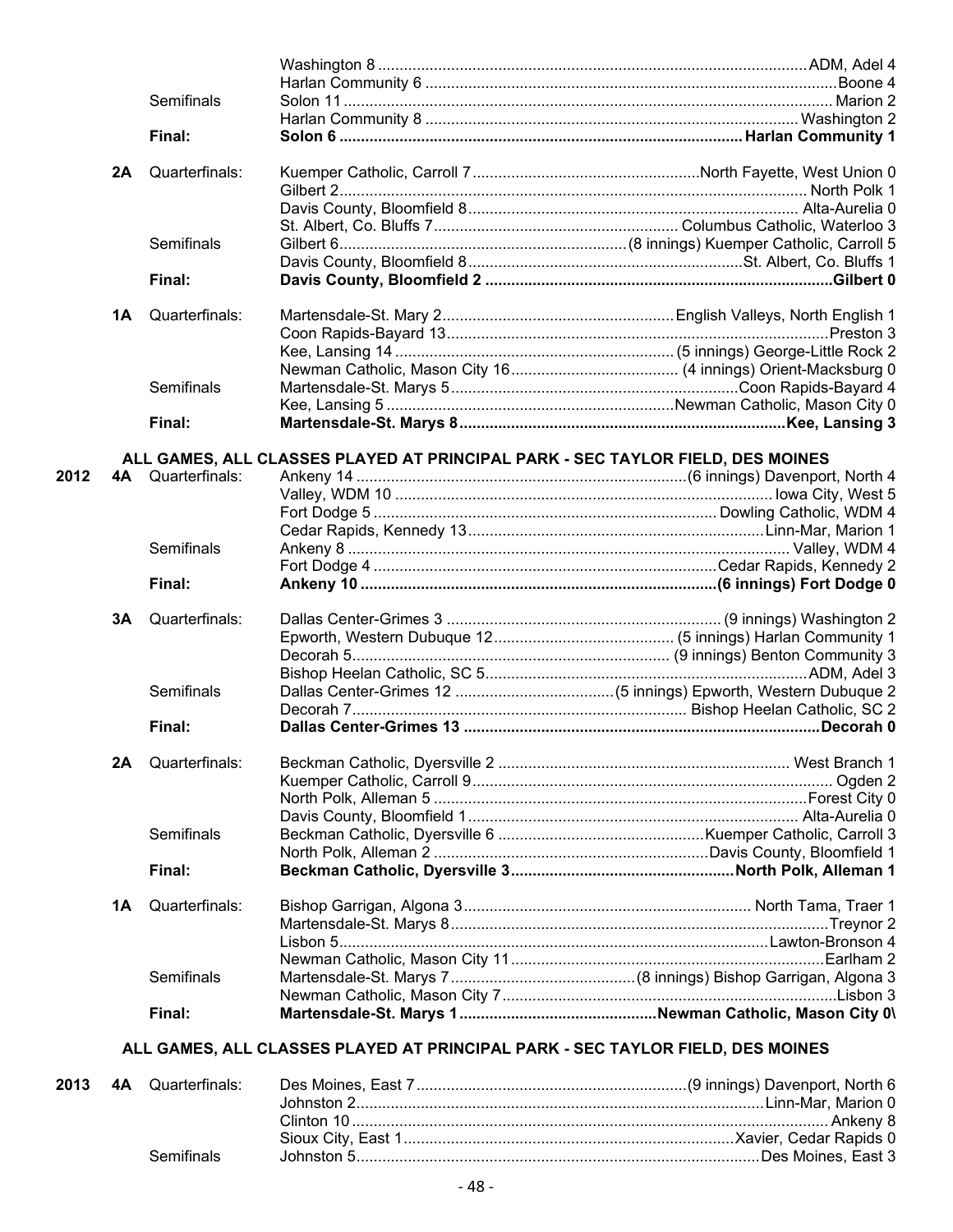|      |    | Final:            |                                                                                |                                                                          |
|------|----|-------------------|--------------------------------------------------------------------------------|--------------------------------------------------------------------------|
|      | 3A | Quarterfinals     |                                                                                |                                                                          |
|      |    |                   |                                                                                |                                                                          |
|      |    |                   |                                                                                |                                                                          |
|      |    |                   |                                                                                |                                                                          |
|      |    | Semifinals        |                                                                                | Assumption, Davenport 7 (9 innings) Bishop Heelan Catholic, Sioux City 6 |
|      |    |                   |                                                                                |                                                                          |
|      |    | Final:            |                                                                                |                                                                          |
|      |    |                   |                                                                                |                                                                          |
|      | 2A | Quarterfinals:    |                                                                                |                                                                          |
|      |    |                   |                                                                                |                                                                          |
|      |    |                   |                                                                                |                                                                          |
|      |    |                   |                                                                                |                                                                          |
|      |    | Semifinals        |                                                                                |                                                                          |
|      |    |                   |                                                                                |                                                                          |
|      |    | Final:            |                                                                                |                                                                          |
|      |    |                   |                                                                                |                                                                          |
|      | 1A | Quarterfinals:    |                                                                                |                                                                          |
|      |    |                   |                                                                                |                                                                          |
|      |    |                   |                                                                                |                                                                          |
|      |    |                   |                                                                                |                                                                          |
|      |    | <b>Semifinals</b> |                                                                                |                                                                          |
|      |    |                   |                                                                                |                                                                          |
|      |    | Final:            |                                                                                |                                                                          |
|      |    |                   | ALL GAMES, ALL CLASSES PLAYED AT PRINCIPAL PARK - SEC TAYLOR FIELD, DES MOINES |                                                                          |
| 2014 |    | 4A Quarterfinals: |                                                                                |                                                                          |
|      |    |                   |                                                                                |                                                                          |
|      |    |                   |                                                                                |                                                                          |
|      |    |                   |                                                                                |                                                                          |
|      |    |                   |                                                                                |                                                                          |
|      |    | Semifinals        |                                                                                |                                                                          |
|      |    |                   |                                                                                |                                                                          |
|      |    | Final:            |                                                                                |                                                                          |
|      | 3A | Quarterfinals     |                                                                                |                                                                          |
|      |    |                   |                                                                                |                                                                          |
|      |    |                   |                                                                                |                                                                          |
|      |    |                   |                                                                                |                                                                          |
|      |    | Semifinals        |                                                                                |                                                                          |
|      |    |                   |                                                                                |                                                                          |
|      |    |                   |                                                                                |                                                                          |
|      |    | Final:            |                                                                                |                                                                          |
|      | 2A | Quarterfinals:    |                                                                                |                                                                          |
|      |    |                   |                                                                                |                                                                          |
|      |    |                   |                                                                                |                                                                          |
|      |    |                   |                                                                                |                                                                          |
|      |    | Semifinals        |                                                                                |                                                                          |
|      |    |                   |                                                                                |                                                                          |
|      |    | Final:            |                                                                                |                                                                          |
|      |    |                   |                                                                                |                                                                          |
|      | 1A | Quarterfinals:    |                                                                                |                                                                          |
|      |    |                   |                                                                                |                                                                          |
|      |    |                   |                                                                                |                                                                          |
|      |    |                   |                                                                                |                                                                          |
|      |    | Semifinals        |                                                                                |                                                                          |
|      |    |                   |                                                                                |                                                                          |
|      |    | Final:            |                                                                                |                                                                          |
|      |    |                   |                                                                                |                                                                          |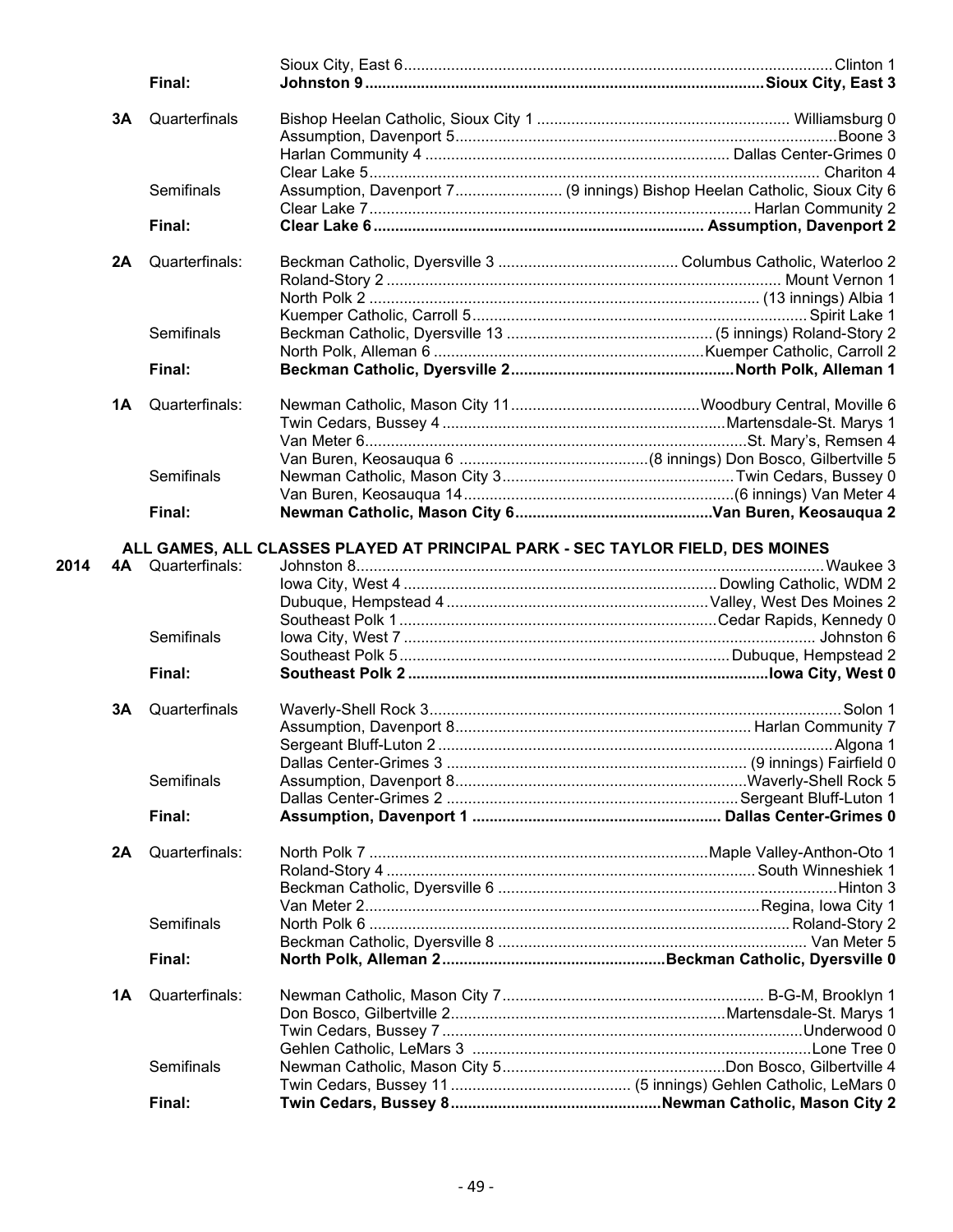|      |    |                          | ALL GAMES, ALL CLASSES PLAYED AT PRINCIPAL PARK - SEC TAYLOR FIELD, DES MOINES |                                                                    |
|------|----|--------------------------|--------------------------------------------------------------------------------|--------------------------------------------------------------------|
| 2015 |    | <b>4A</b> Quarterfinals: |                                                                                |                                                                    |
|      |    |                          |                                                                                |                                                                    |
|      |    |                          |                                                                                |                                                                    |
|      |    |                          |                                                                                |                                                                    |
|      |    | Semifinals:              |                                                                                |                                                                    |
|      |    |                          |                                                                                |                                                                    |
|      |    | Final:                   |                                                                                |                                                                    |
|      | 3Α | Quarterfinals:           |                                                                                |                                                                    |
|      |    |                          |                                                                                |                                                                    |
|      |    |                          |                                                                                |                                                                    |
|      |    |                          |                                                                                |                                                                    |
|      |    | Semifinals:              |                                                                                |                                                                    |
|      |    |                          |                                                                                |                                                                    |
|      |    | Finals:                  |                                                                                |                                                                    |
|      |    |                          |                                                                                |                                                                    |
|      | 2A | Quarterfinals:           |                                                                                |                                                                    |
|      |    |                          |                                                                                |                                                                    |
|      |    |                          |                                                                                |                                                                    |
|      |    |                          |                                                                                |                                                                    |
|      |    | Semifinals:              |                                                                                |                                                                    |
|      |    |                          |                                                                                |                                                                    |
|      |    | Finals:                  |                                                                                |                                                                    |
|      |    |                          |                                                                                |                                                                    |
|      | 1Α | Quarterfinals:           |                                                                                |                                                                    |
|      |    |                          |                                                                                |                                                                    |
|      |    |                          |                                                                                |                                                                    |
|      |    |                          |                                                                                |                                                                    |
|      |    | Semifinals:              |                                                                                | Newman Catholic, Mason City 11 (6 innings) Martensdale-St. Marys 1 |
|      |    | Final:                   |                                                                                |                                                                    |
|      |    |                          |                                                                                |                                                                    |
|      |    |                          |                                                                                |                                                                    |
|      |    |                          | ALL GAMES, ALL CLASSES PLAYED AT PRINCIPAL PARK - SEC TAYLOR FIELD, DES MOINES |                                                                    |
| 2016 | 4A | Quarterfinals:           |                                                                                |                                                                    |
|      |    |                          |                                                                                |                                                                    |
|      |    |                          |                                                                                |                                                                    |
|      |    |                          |                                                                                |                                                                    |
|      |    | Semifinals:              |                                                                                |                                                                    |
|      |    |                          |                                                                                |                                                                    |
|      |    | Finals:                  |                                                                                |                                                                    |
|      |    |                          |                                                                                |                                                                    |
|      | 3A | Quarterfinals:           |                                                                                |                                                                    |
|      |    |                          |                                                                                |                                                                    |
|      |    |                          |                                                                                |                                                                    |
|      |    |                          |                                                                                |                                                                    |
|      |    | Semifinals:              |                                                                                |                                                                    |
|      |    | Finals:                  |                                                                                |                                                                    |
|      |    |                          |                                                                                |                                                                    |
|      | 2A | Quarterfinals:           |                                                                                |                                                                    |
|      |    |                          |                                                                                |                                                                    |
|      |    |                          |                                                                                |                                                                    |
|      |    |                          |                                                                                |                                                                    |
|      |    | Semifinals:              |                                                                                |                                                                    |
|      |    |                          |                                                                                |                                                                    |
|      |    | <b>Finals:</b>           |                                                                                |                                                                    |
|      |    |                          |                                                                                |                                                                    |
|      | 1A | Quarterfinals:           |                                                                                |                                                                    |
|      |    |                          |                                                                                |                                                                    |
|      |    |                          |                                                                                |                                                                    |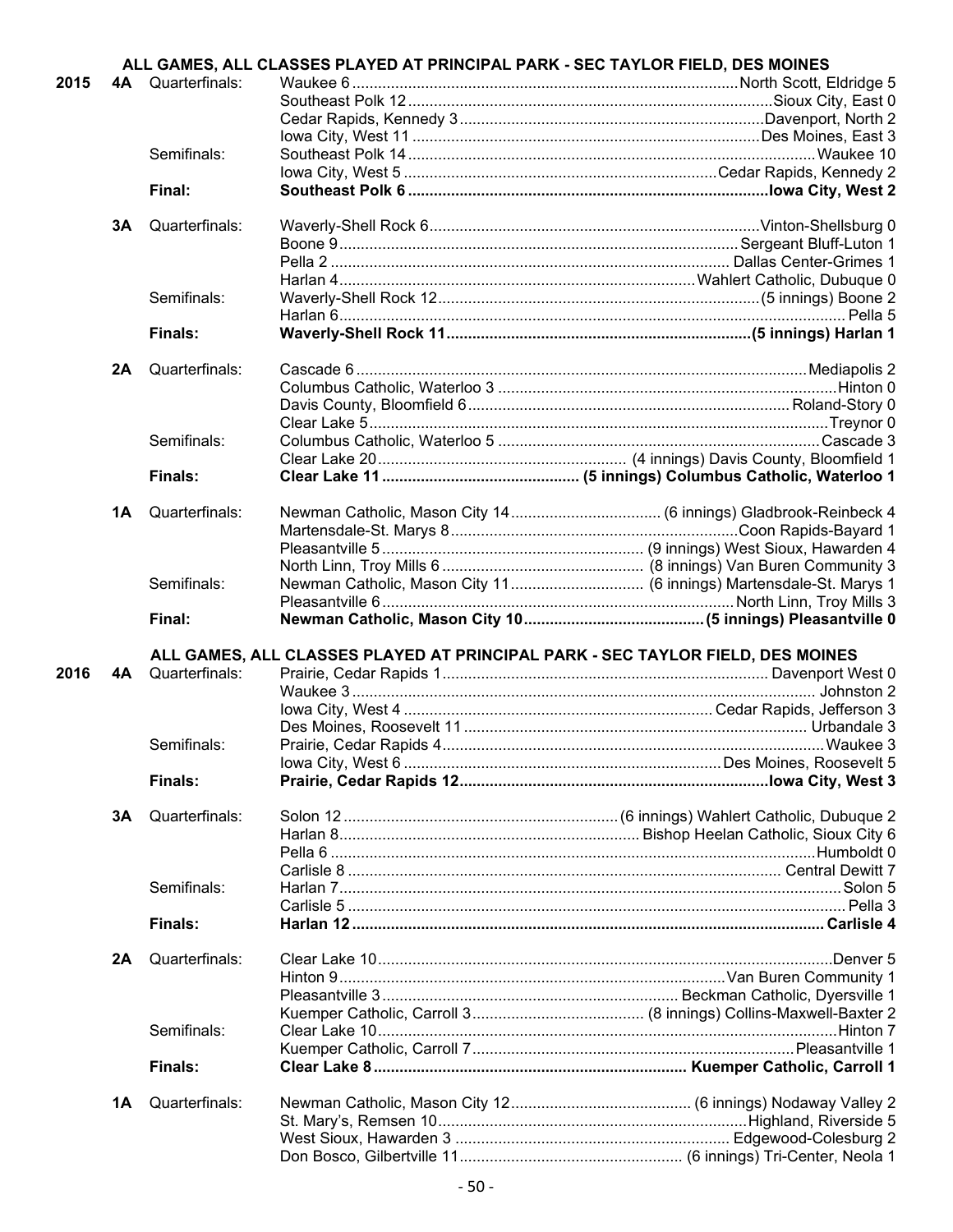|      |    | Semifinals:    |                                                                                |  |
|------|----|----------------|--------------------------------------------------------------------------------|--|
|      |    |                |                                                                                |  |
|      |    | <b>Finals:</b> |                                                                                |  |
|      |    |                |                                                                                |  |
|      |    |                | ALL GAMES, ALL CLASSES PLAYED AT PRINCIPAL PARK - SEC TAYLOR FIELD, DES MOINES |  |
| 2017 | 4A | Quarterfinals: |                                                                                |  |
|      |    |                |                                                                                |  |
|      |    |                |                                                                                |  |
|      |    |                |                                                                                |  |
|      |    | Semifinals:    |                                                                                |  |
|      |    |                |                                                                                |  |
|      |    |                |                                                                                |  |
|      |    | <b>Finals:</b> |                                                                                |  |
|      | 3A | Quarterfinals: |                                                                                |  |
|      |    |                |                                                                                |  |
|      |    |                |                                                                                |  |
|      |    |                |                                                                                |  |
|      |    | Semifinals:    |                                                                                |  |
|      |    |                |                                                                                |  |
|      |    |                |                                                                                |  |
|      |    | <b>Finals:</b> |                                                                                |  |
|      | 2A | Quarterfinals: |                                                                                |  |
|      |    |                |                                                                                |  |
|      |    |                |                                                                                |  |
|      |    |                |                                                                                |  |
|      |    | Semifinals:    |                                                                                |  |
|      |    |                |                                                                                |  |
|      |    | <b>Finals:</b> |                                                                                |  |
|      |    |                |                                                                                |  |
|      | 1A | Quarterfinals: |                                                                                |  |
|      |    |                |                                                                                |  |
|      |    |                |                                                                                |  |
|      |    |                |                                                                                |  |
|      |    | Semifinals:    |                                                                                |  |
|      |    |                |                                                                                |  |
|      |    | Finals:        |                                                                                |  |
|      |    |                | ALL GAMES, ALL CLASSES PLAYED AT PRINCIPAL PARK - SEC TAYLOR FIELD, DES MOINES |  |
| 2018 | 4A | Quarterfinals: |                                                                                |  |
|      |    |                |                                                                                |  |
|      |    |                |                                                                                |  |
|      |    |                |                                                                                |  |
|      |    | Semifinals:    |                                                                                |  |
|      |    |                |                                                                                |  |
|      |    |                |                                                                                |  |
|      |    | <b>Finals:</b> |                                                                                |  |
|      | 3A | Quarterfinals: |                                                                                |  |
|      |    |                |                                                                                |  |
|      |    |                |                                                                                |  |
|      |    |                |                                                                                |  |
|      |    | Semifinals:    |                                                                                |  |
|      |    |                |                                                                                |  |
|      |    | <b>Finals:</b> |                                                                                |  |
|      |    |                |                                                                                |  |
|      | 2A | Quarterfinals: |                                                                                |  |
|      |    |                |                                                                                |  |
|      |    |                |                                                                                |  |
|      |    |                |                                                                                |  |
|      |    | Semifinals:    |                                                                                |  |
|      |    |                |                                                                                |  |
|      |    | Finals:        |                                                                                |  |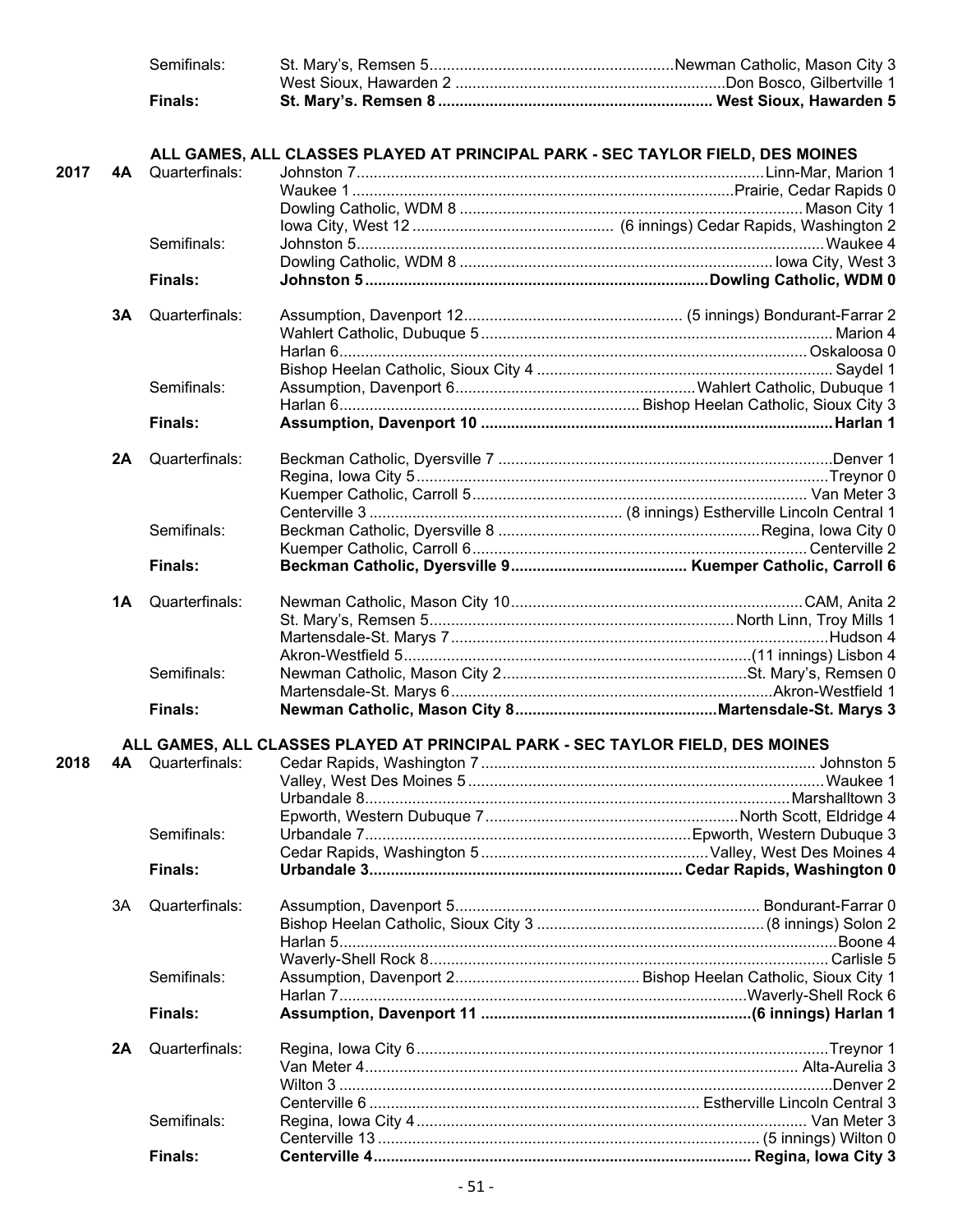|      |    | <b>1A</b> Quarterfinals: |                                                                                |  |
|------|----|--------------------------|--------------------------------------------------------------------------------|--|
|      |    |                          |                                                                                |  |
|      |    |                          |                                                                                |  |
|      |    |                          |                                                                                |  |
|      |    | Semifinals:              |                                                                                |  |
|      |    |                          |                                                                                |  |
|      |    | Finals:                  |                                                                                |  |
|      |    |                          | ALL GAMES, ALL CLASSES PLAYED AT PRINCIPAL PARK - SEC TAYLOR FIELD, DES MOINES |  |
| 2019 |    | <b>4A</b> Quarterfinals: |                                                                                |  |
|      |    |                          |                                                                                |  |
|      |    |                          |                                                                                |  |
|      |    |                          |                                                                                |  |
|      |    | Semifinals:              |                                                                                |  |
|      |    |                          |                                                                                |  |
|      |    | <b>Finals:</b>           |                                                                                |  |
|      | 3Α | Quarterfinals:           |                                                                                |  |
|      |    |                          |                                                                                |  |
|      |    |                          |                                                                                |  |
|      |    |                          |                                                                                |  |
|      |    |                          |                                                                                |  |
|      |    | Semifinals:              |                                                                                |  |
|      |    |                          |                                                                                |  |
|      |    | Finals:                  |                                                                                |  |
|      | 2A | Quarterfinals:           |                                                                                |  |
|      |    |                          |                                                                                |  |
|      |    |                          |                                                                                |  |
|      |    |                          |                                                                                |  |
|      |    | Semifinals:              |                                                                                |  |
|      |    |                          |                                                                                |  |
|      |    | Finals:                  |                                                                                |  |
|      |    |                          |                                                                                |  |
|      | 1Α | Quarterfinals:           |                                                                                |  |
|      |    |                          |                                                                                |  |
|      |    |                          |                                                                                |  |
|      |    |                          |                                                                                |  |
|      |    | Semifinals:              |                                                                                |  |
|      |    |                          |                                                                                |  |
|      |    | Finals:                  |                                                                                |  |
|      |    |                          | ALL GAMES, ALL CLASSES PLAYED AT PRINCIPAL PARK - SEC TAYLOR FIELD, DES MOINES |  |
| 2020 | 4A | Quarterfinals:           |                                                                                |  |
|      |    |                          |                                                                                |  |
|      |    |                          |                                                                                |  |
|      |    |                          |                                                                                |  |
|      |    | Semifinals:              |                                                                                |  |
|      |    |                          |                                                                                |  |
|      |    | Finals:                  |                                                                                |  |
|      |    |                          |                                                                                |  |
|      | 3A | Quarterfinals:           |                                                                                |  |
|      |    |                          |                                                                                |  |
|      |    |                          |                                                                                |  |
|      |    |                          |                                                                                |  |
|      |    | Semifinals:              |                                                                                |  |
|      |    |                          |                                                                                |  |
|      |    | Finals:                  |                                                                                |  |
|      | 2A | Quarterfinals:           |                                                                                |  |
|      |    |                          |                                                                                |  |
|      |    |                          |                                                                                |  |
|      |    |                          |                                                                                |  |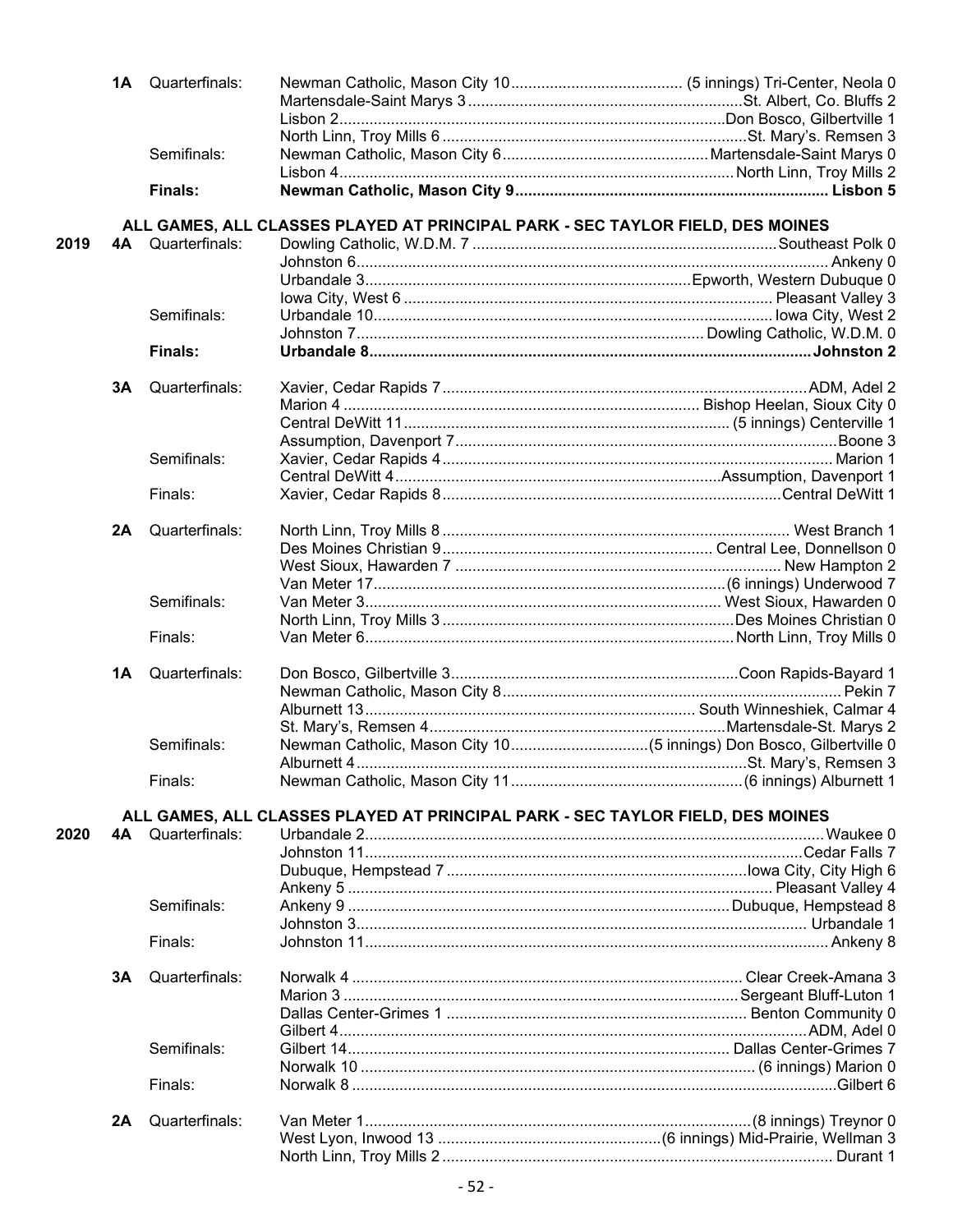| Semifinals:              |  |
|--------------------------|--|
|                          |  |
| Finals:                  |  |
|                          |  |
| <b>1A</b> Quarterfinals: |  |
|                          |  |
|                          |  |
|                          |  |
| Semifinals:              |  |
|                          |  |
| Finals:                  |  |
|                          |  |

#### **1A & 2A AT CARROLL, MERCHANTS PARK; 3A & 4A AT IOWA CITY, DUANE BANKS FIELD**

| 2021 |    | <b>4A</b> Quarterfinals: | Pleasant Valley 5 …………………………………………………………………………………………Ottumwa 1 |
|------|----|--------------------------|---------------------------------------------------------------|
|      |    |                          |                                                               |
|      |    |                          |                                                               |
|      |    |                          |                                                               |
|      |    | Semifinals:              |                                                               |
|      |    |                          |                                                               |
|      |    | Final:                   |                                                               |
|      | 3A | Quarterfinals:           |                                                               |
|      |    |                          |                                                               |
|      |    |                          |                                                               |
|      |    |                          |                                                               |
|      |    | Semifinals:              |                                                               |
|      |    |                          |                                                               |
|      |    | Final:                   |                                                               |
|      | 2A | Quarterfinals:           |                                                               |
|      |    |                          |                                                               |
|      |    |                          |                                                               |
|      |    |                          |                                                               |
|      |    | Semifinals:              |                                                               |
|      |    |                          |                                                               |
|      |    | Final:                   |                                                               |
|      | 1A | Quarterfinals:           |                                                               |
|      |    |                          |                                                               |
|      |    |                          |                                                               |
|      |    |                          |                                                               |
|      |    | Semifinals:              |                                                               |
|      |    |                          |                                                               |
|      |    | Final:                   |                                                               |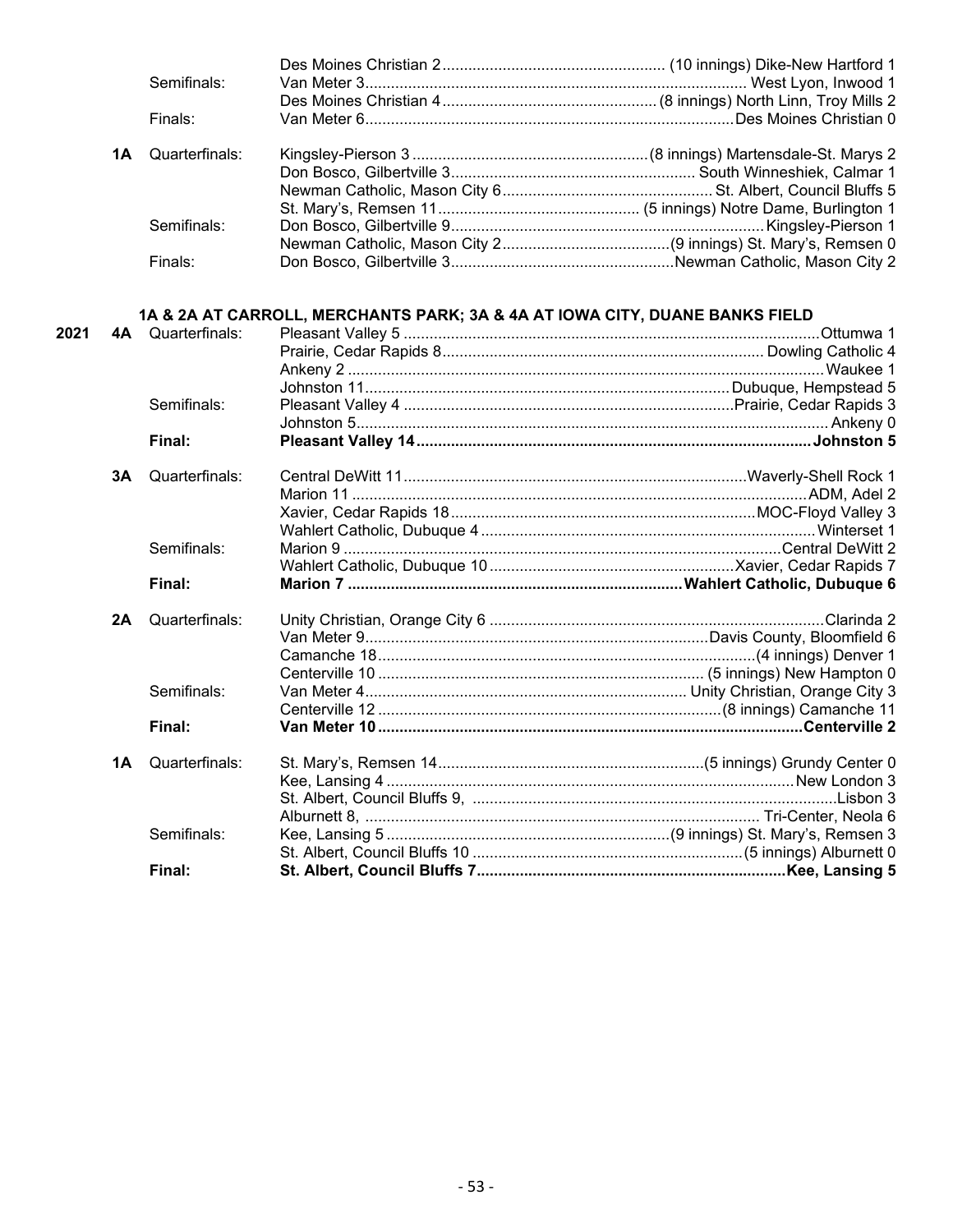## STATE SUMMER TOURNEY EXTRA INNING GAMES

| 1950 |  |
|------|--|
| 1963 |  |
| 1967 |  |
| 1970 |  |
| 1971 |  |
| 1972 |  |
| 1973 |  |
| 1974 |  |
| 1976 |  |
| 1978 |  |
| 1980 |  |
| 1982 |  |
| 1983 |  |
| 1984 |  |
| 1989 |  |
| 1990 |  |
| 1991 |  |
| 1992 |  |
| 1993 |  |
| 1997 |  |
| 2000 |  |
| 2001 |  |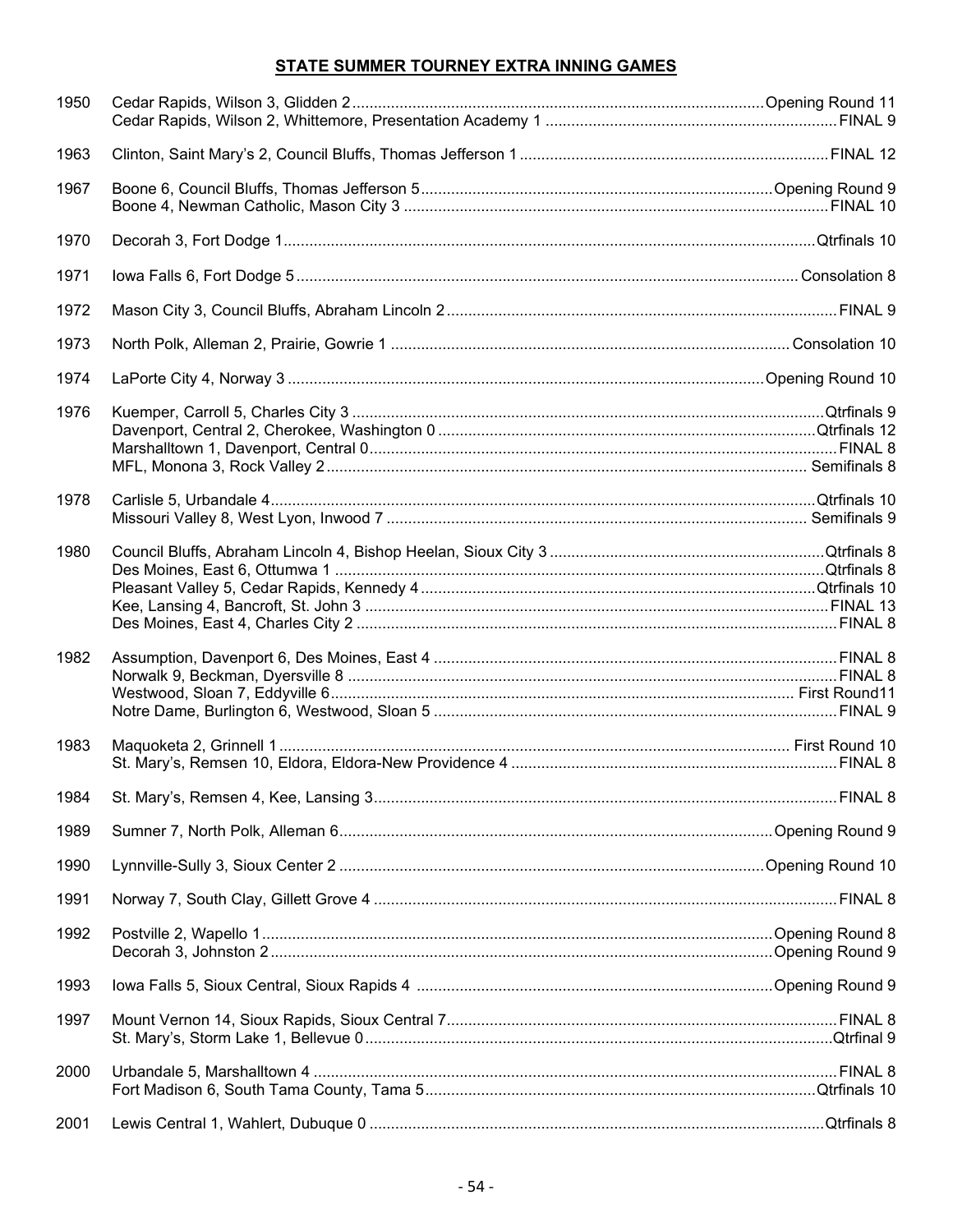| 2002 |  |
|------|--|
| 2003 |  |
| 2006 |  |
|      |  |
| 2007 |  |
| 2009 |  |
| 2010 |  |
| 2011 |  |
| 2012 |  |
| 2013 |  |
| 2014 |  |
| 2015 |  |
| 2016 |  |
| 2017 |  |
| 2018 |  |
| 2020 |  |
| 2021 |  |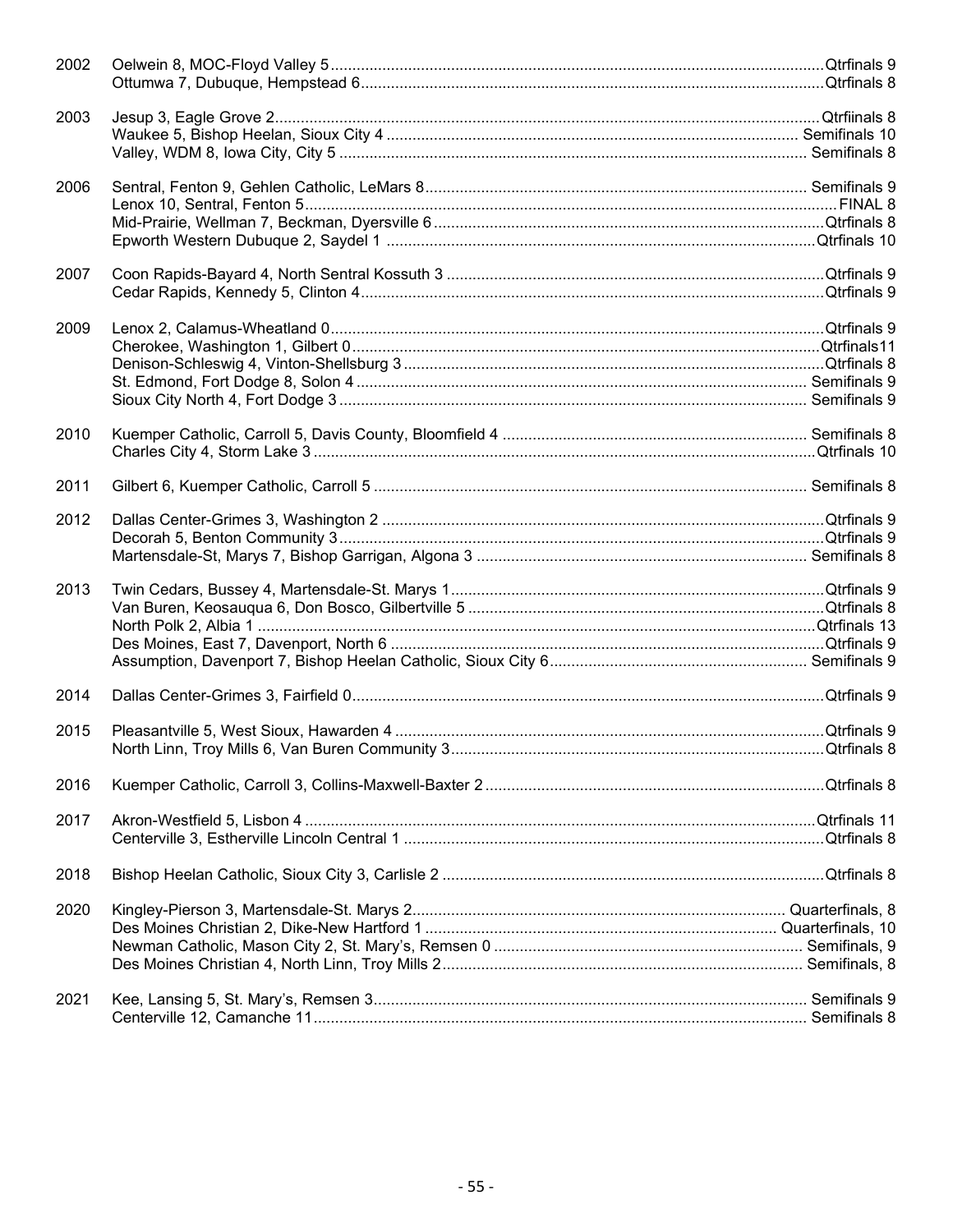## **LONGEST STATE SUMMER TOURNEY CHAMPIONSHIP - INNINGS**

1980.......................................Kee, Lansing 4 - Bancroft, St. John 3........................................................................13 innings

**LONGEST STATE SUMMER TOURNEY CHAMPIONSHIP - TIME**

*3 hours, 27 minutes*

1963.......................................Clinton St. Mary's 2, Council Bluffs, Thomas Jefferson............................................12 innings *3 hours, 40 minutes*

## **SUMMER STATE CHAMPIONSHIP GAME RECORDS**

*The first set of records is only for Summer Championship Games. Other listed records are for state tournament games.*

## **TOP HITTING PERFORMANCES**

## **Most Team Hits**

19 - Ankeny, 2012

**Most Team Hits (two teams)** 28 - Mount Vernon & Sioux Central, 1997

## **Most Individual Hits**

5 - Nick Gottilla, Assumption, Davenport, 2018 4 – by 13 players

## **Most Runs Batted In**

7 - Ron Foster, Dowling Catholic, WDM, 1988

## **Most Individual Triples**

2 - Bob Frieze, Co. Bluffs Thomas Jefferson, 1956 2 - Shaun McGuire, Sentral, Fenton, 2006

## **Most Individual Home Runs**

2 - T.J. Cataldo, Carlisle, 2003

- 2 Brian Wagner, Dubuque Hempstead, 2003
- 2 Jamie Pick, Gehlen Catholic, LeMars, 1995

## **Most Team Home Runs**

5 – Dowling Catholic, WDM, 2001

## **Most Team Runs, Game**

18 - Newman Catholic, Mason City, 2002 17 – Van Meter, 2019 16 - Co. Bluffs Thomas Jefferson, 1973

- 16 Kee, Lansing, 1986
- 16 St. Mary's, Storm Lake, 1993

## **Most Team Runs, One Inning**

14 - Newman Catholic, Mason City, 2002

## **Most Runs, Game (Two teams)**

24 - Exira (13) Corwith (11), 1951

## **TOP PITCHING PERFORMANCES – CHAMPIONSHIP GAME**

**MOST CHAMPIONSHIP GAME PITCHING VICTORIES, CAREER**

4 – Kip Peters, Kee, Lansing, 1989-92

## **Most Strike Outs (two teams)**

30 - Co. Bluffs, Thomas Jefferson (Drummond -15) vs. Williamsburg (Brockhus-15), 1962

- 2 Eric Van Brocklin, Kee, Lansing, 1990
- 2 Ron Foster, Dowling Catholic, WDM, 1988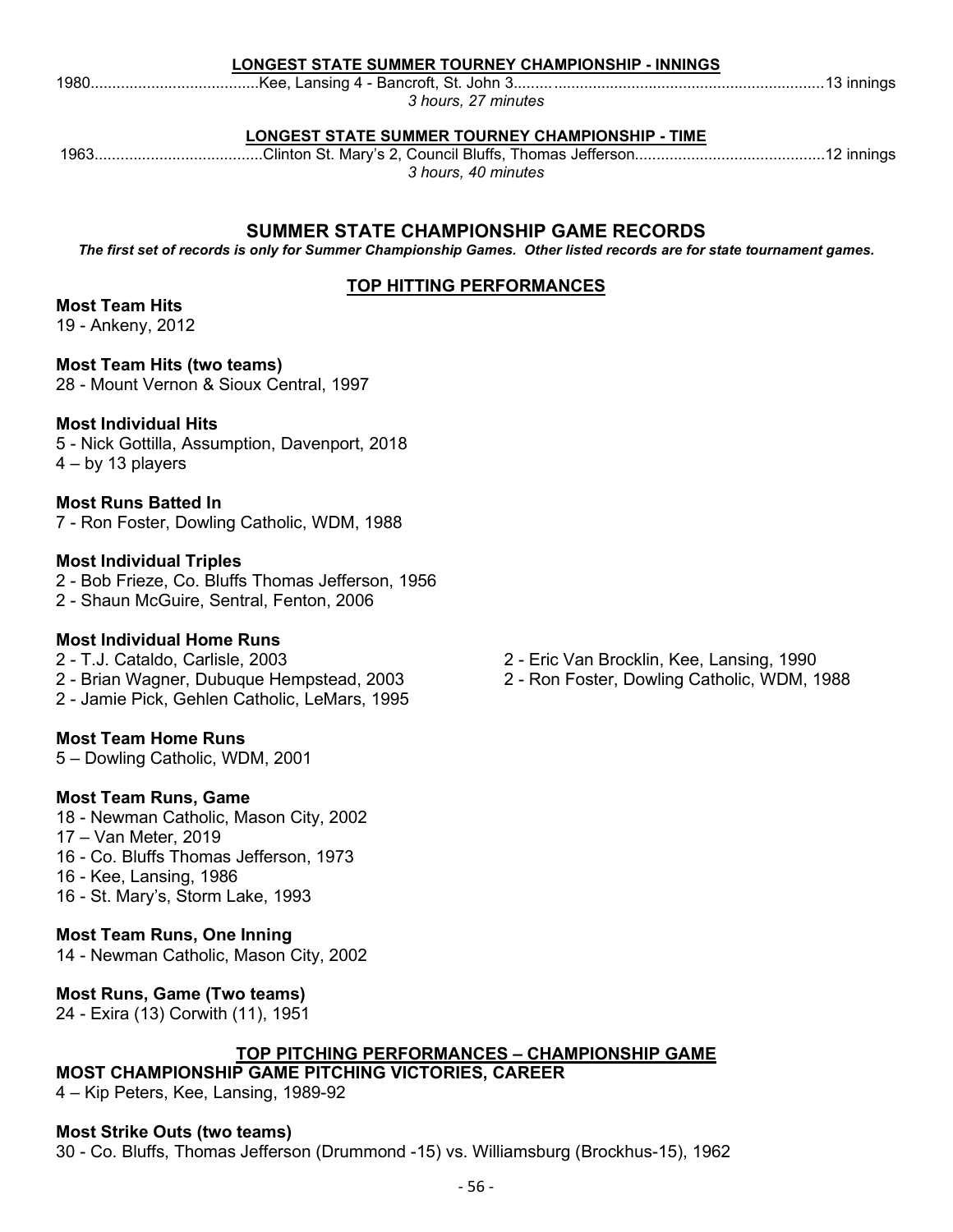## **NO-HITTERS**

Jack Mustapha, Boone, 1965 Greg Brecht, Norway, (5 innings) 1983 Jason Flach, Assumption, Davenport, 1992 JD Nielsen, Martensdale-St. Marys, 2012 Joey Verstegen, Newman Catholic, Mason City, (5 innings) 2015

#### **ONE-HITTERS**

Jack Nora, Dubuque, 1954 Bill Drummond, Co. Bluffs, Thomas Jefferson, 1960 Russ Larson, Burlington, (Lost) 1974 John Young, Davenport, Central, 1979 Greg Brecht, Norway, 1984 Corey Jansen, Lynnville-Sully, (5 innings) 1988

#### **STRIKEOUTS BY A PITCHER**

- 15 Ed Watt, Iowa City, (lost) 1959 15 - Bill Drummond, Co. Bluffs, T. Jefferson, 1962
- 15 Lloyd Brockshus, Williamsburg, (lost) 1962
- 15 Bob Bentley, Clinton, St Mary's, 1963
- 15 Steve Fink, Kee, Lansing, 1973
- 15 Tom Giles, Co. Bluffs, T. Jefferson, 1993
- 14 Jack Nora, Dubuque, 1954
- 14 John A. Warner, North Polk, (lost) 1998

Tom Giles, Co. Bluffs, Thomas Jefferson, 1993 Bill Zenk, Vinton, Washington, (6 innings) 1998 Alex Budden, Spalding Catholic, Granville, 2001 Jay Schmidt, Centerville, 2008 Dean McArdle, Sioux City North, 2009

- 13 Ron Reifert, Muscatine, 1958
- 13 Tom Mullen, Davenport, Central, (lost) 1976
- 13 Tom Imhoff, Kee, Lansing, 1980
- 13 Pat Heiderscheit, Kee, Lansing, (lost) 1984
- 13 Matt Dermody, Norwalk, 2009
- 13 Tyler Peyton, Dallas Center-Grimes, 2012
- 13 Trenton Wallace, Assumption, D'port, 2017
- 13 Jake Dreyer, Johnston, 2017
- 13 Luke Llewellyn, Urbandale, 2018

#### **LONGEST STATE SUMMER CHAMPIONSHIP GAME, INNINGS**

13 Innings - Kee, Lansing, 4 - Bancroft, St John's 3, 1980 (3 hours, 27 minutes)

#### **LONGEST STATE SUMMER CHAMPIONSHIP GAME, TIME**

12 Innings - Clinton St. Mary's 2, Council Bluffs, Thomas Jefferson 1 -- 1963 (3 hours, 40 minutes)

## **OTHER SUMMER STATE TOURNAMENT RECORDS**

#### **MOST HITS IN A TOURNAMENT SERIES, TEAM**

42 – Southeast Polk, 2015 42 – St. Edmond, Fort Dodge, 2009

#### **MOST RUNS IN A TOURNAMENT GAME, TEAM**

20 – Clear Lake, 2015 19 – Spalding Catholic, Granville, 2000

#### **MOST RUNS IN A TOURNAMENT SERIES, TEAM**

44 – Spalding Catholic, Granville, 2000

#### **MOST HOME RUNS BY A TEAM IN A TOURNAMENT**

5 – Dowling Catholic, WDM, 2001

#### **MOST HOME RUNS BY A TEAM IN A TOURNAMENT**

8 – Dowling Catholic, WDM, 2001

#### **MOST TOTAL HOME RUNS BY ALL TEAMS IN A TOURNAMENT AT PRINCIPAL PARK**

11 – 2007 by a combined 5 teams, including 2 by Urbandale's Jared Norris in his first two at-bats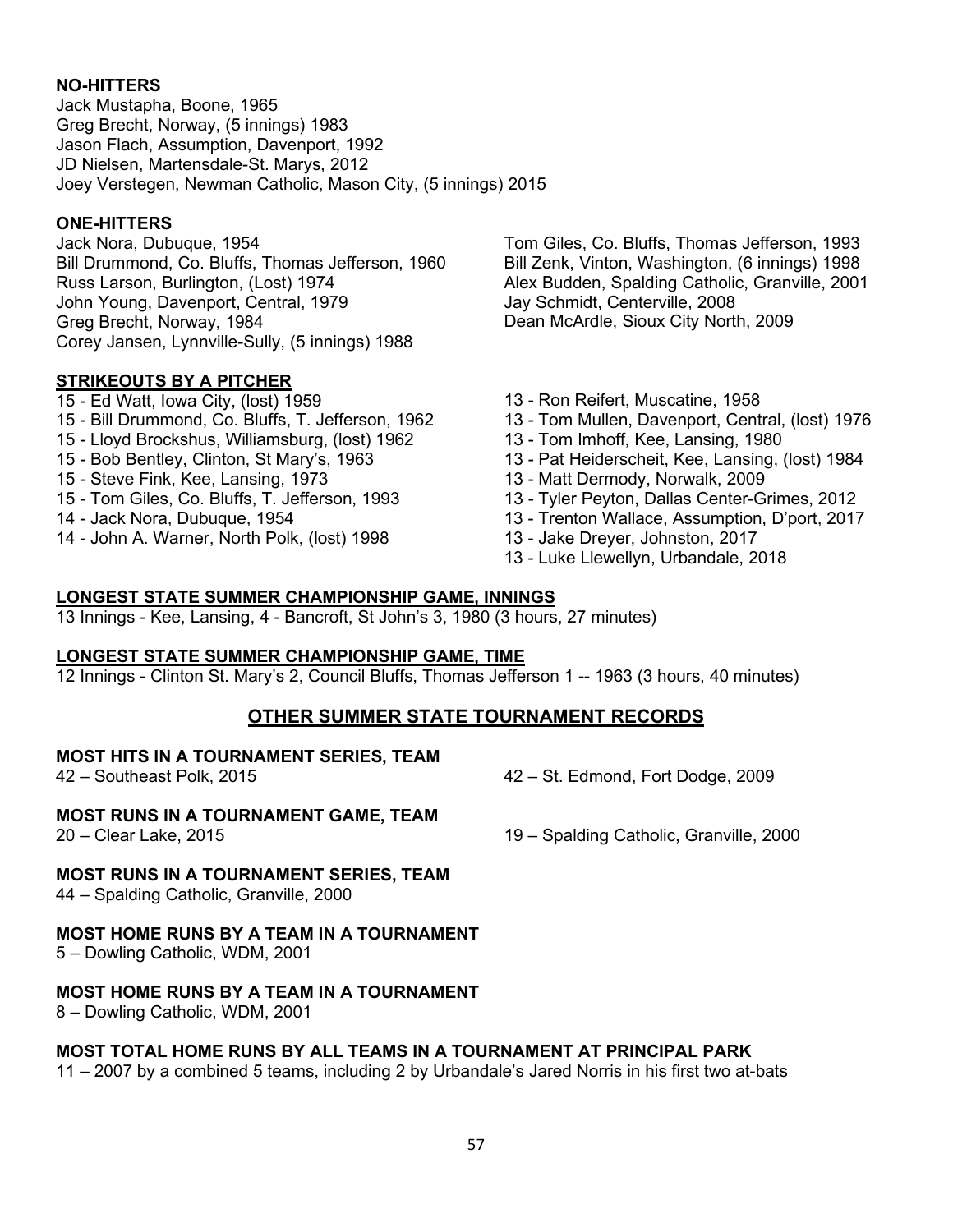## **INSIDE THE PARK HOME RUN BY AN INDIVIDUAL IN A TOURNEY GAME**

Brady Kauzlarich, Centerville vs. Camanche, July 28, 2021 (semifinals) Hunter Dekkers, West Sioux, Hawarden vs. New Hampton, July 27, 2019 (quarterfinals) Trenton Wallace, Assumption, Davenport vs. Bondurant-Farrar, July 25, 2017(quarterfinals) Jared McIntosh, Assumption, Davenport vs. Pleasantville, July 18, 2008(quarterfinals) Willie Argo, Assumption, Davenport vs. Mount Ayr, July 21, 2007 (quarterfinals) Greg Martin, Dubuque, Hempstead vs. Burlington, August 14, 1974 (championship; ppd 2 weeks due to rain)

## **MOST PITCHING VICTORIES IN A SINGLE TOURNAMENT SERIES**

3 – Ethan Westphal, Martensdale-St. Marys, 2011

3 – Jordan Duffy, Kee, Lansing, 2005

- 3 Ethan Westphal, Martensdale-St. Marys, 2010
- 3 Dennis Miller, Burlington, 1975

## **MOST STATE TOURNAMENT PITCHING WINS, CAREER**

- 8 Ethan Westphal, Martensdale-St. Marys, Lenox, 2009-2011
- 8 Kip Peters, Kee, Lansing, 1989-92

## **MOST STATE TOURNAMENT HITS BY A PLAYER, IN STATE TOURNAMENT GAMES, SINGLE SEASON**

9 – Sam Henry, Southeast Polk

## **MOST STRIKEOUTS BY A PITCHER, ANY STATE TOURNAMENT GAME**

22 – Tom Mullen, Davenport Central, 1976 vs. Cherokee (first 9 innings of 12 inning game; quarterfinals)

- 18 Eric Wordekemper, St. Mary's, Storm Lake, 2002 vs. Martensdale-St, Marys, quarterfinals
- 17 Cal Eldred, Urbana, 1986 vs. Charter Oak-Ute, semifinals
- 17 Zach Pleggenkuhle, Van Meter, 2019 vs. West Sioux, Hawarden, semifinals

## **MOST STRIKE OUTS BY A PITCHER IN SINGLE STATE TOURNAMENT**

2 Games: 35 – Tom Mullen, Davenport Central, 1976 (16 innings)

- 3 Games: 34 Joe Goodman, Gilbert, 2007 (21.33 innings)
- 2 Games: 27 Cal Eldred, Urbana, 1986 (2 games, 10.67 innings)

#### **TRIPLE PLAYS**

2010 – Kuemper Catholic, Carroll vs. Cherokee, Washington (1-6-3) (quarterfinals) 1983 – St. Mary's, Remsen vs. Notre Dame, Burlington (8-2-5) (semifinals)

## **MOST CONSECUTIVE SUMMER STATE CHAMPIONSHIPS**

4 – Valley, WDM, 2003-2006 4 – Kee, Lansing, 1989-1992 4 – Norway, 1981-84

## **MOST CONSECUTIVE TIMES IN SUMMER STATE CHAMPIONSHIP GAME**

- 5 Norway (twice), 1981-85 and 1987-91
- 4 Newman Catholic, Mason City, 2012-15, 17-20
- 4 Valley, WDM, 2003-2006
- 4 Bancroft St. John's, 1985-88
- 4 Kee, Lansing, 1989-1992
- 4 Decorah,1989-1992

#### **UNDEFEATED SUMMER CHAMPIONS**

- 1953 Council Bluffs, Thomas Jefferson (18-0)
- 1957 Muscatine (21-0)
- 1960 Council Bluffs, Thomas Jefferson (23-0)
- 1962 Council Bluffs, Thomas Jefferson (18-0)
- 1968 Beckman, Dyersville (21-0)
- 1973 Kee, Lansing (47-0), 1A Champions
- 2005 Wilton (42-0), 2A Champs
- 2008 Johnston (40-0), 4A Champs
- 2010 Martensdale-St. Marys (43-0), 1A Champs
- 2011 Martensdale-St. Marys (44-0), 1A Champs
- 2014 Twin Cedars, Bussey (36-0), 1A Champions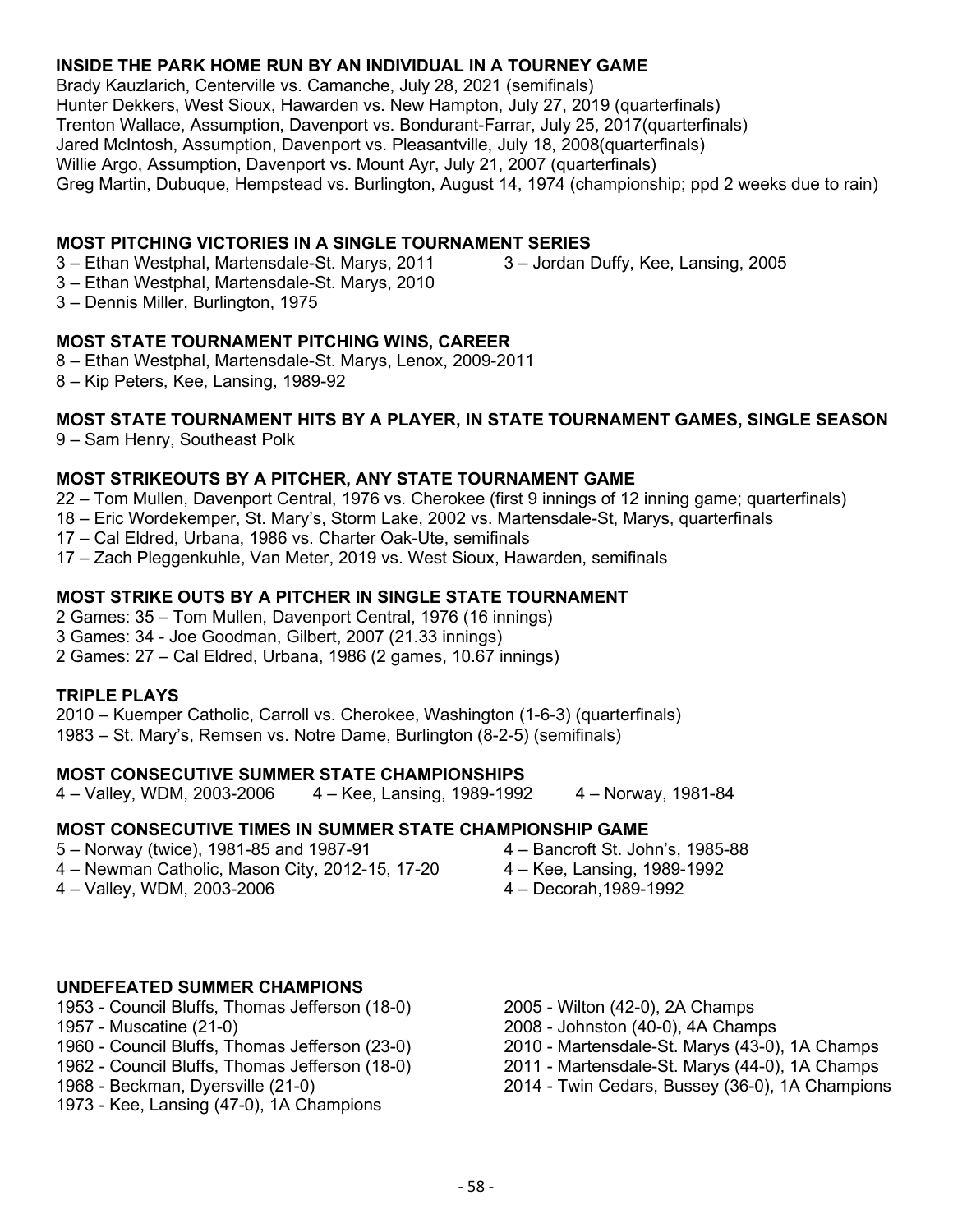#### **SCHOOLS WITH BACK-TO-BACK SUMMER CHAMPIONSHIPS**

#### **Single Class Tournament**

Cedar Rapids, Wilson -1947, 48 Muscatine - 1956, 57, 58 Co. Bluffs Thomas Jefferson 1959, 60 **Two Class Tournament** Spalding Catholic, Granville 1974, 75 **Four Class Tournament** Norway 1981, 82, 83, 84; 1987, 88; 1990, 91 St. Mary's, Remsen 1983, 84, 85 Dubuque Hempstead 1983, 84 Bancroft St. John's 1985, 86 Dowling Catholic, WDM 1988, 89 Kee, Lansing 1989, 90, 91, 92

Decorah 1990, 91 Assumption, Davenport 1992, 93; 2017, 18 Ottumwa 1996, 97 North Kossuth 1996, 97 Spalding Catholic, Granville 2000, 01 Valley, West Des Moines 2003, 04, 05, 06 Martensdale-Saint Marys 2010, 11, 12 Beckman Catholic, Dyersville 2012, 13 Southeast Polk 2014, 15 Clear Lake 2015, 16 Newman Catholic, Mason City 2017, 18, 19 Urbandale 2018, 19 Van Meter 2019, 20, 21

## **TEAMS WINNING TITLES IN TWO OR MORE CLASSES**

Assumption, Davenport: **4A** - 1982; **3A** -1992, 93, 95, 99, 2004, 2014, 2017; **2A** - 2006, 08 Clear Lake: **3A** - 2013; **2A** - 2015, 16 \* Co. Bluffs, Thomas Jefferson: **2A** - 1973; **4A** – 1993 (2A was the large school class) \* Dubuque Hempstead: **2A** - 1974, 78; **4A** - 1983-83 (2A was the large school class) Johnston: **1A** - 1977; **4A** - 2008, 13, 17 (1A was the small school class) Kee, Lansing: **1A** - 1973, 80, 92, 2005; **2A** - 1981, 86, 89, 90, 91 \* Marshalltown: **2A** – 1976; **4A** - 1981, 85, 86, 2002 St. Albert, Co. Bluffs: **3A** - 1981; **2A** - 1996, 99 St. Mary's, Remsen: **2A** - 1983, 84, 85; **1A** - 2016

#### **SCHOOLS WINNING A STATE TITLE IN FIRST YEAR OF MAKING THE SUMMER TOURNAMENT**

*(Listed alphabetical)*

Ames – 1961 Assumption, Davenport – 1982 Beckman Catholic, Dyersville – 1968 Boone – 1965 Burlington – 1946 (1st summer tournament) Camanche – 1987 Cedar Rapids Franklin – 1949 Cedar Rapids Washington – 1966 Cedar Rapids Wilson – 1947 Central Lee, Donnellson – 1989 Clinton – 1964 Colesburg – 1952 Council Bluffs Thomas Jefferson – 1953 Decorah – 1970 Des Moines East – 1980 Don Bosco, Gilbertville – 1978

Dubuque Hempstead – 1974 Dubuque Senior – 1954 Exira – 1951 Forest City – 1984 Fort Dodge – 1969 Glenwood – 2010 Independence St. John's – 1979 Iowa Mennonite School, Kalona – 2007 Kee, Lansing – 1973 Lynnville-Sully – 1988 Maquoketa – 1983 Muscatine – 1956 Norwalk – 1982 Postville – 1992 St. Mary, Storm Lake – 1993 Turkey Valley, Jackson Jct. – 1985

## **ALL-TIME MOST STATE CHAMPIONSHIPS – SPRING-SUMMER-FALL COMBINED**

| 20 | Norway (8 Sum, 10 Fall, 2 Spr)           |
|----|------------------------------------------|
| 11 | $K_{\Omega}$ , Lancing (0.8 km, 2.5 all) |

- 11 Kee, Lansing (9 Sum, 2 Fall)
- 11 Davenport, Davenport Central (1 Sum, 10 Spr)
- 11 Assumption, Davenport (11 Sum)
- 10 St. John's, Bancroft (2 Sum, 6 Fall, 2 Spr)
- 9 Council Bluffs Thomas Jefferson (6 Sum, 3 Spr)
- 8 Newman Catholic, Mason City (7 Sum)<br>7 St. Mary's, Remsen (4 Sum, 3 Fall) 7 St. Mary's, Remsen (4 Sum, 3 Fall)<br>7 Spalding Catholic, Granville (5 Sum 7 Spalding Catholic, Granville (5 Sum, 2 Spr)<br>7 Mason City (1 Sum, 6 Spr) Mason City (1 Sum, 6 Spr) 6 Beckman Catholic, Dyersville (6 Sum) 6 Valley, WDM (6 Sum)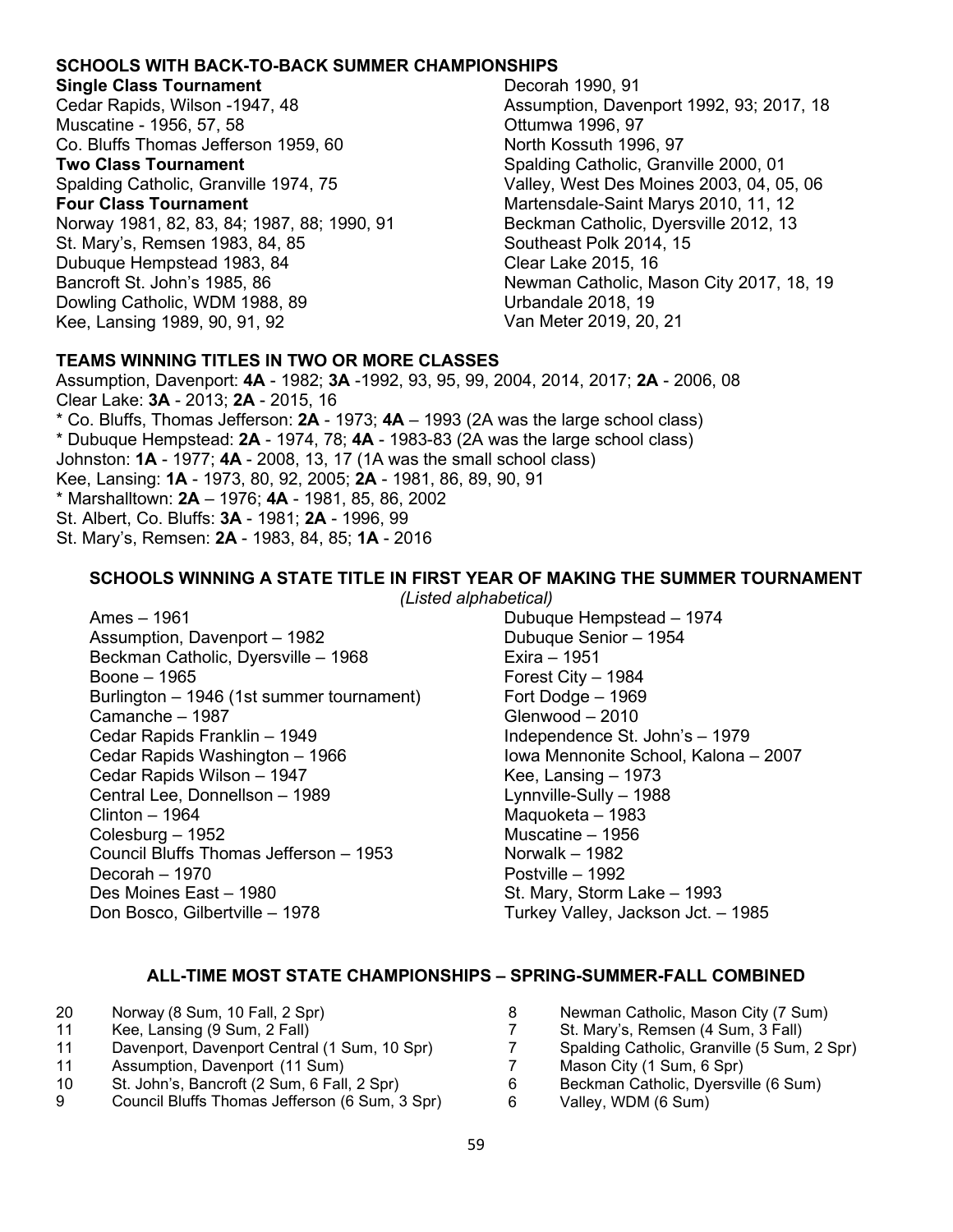## **SPRING TOURNAMENT CHAMPIONSHIP GAME RESULTS\***

| Year | <b>Champion</b>                                                    | <b>Runner-up</b> | Score | <b>Site</b> |
|------|--------------------------------------------------------------------|------------------|-------|-------------|
| 1928 |                                                                    |                  |       |             |
| 1929 |                                                                    |                  |       |             |
| 1930 |                                                                    |                  |       |             |
| 1931 |                                                                    |                  |       |             |
| 1932 |                                                                    |                  |       |             |
| 1933 |                                                                    |                  |       |             |
| 1934 |                                                                    |                  |       |             |
| 1935 |                                                                    |                  |       |             |
| 1936 |                                                                    |                  |       |             |
| 1937 |                                                                    |                  |       |             |
| 1938 |                                                                    |                  |       |             |
| 1939 |                                                                    |                  |       |             |
| 1940 |                                                                    |                  |       |             |
| 1941 |                                                                    |                  |       |             |
| 1942 |                                                                    |                  |       |             |
| 1943 |                                                                    |                  |       |             |
| 1944 |                                                                    |                  |       |             |
| 1945 | Cedar Rapids, RooseveltWaterloo, East (11 inn) 1-0Manson           |                  |       |             |
| 1946 |                                                                    |                  |       |             |
| 1947 |                                                                    |                  |       |             |
| 1948 |                                                                    |                  |       |             |
| 1949 |                                                                    |                  |       |             |
| 1950 |                                                                    |                  |       |             |
| 1951 |                                                                    |                  |       |             |
| 1952 |                                                                    |                  |       |             |
| 1953 |                                                                    |                  |       |             |
| 1954 |                                                                    |                  |       |             |
| 1955 |                                                                    |                  |       |             |
| 1956 |                                                                    |                  |       |             |
| 1957 | Council Bluffs, Thomas JeffersonMason City (12 inn) 1-0 Mason City |                  |       |             |
| 1958 |                                                                    |                  |       |             |
| 1959 |                                                                    |                  |       |             |
| 1960 |                                                                    |                  |       |             |
| 1961 |                                                                    |                  |       |             |
| 1962 |                                                                    |                  |       |             |
| 1963 |                                                                    |                  |       |             |
| 1964 |                                                                    |                  |       |             |
| 1965 |                                                                    |                  |       |             |
| 1966 |                                                                    |                  |       |             |
| 1967 |                                                                    |                  |       |             |
| 1968 |                                                                    |                  |       |             |
| 1969 |                                                                    |                  |       |             |
| 1970 |                                                                    |                  |       |             |
| 1971 |                                                                    |                  |       |             |
| 1972 |                                                                    |                  |       |             |

\* Iowa State College hosted an "invitational state tournament," 1924 through 1927, attracting nearly 32-40 schools.